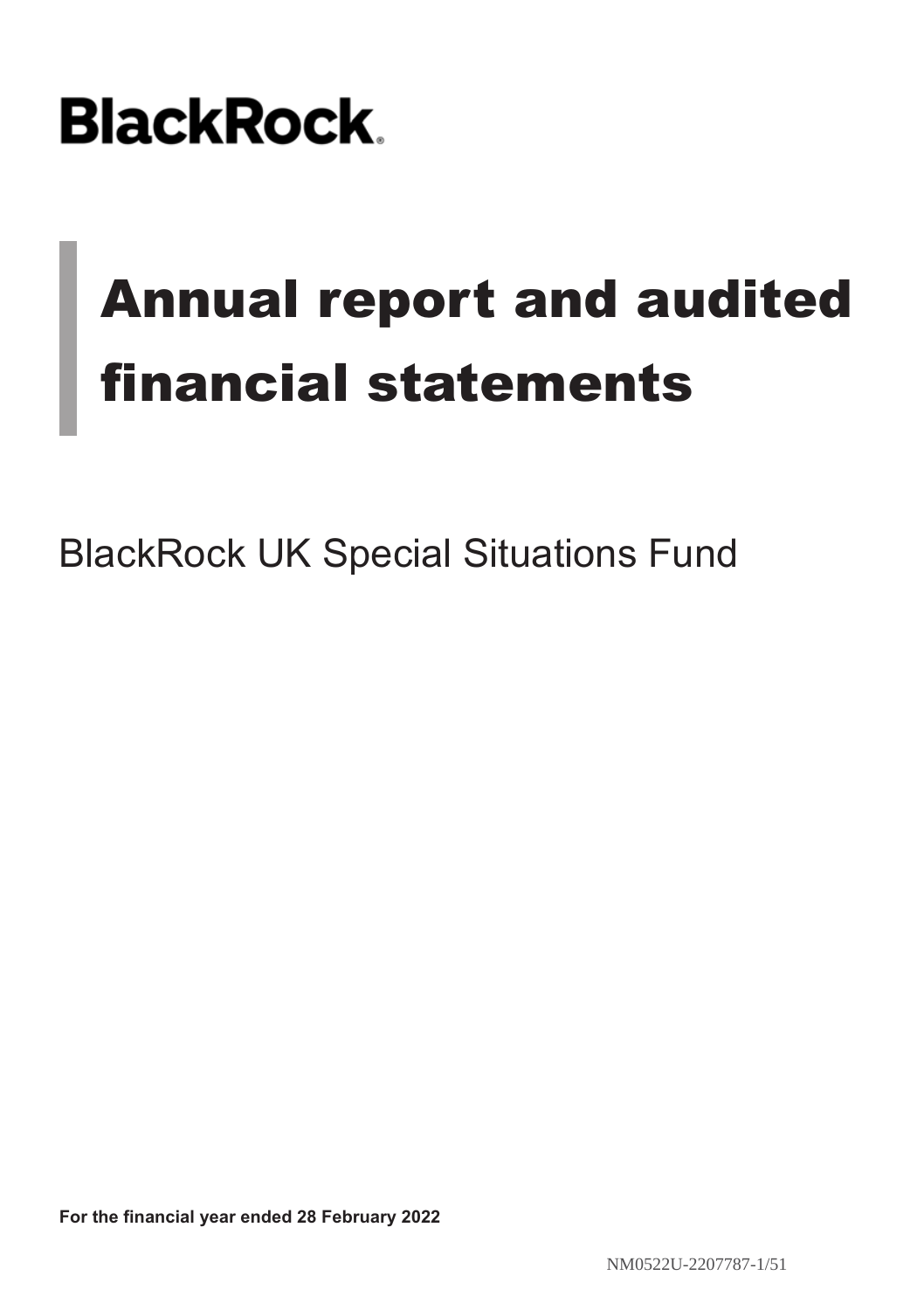### **Contents**

| General Information                                                                                                                                                 | $\overline{2}$ |
|---------------------------------------------------------------------------------------------------------------------------------------------------------------------|----------------|
| About the Fund                                                                                                                                                      | 3              |
| Fund Manager                                                                                                                                                        | 3              |
| <b>Significant Events</b>                                                                                                                                           | 3              |
| Risk and Reward Profile                                                                                                                                             | $\overline{4}$ |
| <b>Investment Report</b>                                                                                                                                            | 5              |
| Performance Record                                                                                                                                                  | 9              |
| <b>Distribution Tables</b>                                                                                                                                          | 13             |
| Report on Remuneration                                                                                                                                              | 14             |
| Portfolio Statement                                                                                                                                                 | 20             |
| Statement of Total Return                                                                                                                                           | 22             |
| Statement of Change in Net Assets Attributable to Unitholders                                                                                                       | 22             |
| <b>Balance Sheet</b>                                                                                                                                                | 23             |
| Notes to Financial Statements                                                                                                                                       | 24             |
| Statement of Manager's Responsibilities                                                                                                                             | 40             |
| Statement of the Trustee's Responsibilities in Respect of the Fund and Report of the<br>Trustee to the Unitholders of the Trust for the Year Ended 28 February 2022 | 41             |
| Independent Auditor's Report                                                                                                                                        | 42             |
| Supplementary Information                                                                                                                                           | 47             |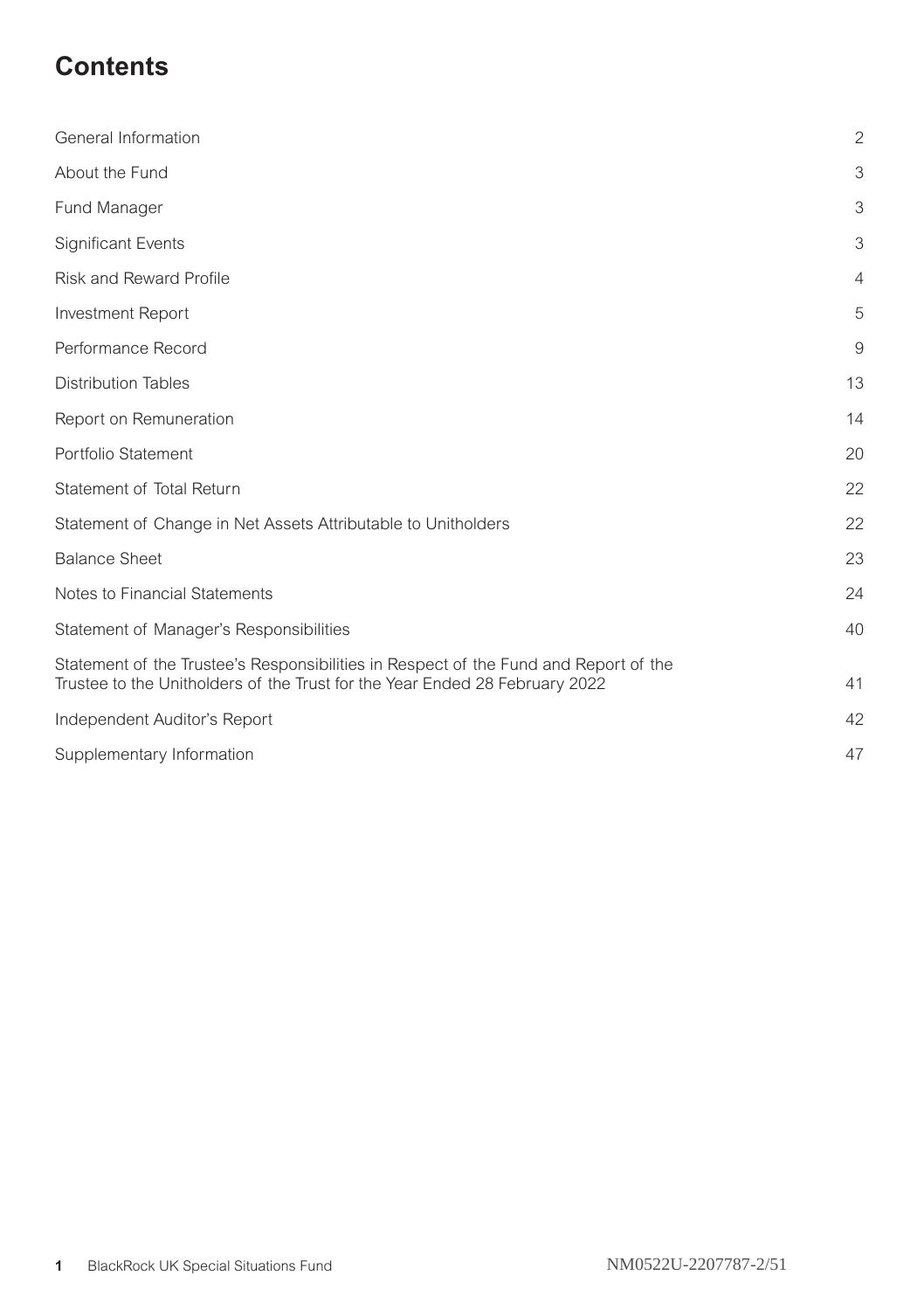### <span id="page-2-0"></span>**General Information**

#### **Manager & Registrar**

BlackRock Fund Managers Limited 12 Throgmorton Avenue, London EC2N 2DL

Member of The Investment Association and authorised and regulated by the Financial Conduct Authority ("FCA").

#### **Directors of the Manager**

G D Bamping\* S Corrigall W I Cullen<sup>\*</sup> D Edgar B Harrison (Appointed 29 April 2021) A M Lawrence H N Mepham M T Zemek\*

#### **Trustee & Custodian**

The Bank of New York Mellon (International) Limited One Canada Square, London E14 5AL

Authorised by the Prudential Regulation Authority and regulated by the FCA and the Prudential Regulation Authority.

#### **Investment Manager**

BlackRock Investment Management (UK) Limited 12 Throgmorton Avenue, London EC2N 2DL

Authorised and regulated by the FCA.

#### **Stock Lending Agent**

BlackRock Advisors (UK) Limited 12 Throgmorton Avenue, London EC2N 2DL

Authorised and regulated by the FCA

#### **Auditor**

Ernst & Young LLP Atria One, 144 Morrison Street, Edinburgh EH3 8EX

BlackRock's proxy voting agent is ISS (Institutional Shareholder Services).

#### **This Report relates to the packaged products of and is issued by:**

BlackRock Fund Managers Limited 12 Throgmorton Avenue, London EC2N 2DL Telephone: 020 7743 3000 Dealing and Investor Services: 0800 44 55 22 blackrock.co.uk

#### **For your protection, telephone calls are usually recorded.**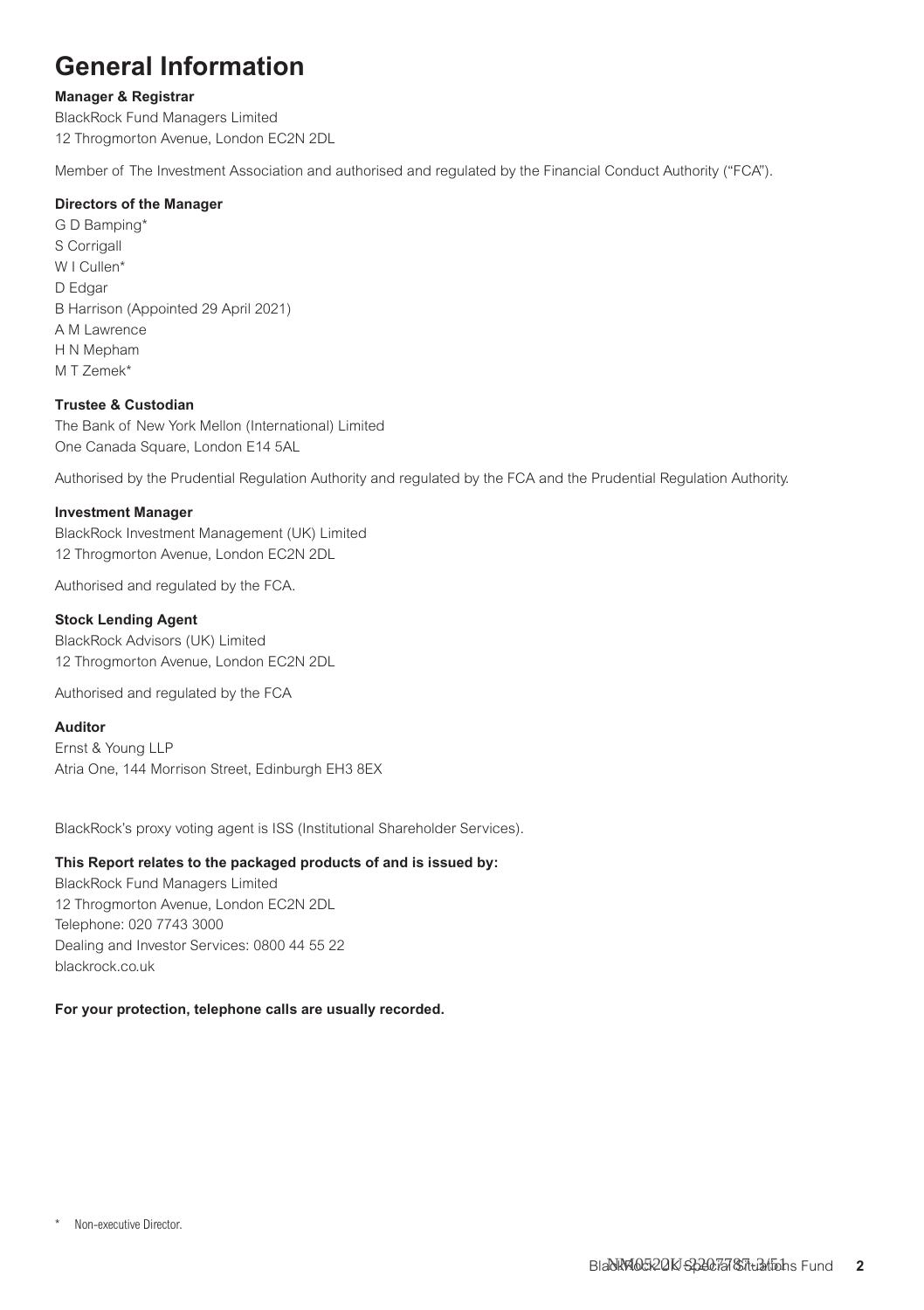### <span id="page-3-0"></span>**About the Fund**

BlackRock UK Special Situations Fund (the "Fund") is a UCITS scheme under the COLL Sourcebook. The Fund was established on 27 January 1981. The name of the Fund was changed to Mercury Recovery Fund (from Mercury Income and Recovery Fund) in February 1984, to Merrill Lynch Recovery Fund on 30 September 2000, to Merrill Lynch UK Value Fund on 10 September 2001 and to Merrill Lynch UK Special Situations Fund on 1 September 2004. The Fund changed its investment objective on 1 October 2006. The Fund adopted its present name with effect from 28 April 2008. The Fund's FCA product reference number is 108425.

### **Assessment of value**

The FCA requires UK fund managers to complete an annual assessment of whether their UK authorised funds provide value for investors. BlackRock's assessment considers fund and unit class-level performance, costs and charges, and service quality, concluding with an evaluation of whether investors receive value. BlackRock has fulfilled its obligations for the reporting requirement, including assessing relevant charges, and published the annual assessment of value statements on the BlackRock website on 29 October 2021 in a composite report for all funds managed by BlackRock Fund Managers Limited subject to these requirements.

### **Fund Manager**

As at 28 February 2022, the Fund Manager of the Fund is Roland Arnold.

### **Significant Events**

### **Changes in the Directors of the Manager**

B Harrison was appointed as a Director effective 29 April 2021.

### **Outbreak of COVID-19**

The infectious respiratory illness caused by a novel coronavirus known as COVID-19 has had a profound impact on all aspects of society in recent years. The impact of this significant event on the Fund's financial risk exposure is disclosed in Note 2.

The Manager has assessed the impact of market conditions arising from the COVID-19 outbreak on the Fund's ability to meet its investment objectives. Based on the latest available information, the Fund continues to be managed in line with its investment objective, with no disruption to the operations of the Fund and the publication of net asset values.

### **Annual Service Charge**

Effective 30 June 2021, the Annual Service Charge levied against the Fund in respect to the servicing of unitholders was reduced. The new rates are shown in the Prospectus dated 9 February 2022.

### **Credit Facility**

The Fund entered into a credit facility with JPMorgan whereby JPMorgan, together with other syndicated lenders, made a portion of a USD 475 million credit facility available to the Fund. The portion of the USD 475 million credit facility will be allocated to the Fund based on the credit facility agreement dated 23 April 2021. This credit facility may be utilised by the Fund for temporary funding purposes, including, without limitation, the funding of investor redemptions. Any interest and commitment fees in relation to drawdowns from such credit facility are paid out of the assets of the Fund.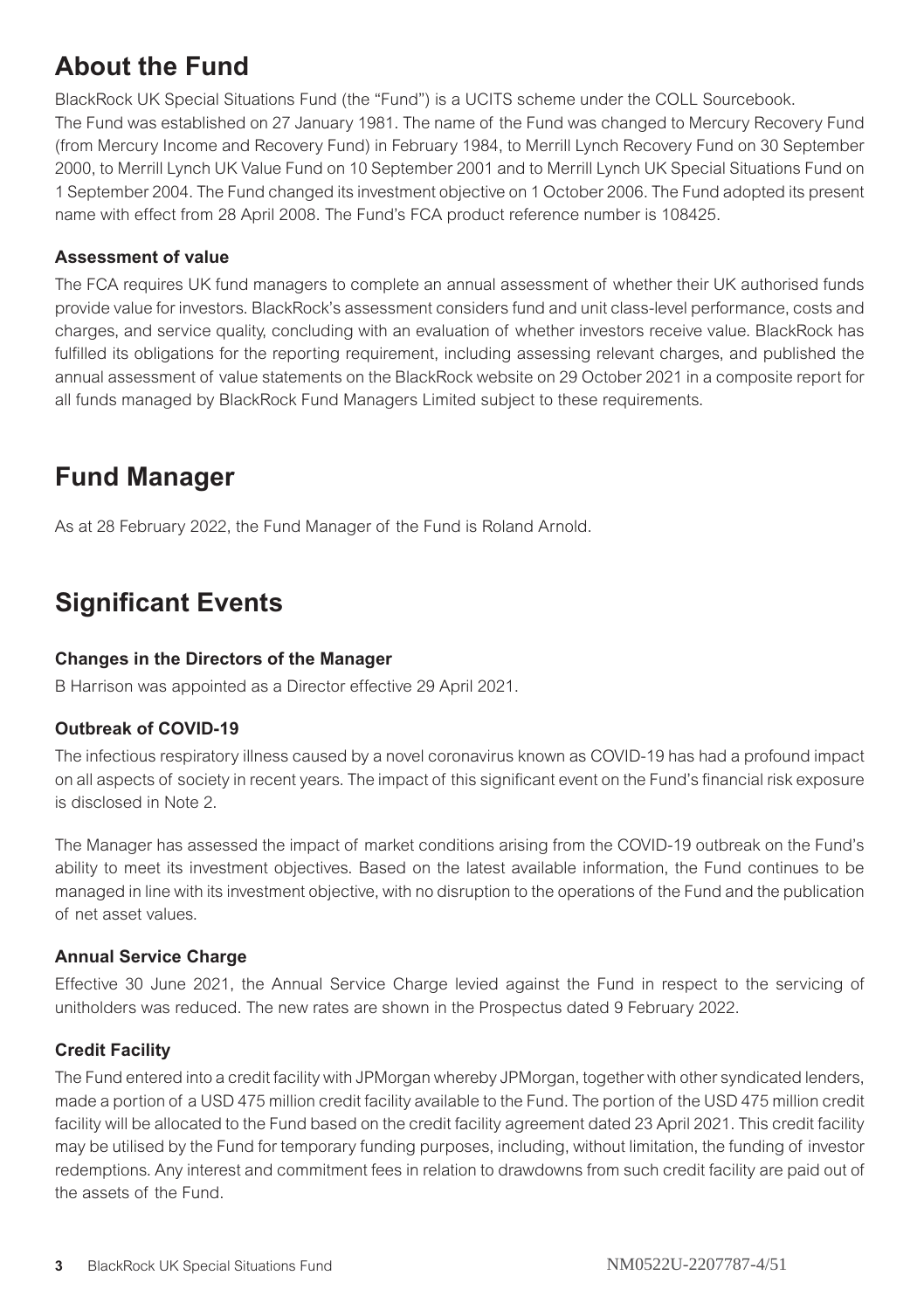### <span id="page-4-0"></span>**Significant Events continued**

The credit facility was not used during the year.

### **Russian invasion of Ukraine**

Certain financial markets have fallen towards the end of the financial year due primarily to geo-political tensions arising from Russia's invasion of Ukraine and the impact of the subsequent range of sanctions, regulations and other measures which impaired normal trading in Russian securities. The Board and the Manager continue to monitor investment performance in line with the Fund's investment objectives.

### **Risk and Reward Profile**

| <b>Unit Class</b> | Lower risk | <b>Typically lower rewards</b> |   |   |   | <b>Typically higher rewards</b> | Higher risk |
|-------------------|------------|--------------------------------|---|---|---|---------------------------------|-------------|
| A Income          |            | っ                              | 3 | 4 | 5 | 6                               |             |
| A Accumulation    |            | 2                              | 3 | 4 | 5 | 6                               |             |
| X Income          |            | 2                              | 3 | 4 | 5 | 6                               |             |
| X Accumulation    |            | 2                              | 3 | 4 | 5 | 6                               |             |
| D Income          |            | 2                              | 3 | 4 | 5 | 6                               |             |
| D Accumulation    |            | $\mathfrak{D}$                 | 3 | 4 | 5 | 6                               |             |
| S Income          |            | 2                              | 3 | 4 | 5 | 6                               |             |
| S Accumulation    |            | 2                              | 3 |   | 5 |                                 |             |

• The risk indicator was calculated incorporating historical or simulated historical data and may not be a reliable indication of the future risk profile of the Fund.

- The risk category shown is not guaranteed and may change over time.
- The lowest category does not mean risk free.

For more information on this, please see the Fund's Key Investor Information Documents ("KIIDs"), which are available at **www.blackrock.com**.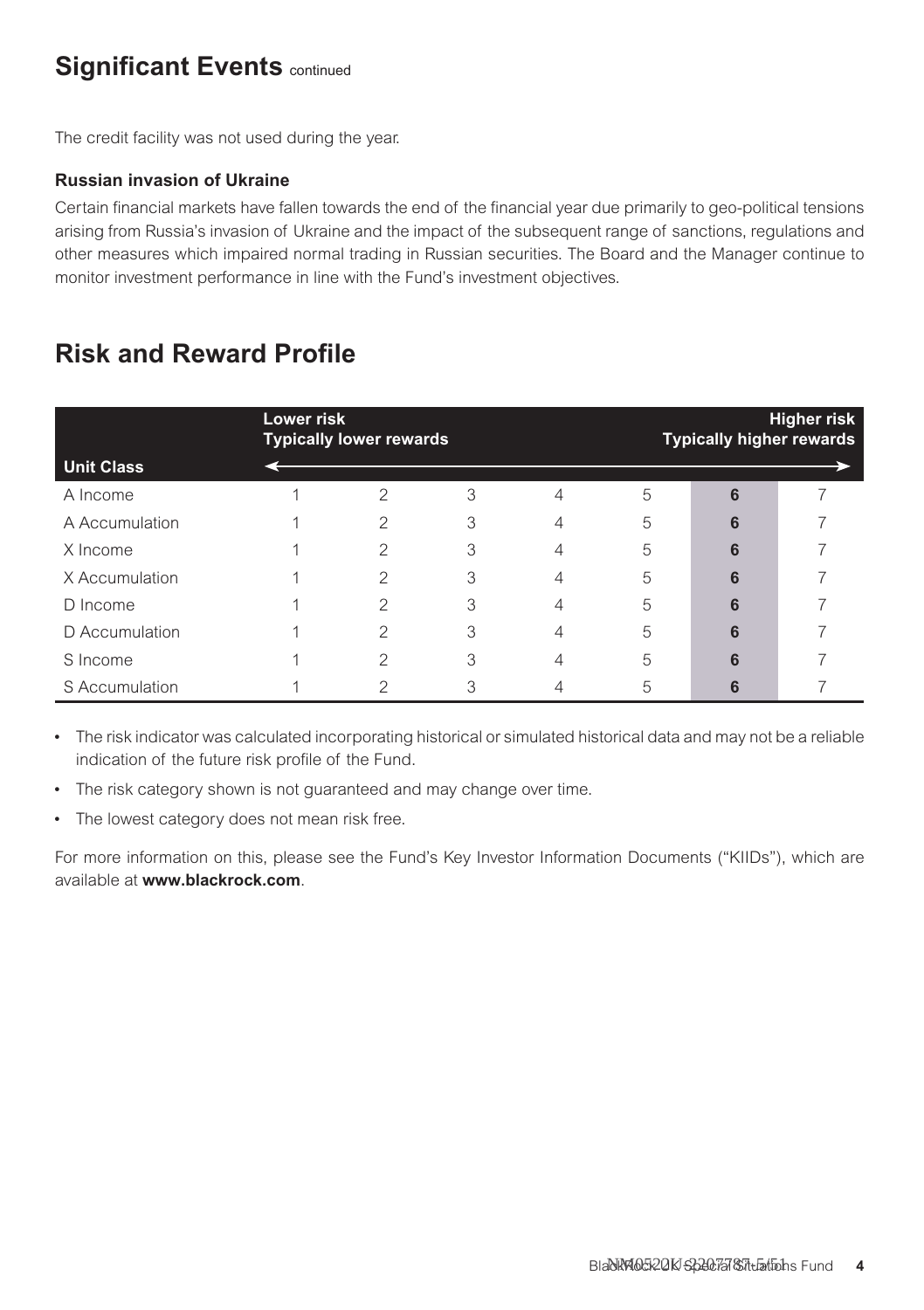### <span id="page-5-0"></span>**Investment Report**

for the year ended 28 February 2022

### **Investment Objective**

The aim of the Fund is to provide a return on your investment (generated through an increase in the value of the assets held by the Fund) (gross of fees) over the long term (5 or more consecutive years beginning at the point of investment) by investing in shares of companies incorporated or listed in the UK.

| <b>Comparator benchmark</b>      | Investment management approach |
|----------------------------------|--------------------------------|
| IA UK All Companies Sector Index | Active                         |

### **Performance Summary**

The following table compares the Fund's realised performance against the performance of the relevant comparator benchmark during the financial year ended 28 February 2022.

The returns disclosed, based on bid-to-bid dealing prices (the price at which units are sold) and calculated net of fees, are the performance returns for the primary unit class of the Fund which has been selected as a representative unit class. The primary unit class represents the class of unit which is the highest charging unit class, free of any commissions or rebates, and is freely available. Performance returns for any other unit class can be made available on request.

|                            | <b>Fund return</b><br>$\%$ | Comparator<br>benchmark<br>$\%$ |
|----------------------------|----------------------------|---------------------------------|
| Class D Accumulation Units | 4.43                       | $\overline{a}$                  |

All financial investments involve an element of risk. Therefore, the value of your investment and the income from it will vary and the return of your initial investment amount cannot be guaranteed. Past performance is not a guide to future performance and should not be the sole factor of consideration when selecting a product.

### **Global Economic Overview**

Global equities, as represented by the MSCI All Country World Index ("ACWI"), posted a return of 12.34% (in British pound sterling terms) for the twelve months ended 28 February 2022. A continued recovery in consumer spending and the implementation of COVID-19 vaccination programmes led to solid economic growth during the twelve-month period. However, the surge in spending on goods and imbalances between supply and demand drove significant global inflation (rate of increase in the prices of goods and services), and the spread of highly contagious variants of COVID-19, led to setbacks in the recovery. Late in the reporting period, Russia's invasion of Ukraine drove further uncertainty in financial markets. Sanctions imposed on Russia negatively impacted businesses with ties to the region and prompted concerns about further rises in commodity prices, including energy, where Russia is one of the world's notable exporters.

The US economy, powered by a surge in consumer spending and increased international trade, grew at a fast pace in 2021, posting its highest annual growth rate since 1984. However, Japanese growth was slow, as a semiconductor shortage hindered production in its electronics and automobile industries. The UK economy contracted early in 2021 before returning to growth for the remainder of 2021, amid an increase in COVID-19 vaccinations. The Eurozone briefly entered a mild recession in early 2021 but grew modestly throughout the period.

Emerging market economies were volatile, as higher commodity prices, continued COVID-19 outbreaks and differing central bank policies led to significant variation in growth. The Chinese economy slowed amid regulatory shifts, concerns about the heavily indebted property sector and restrictions on industrial power usage. India's economy contracted sharply in the second quarter of 2021, before rebounding strongly in the third quarter, as easing lockdown restrictions led to higher consumer spending. Both Mexico and Brazil's economies grew only modestly during 2021.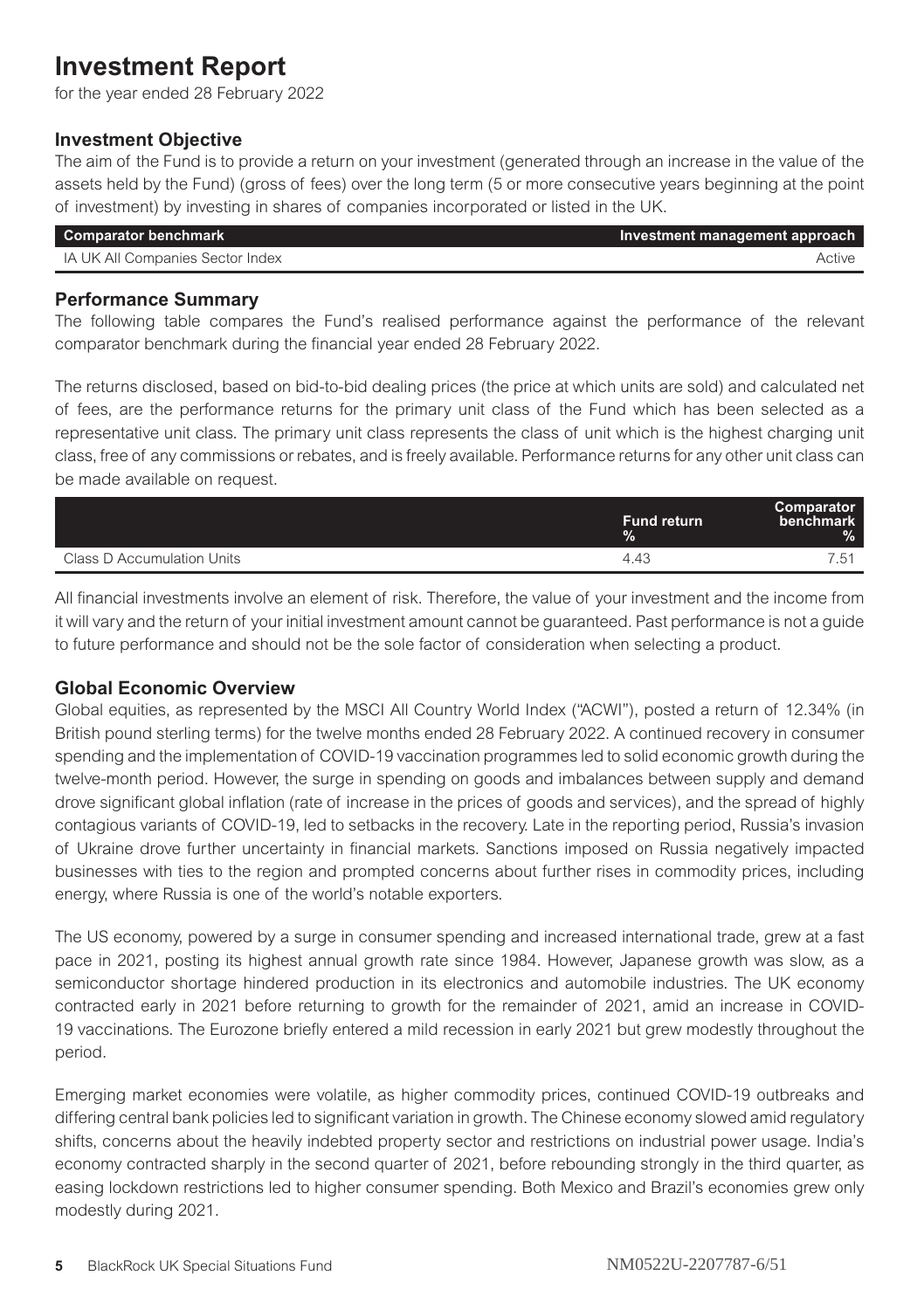### **Investment Report** continued

As the global economy improved, the world's largest central banks began to implement various measures aimed at monetary policy tightening, in the face of rising inflation. The US Federal Reserve ("the Fed") kept interest rates near zero and maintained bond buying programmes to stabilise US Treasury and government agency debt markets. However, the Fed began reducing asset purchases in late 2021, and indicated that a series of interest rate increases were likely in 2022.

The Bank of England raised interest rates twice, as inflation reached a thirty-year high. Inflation pressure also affected the Eurozone, and while the European Central Bank ("ECB") maintained record low interest rates, it also shifted its tone by acknowledging the persistence of high inflation.

Global equity performance was mixed during the reporting period, with significant variation by size and region. The implementation of COVID-19 vaccination programmes early in the period provided a strong boost to equities. However, continued inflation pressure, amid supply chain constraints and tighter monetary policy from many central banks pressured equities in the second half of the reporting period. Equities in the US generally posted higher returns than equities in Europe, where economic growth was slower. Rising interest rates and increased uncertainty meant that the equities of larger companies generally performed better than those of smaller, growth-oriented companies. Globally, bonds and equities that factor in companies' environmental, social, and governance ("ESG") characteristics continued to attract strong investor interest. Bond issuance for ESG-related projects grew to a record in 2021 amid rising investor demand and inflows into ESG equity funds also increased, particularly in US and Asian markets.

Global corporate bond returns were negative overall, as yields (which move inversely to prices) rose. As inflation concerns increased, investors' expectations for future interest rate increases, which reduce the value of existing bonds, ramped up. Corporate bond prices fell globally as yield spreads (the difference in yield between government and corporate bonds with similar maturities) widened and investors reassessed credit conditions amid heightened uncertainty.

Yields on the 10-year US Treasury, a benchmark lending rate for the global bond market, rose significantly during the reporting period amid higher inflation and investors' expectations for future Fed interest rate increases. Yields also rose on most other government bonds, particularly UK gilts and government bonds from Europe, while Japanese government bond yields rose more slowly.

Equities in emerging markets posted a substantial decline as the US dollar strengthened and interest rates rose. Central banks in several emerging markets, such as Brazil and Mexico, raised interest rates in response to heightened inflation. In China, an abrupt regulatory shift, targeting companies in the technology, education, and gaming industries, further impacted equities negatively. Late in the reporting period, Russian equities declined significantly and the Moscow Exchange halted trading in the wake of Russia's invasion of Ukraine. Emerging market bond prices declined sharply, partly as a result of Russia's invasion of Ukraine near the end of the reporting period.

In the commodities market, supply and demand shifts induced by the COVID-19 pandemic and subsequent recovery led to a notable rise in many commodity prices. Energy commodities, which had fallen sharply in value at the beginning of the COVID-19 pandemic, rebounded due to higher demand amid a rise in industrial output, and Brent crude oil, natural gas and coal prices all rose. Sanctions on Russia further exacerbated concerns surrounding supply constraints in oil and gas commodity markets late in the reporting period. The prices of other commodities associated with Russia and Ukraine, including wheat and nickel, also rose notably. Gold prices rose as investors sought a store of value amid high inflation and geopolitical instability.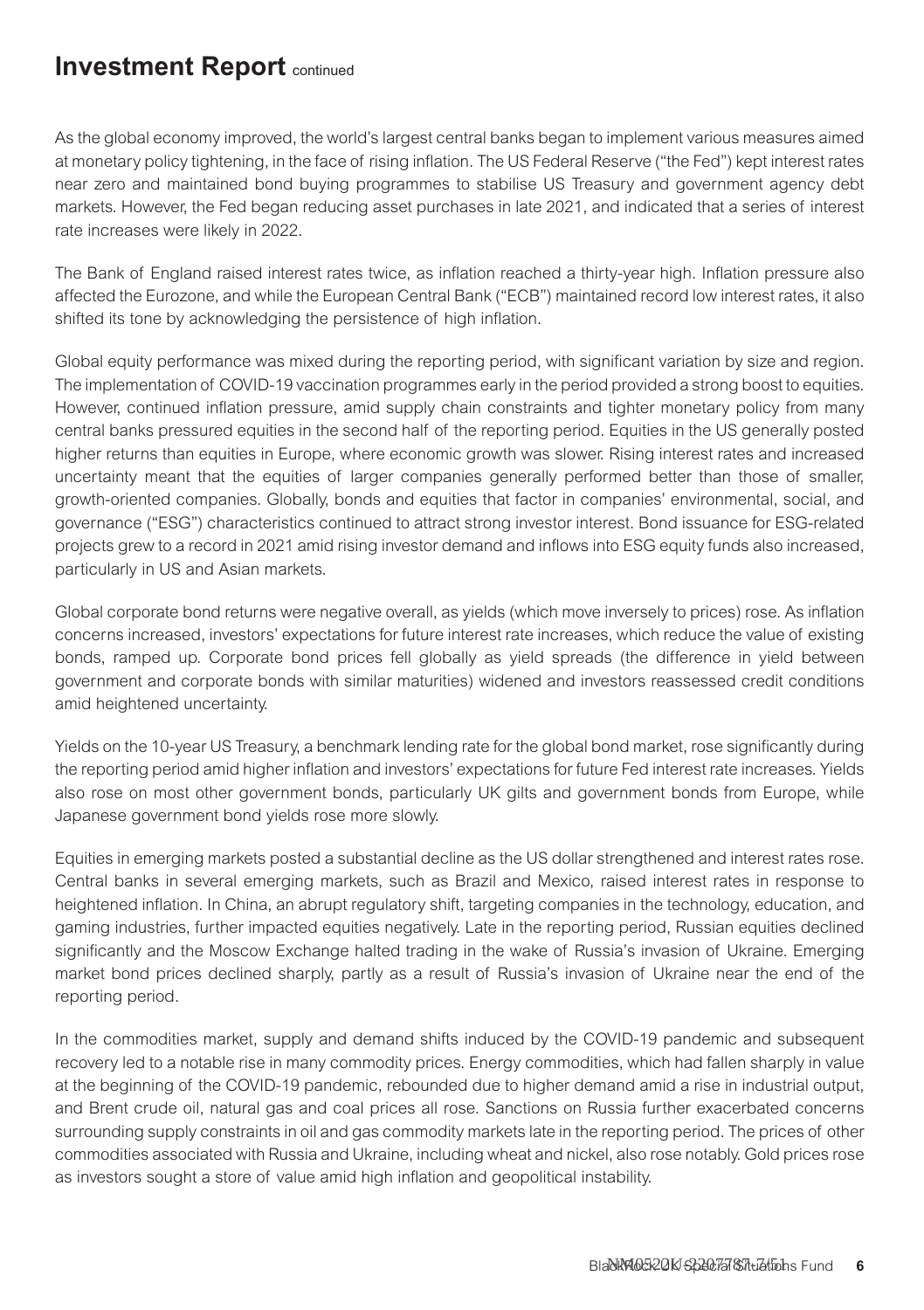### **Investment Report** continued

On the foreign exchanges, the US dollar rose against most other global currencies, as investors anticipated monetary tightening by the Fed early in 2022. The relatively accommodative stances of the Bank of Japan and the ECB meant that the Japanese yen and the euro both declined notably compared to the US dollar, while the British pound sterling declined less. The Chinese yuan was one of the few currencies that gained against the US dollar, supported by increasing exports and capital inflows.

### **Fund Performance Review and Activity**

Over the financial year to 28 February 2022, the Fund's performance return was 4.43% and the active return was (3.08%), regrettably underperforming its comparator benchmark which returned 7.51% (active return is the difference between the Fund's return and the comparator benchmark return).

2021 presented a number of challenges for investors. On the surface, strong COVID-19 vaccination programmes in the developed economies and strong earnings results provided support for equities. However, markets remained sensitive to inflation indicators and policy makers became more hawkish (in favour of higher interest rates) as the year progressed, implying that inflation was not as temporary as first thought. This theme continued into 2022, with markets experiencing a sharp move away from growth oriented shares into value and cyclical orientated shares. Global markets were further impacted by the news of Russia's invasion of Ukraine and the western response.

The Fund's structural bias towards small and mid-caps (minimum of 50% of the Fund is always held in small and medium sized companies) acted as a drag to performance over the period given the outperformance of larger companies. For example, not owning large cap mining company Glencore detracted from performance.

During the financial year the following were the largest contributors to and detractors from the Fund's return relative to the comparator benchmark:

| <b>Largest Contributors</b>              |                          | <b>Largest Detractors</b> |                          |
|------------------------------------------|--------------------------|---------------------------|--------------------------|
| <b>Stock</b>                             | Effect on<br>Fund return | <b>Stock</b>              | Effect on<br>Fund return |
| Watches of Switzerland <sup>#</sup>      | 1.77%                    | Glencore <sup>®</sup>     | $(0.76\%)$               |
| London Stock Exchange#                   | 0.75%                    | Team $17#$                | $(0.71\%)$               |
| Prudential <sup>^</sup>                  | 0.55%                    | Joules <sup>#</sup>       | $(0.67\%)$               |
| Next Fifteen Communications <sup>#</sup> | 0.51%                    | Dr Martens <sup>#</sup>   | $(0.66\%)$               |
| Oxford Instruments <sup>#</sup>          | 0.50%                    | British American Tobacco  | $(0.65\%)$               |

# Overweight position - holds more exposure than the benchmark.

 $\hat{ }$  Underweight position - holds less exposure than the benchmark.

Shares in Team17 fell towards the end of the reporting period along with many small and medium sized companies exposed to consumer spending. Clothing retailer Joules fell after the company warned that global supply chain issues had resulted in higher costs and stock delays, leading to pre-tax profits being lower than the previous year. Watches of Switzerland delivered further upgrades as demand for higher end jewellery and watches continued post the re-opening of their shops. Their success as a distributor has been recognised by the major brands, resulting in further opportunities in the US and Europe.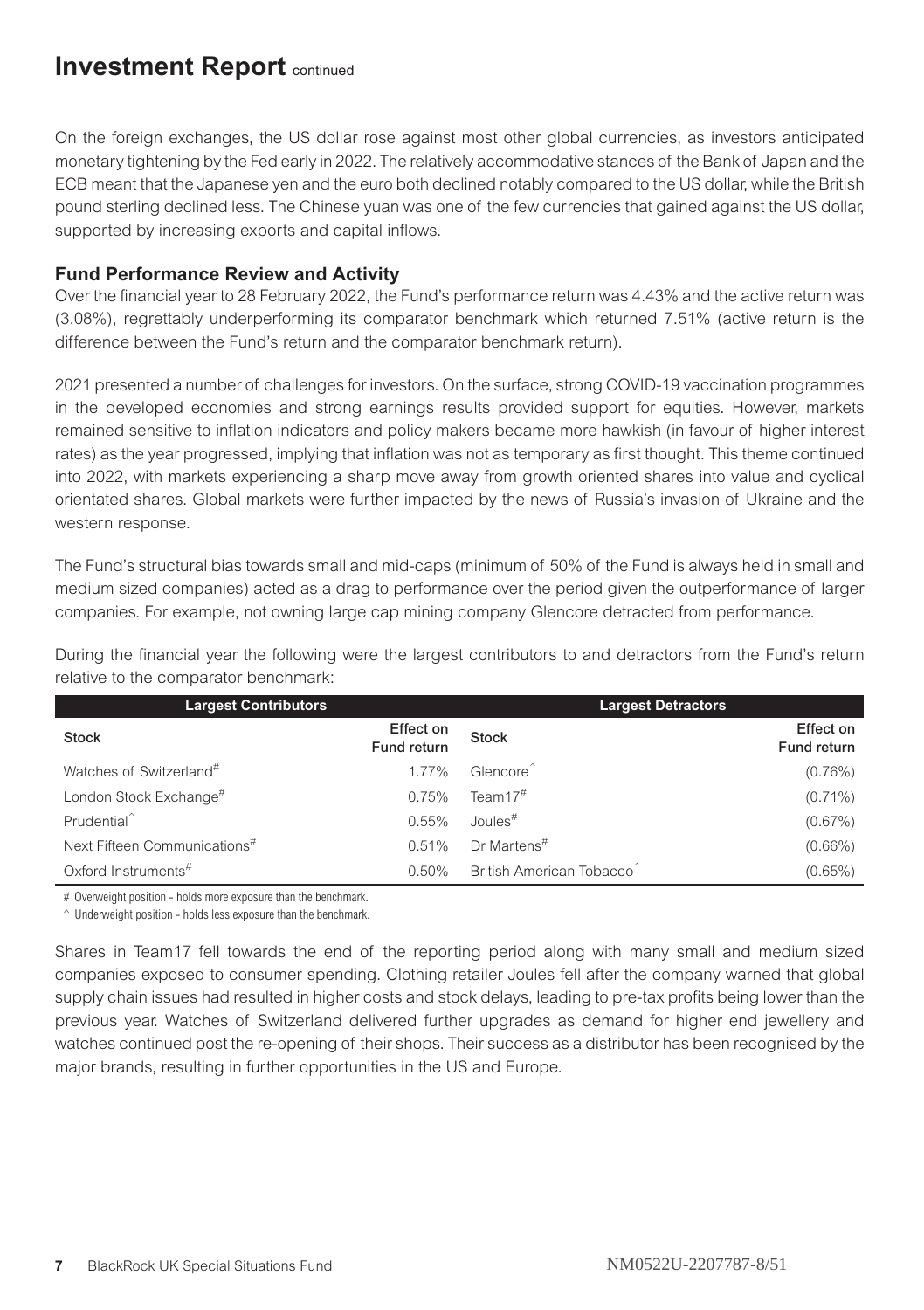### **Investment Report** continued

The following table details the significant active positions, where the Fund was overweight (held more exposure than the benchmark) and underweight (held less exposure than the benchmark), at 28 February 2022 and 28 February 2021:

| Top overweight positions |                         |                        |                         |  |  |  |  |
|--------------------------|-------------------------|------------------------|-------------------------|--|--|--|--|
| 28 February 2022         |                         | 28 February 2021       |                         |  |  |  |  |
| Sector                   | <b>Active Weighting</b> | Sector                 | <b>Active Weighting</b> |  |  |  |  |
| Consumer Discretionary   | 10.05%                  | Consumer Discretionary | 16.55%                  |  |  |  |  |
| Industrials              | 8.08%                   | Industrials            | 8.11%                   |  |  |  |  |
| Technology               | 5.38%                   | Technology             | 3.31%                   |  |  |  |  |

| Top underweight positions |                         |                         |                         |  |  |  |  |
|---------------------------|-------------------------|-------------------------|-------------------------|--|--|--|--|
| 28 February 2022          |                         |                         | 28 February 2021        |  |  |  |  |
| Sector                    | <b>Active Weighting</b> | Sector                  | <b>Active Weighting</b> |  |  |  |  |
| <b>Consumer Staples</b>   | $(11.80)\%$             | <b>Consumer Staples</b> | $(11.53)\%$             |  |  |  |  |
| <b>Financials</b>         | $(6.12)\%$              | Financials              | $(8.41)\%$              |  |  |  |  |
| Utilities                 | $(3.51)\%$              | <b>Health Care</b>      | $(3.11)\%$              |  |  |  |  |

Where the Fund is underweight to a stock, the return from such stock will have an opposite effect on the Fund's active return. This may result in a stock being listed as a contributor/detractor but not listed on the Fund's Portfolio Statement.

Despite the new challenges that have emerged since the beginning of 2022 we have not significantly changed portfolio positioning. We feel that the best investments in the current environment are similar to those held during the COVID-19 pandemic; high quality, nimble businesses, operated by entrepreneurial management teams, with strong market positions and resilient cash-flows. Our view on consumer spending has moderated in recent months given the increasing inflationary pressures that are faced by households. As a result, we have been reducing some holdings here, and we have used the proceeds to add to our financials exposure and miner Rio Tinto.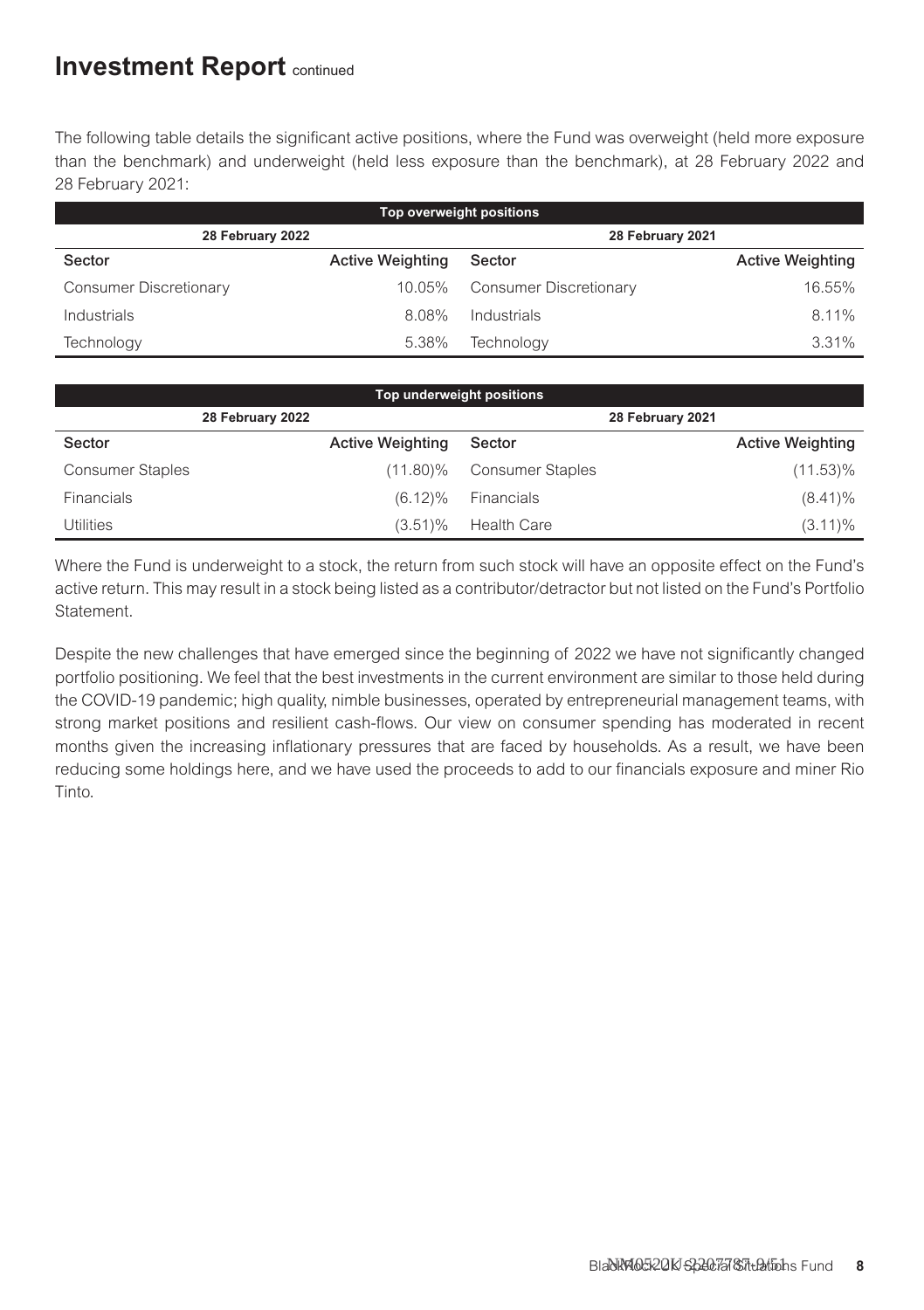### <span id="page-9-0"></span>**Performance Record**

### **Comparative Table**

|                                                 |                              | A Income Units               |                              | <b>A Accumulation Units</b>  |                              |                              |  |
|-------------------------------------------------|------------------------------|------------------------------|------------------------------|------------------------------|------------------------------|------------------------------|--|
|                                                 | For the year<br>to 28.2.2022 | For the year<br>to 28.2.2021 | For the year<br>to 29.2.2020 | For the year<br>to 28.2.2022 | For the year<br>to 28.2.2021 | For the year<br>to 29.2.2020 |  |
|                                                 | Pence per unit               | Pence per unit               | Pence per unit               | Pence per unit               | Pence per unit               | Pence per unit               |  |
| Change in net assets per unit                   |                              |                              |                              |                              |                              |                              |  |
| Opening net asset value per unit                | 2.643                        | 2,529                        | 2.368                        | 4.784                        | 4.559                        | 4.219                        |  |
| Return before operating charges                 | 160.9                        | 163.3                        | 233.5                        | 286.4                        | 294.8                        | 418.1                        |  |
| Operating charges                               | (49.25)                      | (38.81)                      | (43.49)                      | (89.38)                      | (70.09)                      | (77.93)                      |  |
| Return after operating charges                  | 111.7                        | 124.5                        | 190.0                        | 197.0                        | 224.7                        | 340.1                        |  |
| <b>Distributions</b>                            | (20.04)                      | (10.34)                      | (28.67)                      | (36.18)                      | (18.58)                      | (51.11)                      |  |
| Retained distributions on<br>accumulation units | N/A                          | N/A                          | N/A                          | 36.18                        | 18.58                        | 51.11                        |  |
| Closing net asset value per unit                | 2.735                        | 2,643                        | 2,529                        | 4.981                        | 4.784                        | 4,559                        |  |
| After direct transaction costs of               | (6.93)                       | (11.29)                      | (4.50)                       | (12.58)                      | (20.39)                      | (8.07)                       |  |
| Performance                                     |                              |                              |                              |                              |                              |                              |  |
| Return after charges <sup>1</sup>               | 4.23%                        | 4.92%                        | 8.02%                        | 4.12%                        | 4.93%                        | 8.06%                        |  |
| Other information                               |                              |                              |                              |                              |                              |                              |  |
| Closing net asset value (£000's)                | 15.034                       | 15.196                       | 20.542                       | 217.230                      | 258.088                      | 289.483                      |  |
| Closing number of units                         | 549.756                      | 574.916                      | 812.142                      | 4,361,138                    | 5.395.190                    | 6.349.538                    |  |
| Operating charges <sup>2</sup>                  | 1.66%                        | 1.67%                        | 1.67%                        | 1.66%                        | 1.67%                        | 1.67%                        |  |
| Direct transaction costs <sup>3</sup>           | 0.23%                        | 0.49%                        | 0.17%                        | 0.23%                        | 0.49%                        | 0.17%                        |  |
| <b>Prices</b>                                   | Pence per unit               | Pence per unit               | Pence per unit               | Pence per unit               | Pence per unit               | Pence per unit               |  |
| Highest offer unit price                        | 3.354                        | 2.880                        | 3.044                        | 6.105                        | 5.212                        | 5.483                        |  |
| Lowest bid unit price                           | 2.673                        | 1.705                        | 2.380                        | 4.838                        | 3.073                        | 4.241                        |  |

<sup>1</sup> The return after charges figures are based on the net asset value reported for financial statements purposes and are not the same as the performance returns figures quoted in the Performance Table and the Investment Report which are based on bid-to-bid dealing prices (the price at which units are sold).

<sup>2</sup> Operating charges are annualised and exclude portfolio trade-related costs, except costs paid to the custodian/depositary and entry/exit charges paid to an underlying collective investment scheme (if any).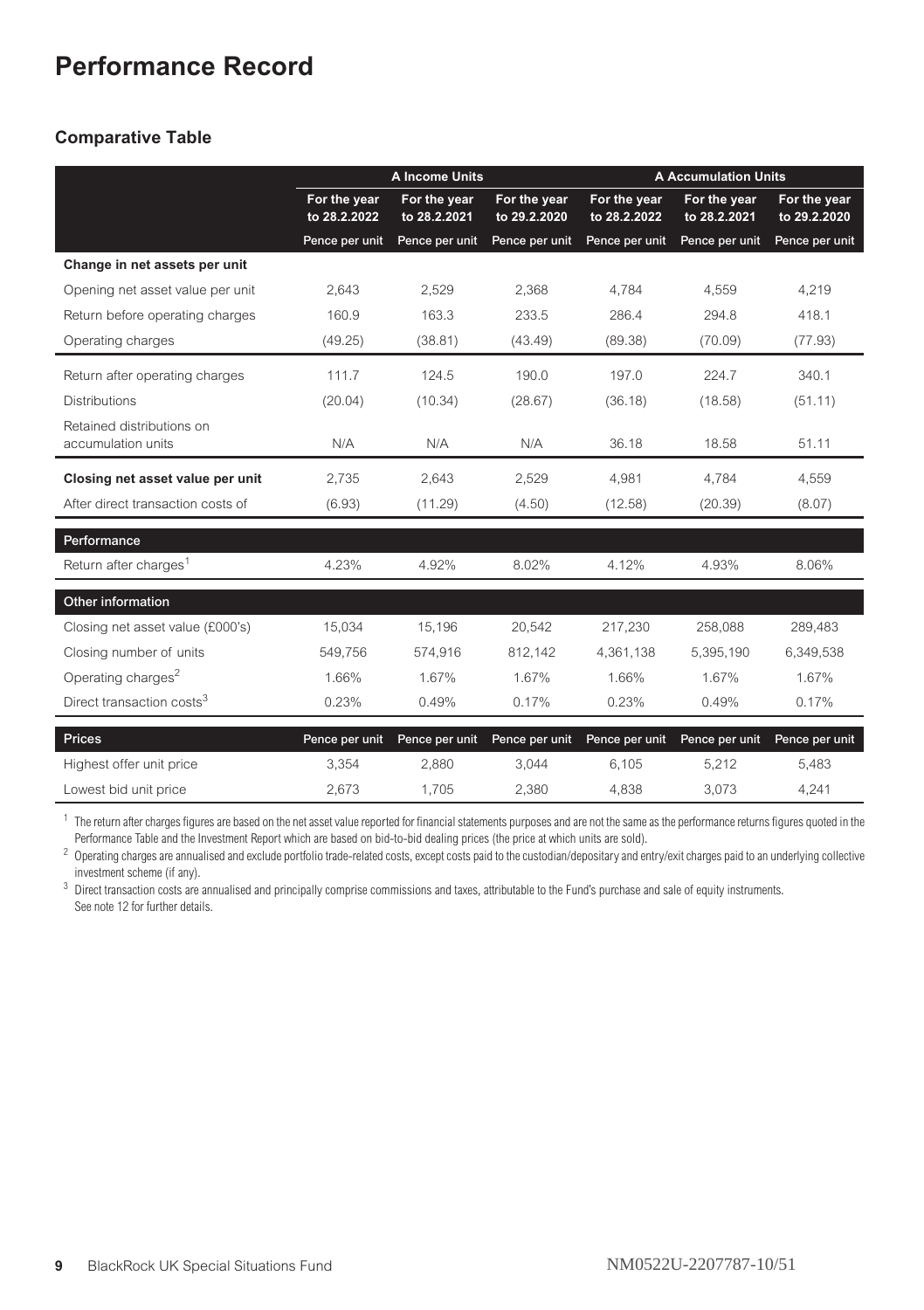### **Performance Record** continued

### **Comparative Table** continued

|                                                 | X Income Units               |                              |                              | <b>X Accumulation Units</b>  |                              |                              |  |
|-------------------------------------------------|------------------------------|------------------------------|------------------------------|------------------------------|------------------------------|------------------------------|--|
|                                                 | For the year<br>to 28.2.2022 | For the year<br>to 28.2.2021 | For the year<br>to 29.2.2020 | For the year<br>to 28.2.2022 | For the year<br>to 28.2.2021 | For the year<br>to 29.2.2020 |  |
|                                                 | Pence per unit               | Pence per unit               | Pence per unit               | Pence per unit               | Pence per unit               | Pence per unit               |  |
| Change in net assets per unit                   |                              |                              |                              |                              |                              |                              |  |
| Opening net asset value per unit                | 2.607                        | 2,493                        | 2.327                        | 107.2                        | 100.5                        | 91.53                        |  |
| Return before operating charges                 | 165.6                        | 172.3                        | 239.7                        | 6.29                         | 6.73                         | 9.01                         |  |
| Operating charges                               | 0.00                         | (0.46)                       | (0.51)                       | (0.02)                       | (0.02)                       | (0.02)                       |  |
| Return after operating charges                  | 165.6                        | 171.8                        | 238.5                        | 6.27                         | 6.71                         | 8.99                         |  |
| <b>Distributions</b>                            | (75.81)                      | (58.25)                      | (72.01)                      | (2.81)                       | (1.94)                       | (2.77)                       |  |
| Retained distributions on<br>accumulation units | N/A                          | N/A                          | N/A                          | 2.81                         | 1.94                         | 2.77                         |  |
| Closing net asset value per unit                | 2.697                        | 2.607                        | 2.493                        | 113.5                        | 107.2                        | 100.5                        |  |
| After direct transaction costs of               | (6.87)                       | (11.18)                      | (4.45)                       | (0.28)                       | (0.45)                       | (0.18)                       |  |
| Performance                                     |                              |                              |                              |                              |                              |                              |  |
| Return after charges <sup>1</sup>               | 6.35%                        | 6.89%                        | 10.23%                       | 5.85%                        | 6.68%                        | 9.82%                        |  |
| Other information                               |                              |                              |                              |                              |                              |                              |  |
| Closing net asset value (£000's)                | 3                            | 3                            | 3                            | 13.200                       | 10.405                       | 11.061                       |  |
| Closing number of units                         | 102                          | 102                          | 102                          | 11,632,907                   | 9.705.097                    | 11.003.211                   |  |
| Operating charges <sup>2</sup>                  | $0.00\%$                     | 0.02%                        | $0.00\%$                     | 0.02%                        | 0.02%                        | 0.02%                        |  |
| Direct transaction costs <sup>3</sup>           | 0.23%                        | 0.49%                        | 0.17%                        | 0.23%                        | 0.49%                        | 0.17%                        |  |
| <b>Prices</b>                                   | Pence per unit               | Pence per unit               | Pence per unit               | Pence per unit               | Pence per unit               | Pence per unit               |  |
| Highest offer unit price                        | 3.168                        | 2.724                        | 2.876                        | 131.4                        | 111.2                        | 114.9                        |  |
| Lowest bid unit price                           | 2.636                        | 1.682                        | 2.342                        | 108.4                        | 67.88                        | 92.10                        |  |

<sup>1</sup> The return after charges figures are based on the net asset value reported for financial statements purposes and are not the same as the performance returns figures quoted in the Performance Table and the Investment Report which are based on bid-to-bid dealing prices (the price at which units are sold).

<sup>2</sup> Operating charges are annualised and exclude portfolio trade-related costs, except costs paid to the custodian/depositary and entry/exit charges paid to an underlying collective investment scheme (if any).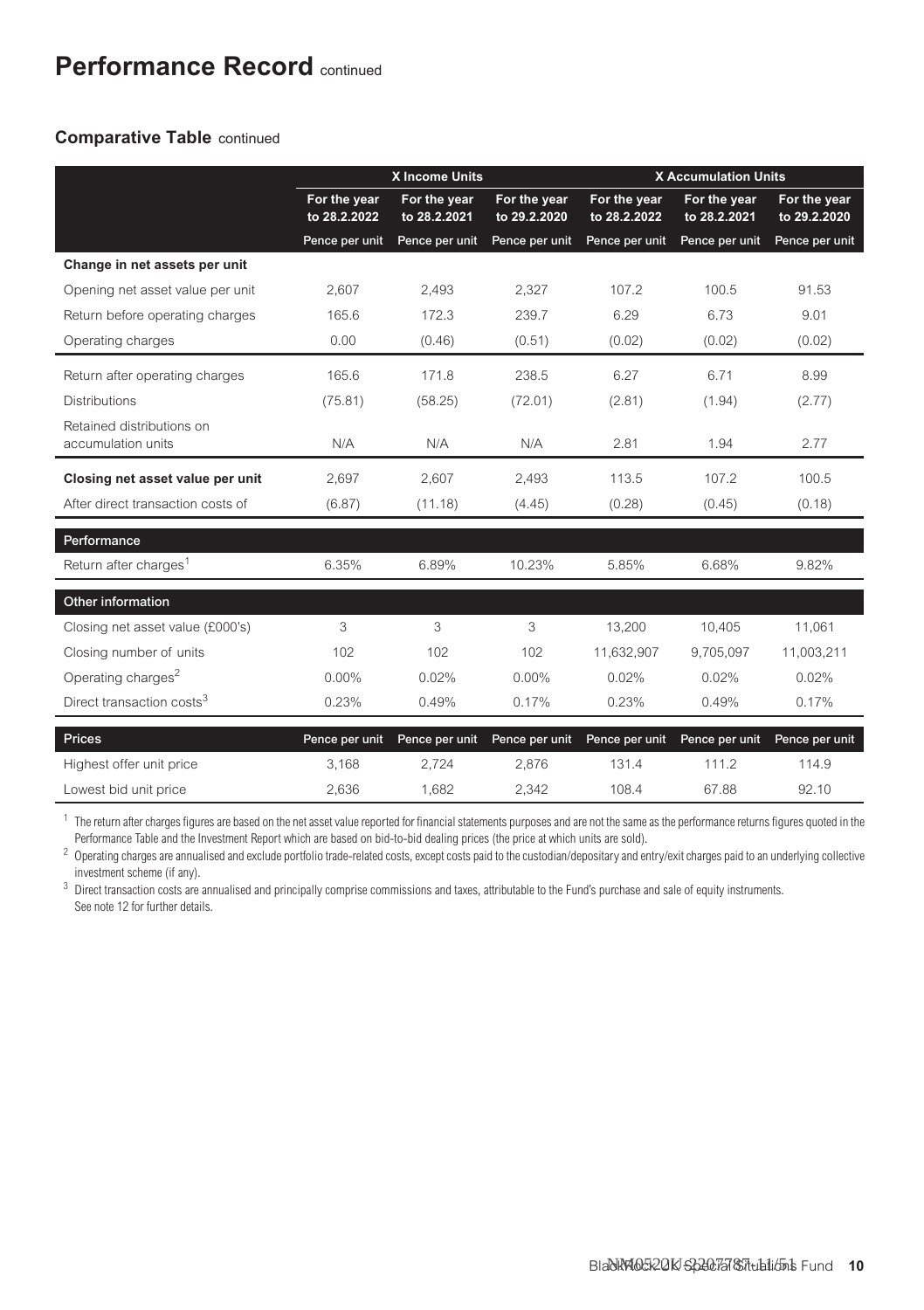### **Performance Record** continued

### **Comparative Table** continued

|                                                 |                              | <b>D</b> Income Units        |                              | <b>D</b> Accumulation Units  |                              |                              |  |
|-------------------------------------------------|------------------------------|------------------------------|------------------------------|------------------------------|------------------------------|------------------------------|--|
|                                                 | For the year<br>to 28.2.2022 | For the year<br>to 28.2.2021 | For the year<br>to 29.2.2020 | For the year<br>to 28.2.2022 | For the year<br>to 28.2.2021 | For the year<br>to 29.2.2020 |  |
|                                                 | Pence per unit               | Pence per unit               | Pence per unit               | Pence per unit               | Pence per unit               | Pence per unit               |  |
| Change in net assets per unit                   |                              |                              |                              |                              |                              |                              |  |
| Opening net asset value per unit                | 2.650                        | 2.536                        | 2.374                        | 5.190                        | 4.909                        | 4.509                        |  |
| Return before operating charges                 | 161.7                        | 163.9                        | 234.1                        | 308.0                        | 322.4                        | 446.1                        |  |
| Operating charges                               | (27.13)                      | (21.47)                      | (24.07)                      | (53.36)                      | (41.74)                      | (46.06)                      |  |
| Return after operating charges                  | 134.6                        | 142.4                        | 210.1                        | 254.7                        | 280.7                        | 400.1                        |  |
| <b>Distributions</b>                            | (42.59)                      | (27.94)                      | (48.51)                      | (83.63)                      | (54.23)                      | (92.38)                      |  |
| Retained distributions on<br>accumulation units | N/A                          | N/A                          | N/A                          | 83.63                        | 54.23                        | 92.38                        |  |
| Closing net asset value per unit                | 2.742                        | 2.650                        | 2.536                        | 5.445                        | 5.190                        | 4,909                        |  |
| After direct transaction costs of               | (6.96)                       | (11.34)                      | (4.53)                       | (13.70)                      | (22.04)                      | (8.66)                       |  |
| Performance                                     |                              |                              |                              |                              |                              |                              |  |
| Return after charges <sup>1</sup>               | 5.08%                        | 5.62%                        | 8.85%                        | 4.91%                        | 5.72%                        | 8.87%                        |  |
| Other information                               |                              |                              |                              |                              |                              |                              |  |
| Closing net asset value (£000's)                | 40.265                       | 41.515                       | 41.860                       | 190.085                      | 178,920                      | 157.765                      |  |
| Closing number of units                         | 1,468,434                    | 1.566.327                    | 1.650.924                    | 3.491.218                    | 3.447.620                    | 3,213,734                    |  |
| Operating charges <sup>2</sup>                  | 0.91%                        | 0.92%                        | 0.92%                        | 0.91%                        | 0.92%                        | 0.92%                        |  |
| Direct transaction costs <sup>3</sup>           | 0.23%                        | 0.49%                        | 0.17%                        | 0.23%                        | 0.49%                        | 0.17%                        |  |
| <b>Prices</b>                                   | Pence per unit               | Pence per unit               | Pence per unit               | Pence per unit               | Pence per unit               | Pence per unit               |  |
| Highest offer unit price                        | 3.205                        | 2.760                        | 2,915                        | 6.332                        | 5.384                        | 5.618                        |  |
| Lowest bid unit price                           | 2.681                        | 1.710                        | 2.388                        | 5.248                        | 3.311                        | 4.535                        |  |

 $1$  The return after charges figures are based on the net asset value reported for financial statements purposes and are not the same as the performance returns figures quoted in the Performance Table and the Investment Report which are based on bid-to-bid dealing prices (the price at which units are sold).

<sup>2</sup> Operating charges are annualised and exclude portfolio trade-related costs, except costs paid to the custodian/depositary and entry/exit charges paid to an underlying collective investment scheme (if any).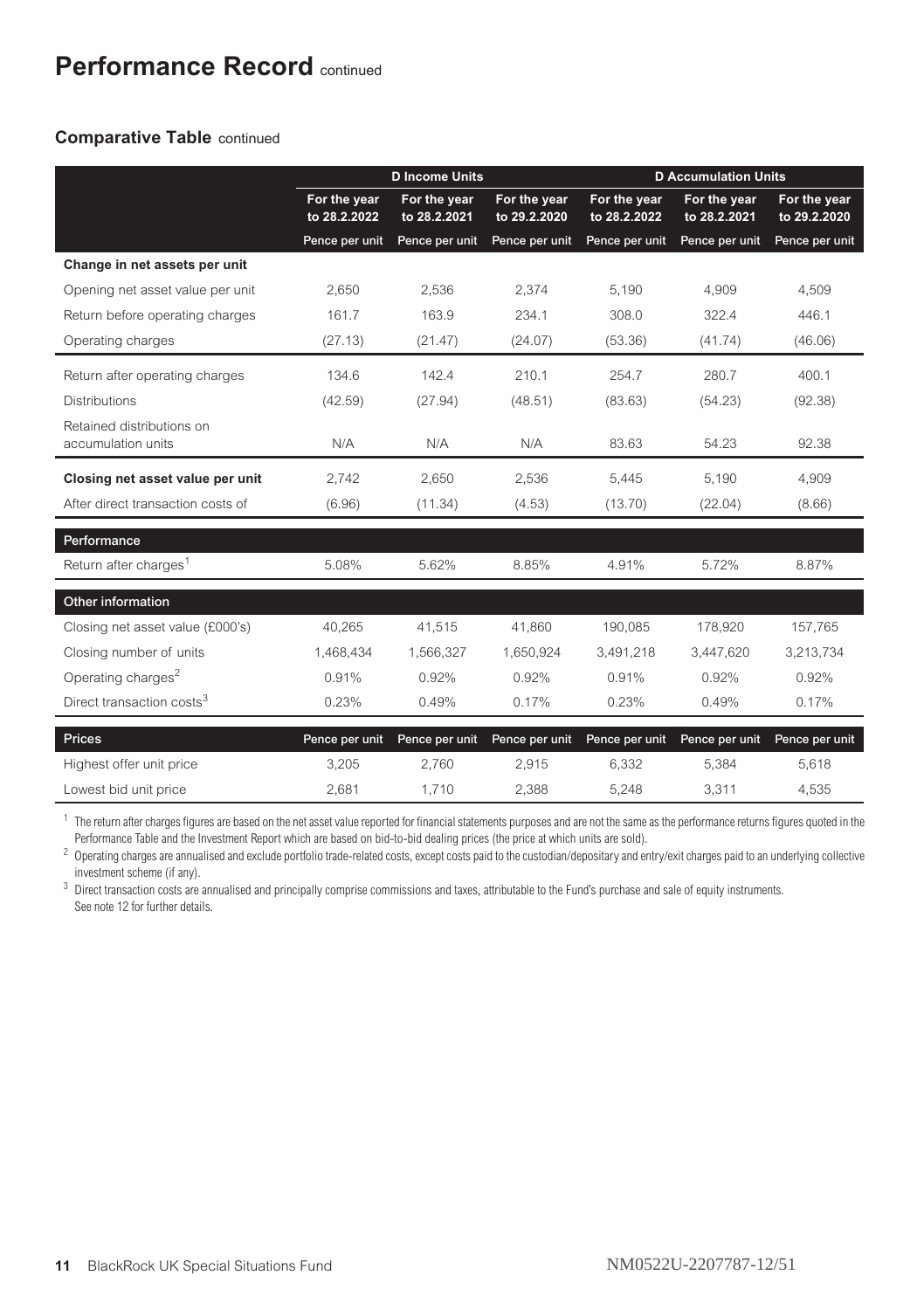### **Performance Record** continued

### **Comparative Table** continued

|                                                 |                              | <b>S</b> Income Units        |                              | <b>S Accumulation Units</b>  |                              |                              |
|-------------------------------------------------|------------------------------|------------------------------|------------------------------|------------------------------|------------------------------|------------------------------|
|                                                 | For the year<br>to 28.2.2022 | For the year<br>to 28.2.2021 | For the year<br>to 29.2.2020 | For the year<br>to 28.2.2022 | For the year<br>to 28.2.2021 | For the year<br>to 29.2.2020 |
|                                                 | Pence per unit               | Pence per unit               | Pence per unit               | Pence per unit               | Pence per unit               | Pence per unit               |
| Change in net assets per unit                   |                              |                              |                              |                              |                              |                              |
| Opening net asset value per unit                | 131.8                        | 126.1                        | 118.1                        | 147.1                        | 139.1                        | 127.6                        |
| Return before operating charges                 | 8.03                         | 8.17                         | 11.61                        | 8.74                         | 9.09                         | 12.64                        |
| Operating charges                               | (1.23)                       | (0.98)                       | (1.09)                       | (1.38)                       | (1.08)                       | (1.19)                       |
| Return after operating charges                  | 6.80                         | 7.19                         | 10.52                        | 7.36                         | 8.01                         | 11.45                        |
| <b>Distributions</b>                            | (2.24)                       | (1.48)                       | (2.52)                       | (2.51)                       | (1.64)                       | (2.73)                       |
| Retained distributions on<br>accumulation units | N/A                          | N/A                          | N/A                          | 2.51                         | 1.64                         | 2.73                         |
| Closing net asset value per unit                | 136.4                        | 131.8                        | 126.1                        | 154.5                        | 147.1                        | 139.1                        |
| After direct transaction costs of               | (0.35)                       | (0.56)                       | (0.23)                       | (0.39)                       | (0.62)                       | (0.25)                       |
| Performance                                     |                              |                              |                              |                              |                              |                              |
| Return after charges <sup>1</sup>               | 5.16%                        | 5.70%                        | 8.91%                        | 5.00%                        | 5.76%                        | 8.97%                        |
| Other information                               |                              |                              |                              |                              |                              |                              |
| Closing net asset value (£000's)                | 11.693                       | 11,938                       | 12.688                       | 70.950                       | 62.526                       | 63,825                       |
| Closing number of units                         | 8,575,269                    | 9,056,855                    | 10.062.984                   | 45,933,573                   | 42,502,234                   | 45,902,343                   |
| Operating charges <sup>2</sup>                  | 0.83%                        | 0.84%                        | 0.84%                        | 0.83%                        | 0.84%                        | 0.84%                        |
| Direct transaction costs <sup>3</sup>           | 0.23%                        | 0.49%                        | 0.17%                        | 0.23%                        | 0.49%                        | 0.17%                        |
| <b>Prices</b>                                   | Pence per unit               | Pence per unit               | Pence per unit               | Pence per unit               | Pence per unit               | Pence per unit               |
| Highest offer unit price                        | 167.3                        | 144.1                        | 152.3                        | 188.5                        | 160.2                        | 167.1                        |
| Lowest bid unit price                           | 133.3                        | 85.03                        | 118.8                        | 148.8                        | 93.78                        | 128.3                        |

<sup>1</sup> The return after charges figures are based on the net asset value reported for financial statements purposes and are not the same as the performance returns figures quoted in the Performance Table and the Investment Report which are based on bid-to-bid dealing prices (the price at which units are sold).

2 Operating charges are annualised and exclude portfolio trade-related costs, except costs paid to the custodian/depositary and entry/exit charges paid to an underlying collective investment scheme (if any).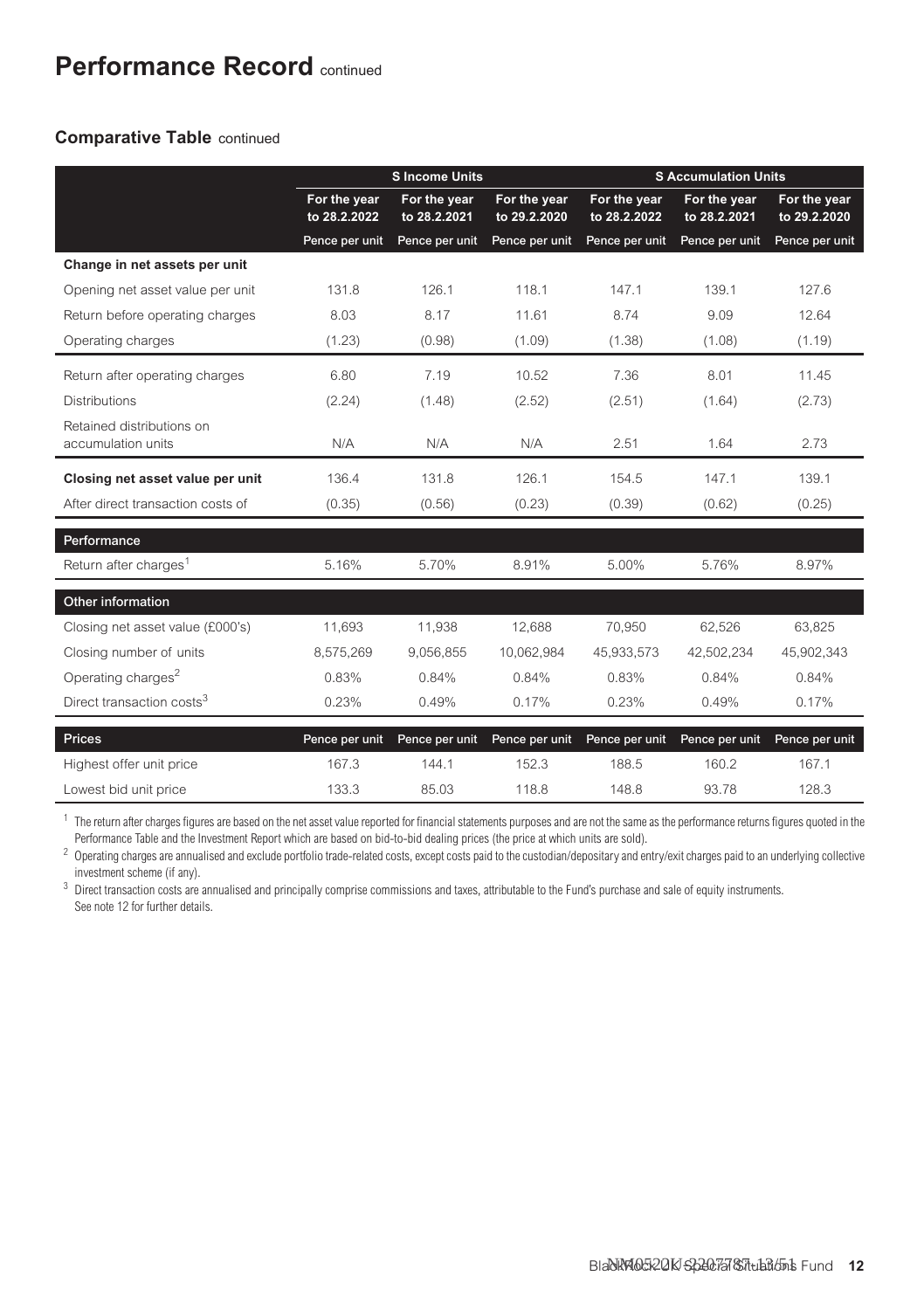### <span id="page-13-0"></span>**Distribution Tables**

for the year ended 28 February 2022

### **Final Distribution in Pence per Unit**

Group 1 − Units purchased prior to 1 September 2021

Group 2 − Units purchased 1 September 2021 to 28 February 2022

|                             |                          | A Income<br><b>Units</b> | <b>A Accumulation</b><br><b>Units</b> |         | X Income<br><b>Units</b> |         | <b>X</b> Accumulation<br><b>Units</b> |         |
|-----------------------------|--------------------------|--------------------------|---------------------------------------|---------|--------------------------|---------|---------------------------------------|---------|
|                             | Group 1                  | Group 2                  | Group 1                               | Group 2 | Group 1                  | Group 2 | Group 1                               | Group 2 |
| Net revenue (dividend)      | 1.8437                   | 0.5559                   | 3.2837                                | 2.3991  | 26.4351                  | 26.4351 | 1.0907                                | 0.5956  |
| Equalisation <sup>†</sup>   | $\overline{\phantom{0}}$ | 1.2878                   | -                                     | 0.8846  | $\overline{\phantom{0}}$ | 0.0000  | $\overline{\phantom{0}}$              | 0.4951  |
| Distribution paid 30.4.2022 | 1.8437                   | 1.8437                   | 3.2837                                | 3.2837  | 26.4351                  | 26.4351 | 1.0907                                | 1.0907  |
| Distribution paid 30.4.2021 | 0.3995                   | 0.3995                   | 0.7358                                | 0.7358  | 20.3098                  | 20.3098 | 0.8239                                | 0.8239  |
|                             | D Income<br>.            |                          | D Accumulation<br>.                   |         | S Income<br>.            |         | <b>S</b> Accumulation<br>.            |         |

|                             | <b>Units</b>             |         | <b>Units</b> |         | <b>Units</b> |         | <b>Units</b> |         |
|-----------------------------|--------------------------|---------|--------------|---------|--------------|---------|--------------|---------|
|                             | Group 1                  | Group 2 | Group 1      | Group 2 | Group 1      | Group 2 | Group 1      | Group 2 |
| Net revenue (dividend)      | 13.1632                  | 6.9927  | 26.0283      | 13.4172 | 0.7149       | 0.3710  | 0.8063       | 0.3886  |
| Equalisation <sup>†</sup>   | $\overline{\phantom{0}}$ | 6.1705  |              | 12.6111 | $\equiv$     | 0.3439  | $=$          | 0.4177  |
| Distribution paid 30.4.2022 | 13.1632                  | 13.1632 | 26.0283      | 26.0283 | 0.7149       | 0.7149  | 0.8063       | 0.8063  |
| Distribution paid 30.4.2021 | 9.5786                   | 9.5786  | 18.6957      | 18.6957 | 0.5255       | 0.5255  | 0.5839       | 0.5839  |

### **Interim Distribution in Pence per Unit**

Group 1 − Units purchased prior to 1 March 2021

Group 2 − Units purchased 1 March 2021 to 31 August 2021

|                              | A Income<br><b>Units</b> |         | A Accumulation<br><b>Units</b> |         | X Income<br><b>Units</b> |         | <b>X</b> Accumulation<br><b>Units</b> |         |
|------------------------------|--------------------------|---------|--------------------------------|---------|--------------------------|---------|---------------------------------------|---------|
|                              | Group 1                  | Group 2 | Group 1                        | Group 2 | Group 1                  | Group 2 | Group 1                               | Group 2 |
| Net revenue (dividend)       | 18.1996                  | 11.8663 | 32.8951                        | 174446  | 49.3757                  | 49.3757 | 1.7204                                | 0.8467  |
| Equalisation <sup>†</sup>    | $\overline{\phantom{0}}$ | 6.3333  | $\overline{\phantom{0}}$       | 15.4505 | $\overline{\phantom{0}}$ | 0.0000  | $\overline{\phantom{0}}$              | 0.8737  |
| Distribution paid 31.10.2021 | 18.1996                  | 18.1996 | 32.8951                        | 32.8951 | 49.3757                  | 49.3757 | 1.7204                                | 1.7204  |
| Distribution paid 31.10.2020 | 9.9413                   | 9.9413  | 17.8484                        | 17.8484 | 37.9398                  | 37.9398 | 1.1177                                | 1.1177  |

|                              | D Income<br><b>Units</b> |         | D Accumulation<br><b>Units</b> |         | S Income<br><b>Units</b> |         | <b>S</b> Accumulation<br><b>Units</b> |         |
|------------------------------|--------------------------|---------|--------------------------------|---------|--------------------------|---------|---------------------------------------|---------|
|                              | Group 1                  | Group 2 | Group 1                        | Group 2 | Group 1                  | Group 2 | Group 1                               | Group 2 |
| Net revenue (dividend)       | 29.4296                  | 16.8291 | 57.6027                        | 31.2087 | 1.5227                   | 0.7908  | 1.6994                                | 0.8998  |
| Equalisation <sup>†</sup>    | $\overline{\phantom{0}}$ | 12.6005 | $\overline{\phantom{m}}$       | 26.3940 | $\overline{\phantom{0}}$ | 0.7319  | $\qquad \qquad$                       | 0.7996  |
| Distribution paid 31.10.2021 | 29.4296                  | 29.4296 | 57.6027                        | 57.6027 | 1.5227                   | 1.5227  | 1.6994                                | 1.6994  |
| Distribution paid 31.10.2020 | 18.3616                  | 18.3616 | 35.5326                        | 35.5326 | 0.9582                   | 0.9582  | 1.0558                                | 1.0558  |

 $\dagger$  Equalisation applies only to units purchased during the distribution period (Group 2 units). It is the average amount of revenue included in the purchase price of all Group 2 units and is refunded to holders of these units as a return of capital. Being capital, it is not liable to income tax but must be deducted from the cost of units for capital gains tax purposes.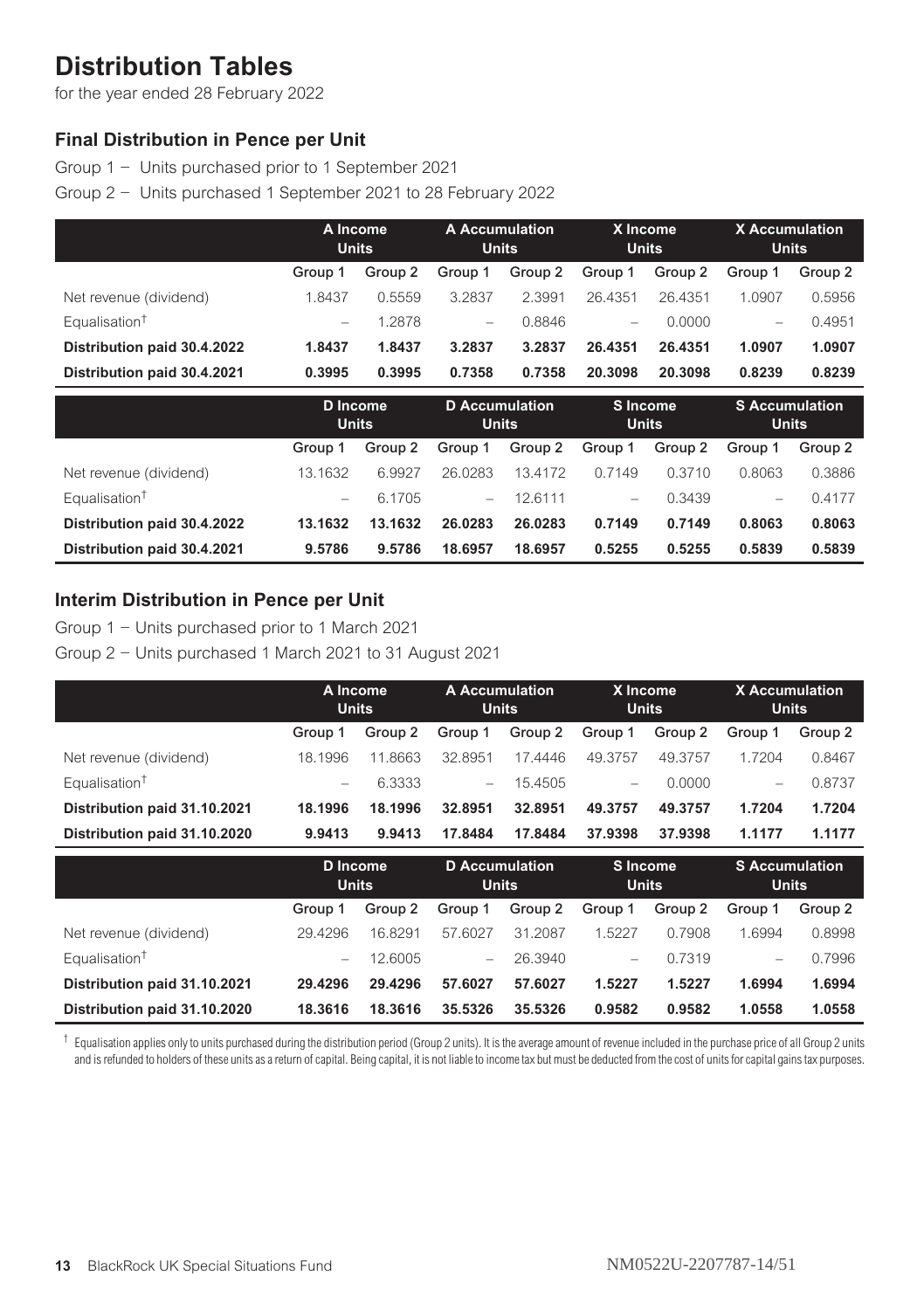### <span id="page-14-0"></span>**Report on Remuneration**

The below disclosures are made in respect of the remuneration policies of the BlackRock group ("BlackRock"), as they apply to BlackRock Fund Managers Limited (the "Manager"). The disclosures are made in accordance with the provisions in the UK implementation of Directive 2009/65/EC on the coordination of laws, regulations and administrative provisions relating to undertakings for collective investment in transferable securities ("UCITS"), as amended, including in particular by Directive 2014/91/EU of the European Parliament and of the council of 23 July 2014, (the "Directive"), the "Guidelines on sound remuneration policies under the UCITS Directive and AIFMD" issued by the European Securities and Markets Authority, the Financial Conduct Authority Handbook SYSC 19E: The UCITS Remuneration Code (the "UCITS Remuneration Code"), and COLL 4.5.7 R(7).

BlackRock's UCITS Remuneration Policy (the "UCITS Remuneration Policy") will apply to the EEA entities within the BlackRock group authorised as a manager of UCITS funds in accordance with the Directive, and will ensure compliance with the requirements of Article 14b of the Directive, and to UK entities within the BlackRock group authorised as a manager of a UK UCITS fund in accordance with the UCITS as implemented, retained and onshored in the UK.

The Manager has adopted the UCITS Remuneration Policy, a summary of which is set out below.

### **Remuneration Governance**

BlackRock's remuneration governance in EMEA operates as a tiered structure which includes: (a) the Management Development and Compensation Committee ("MDCC") (which is the global, independent remuneration committee for BlackRock, Inc. and (b) the Manager's board of directors (the "Manager's Board"). These bodies are responsible for the determination of BlackRock's remuneration policies.

### **(a) MDCC**

The MDCC's purposes include:

- providing oversight of:
	- BlackRock's executive compensation programmes;
	- BlackRock's employee benefit plans; and
	- such other compensation plans as may be established by BlackRock from time to time for which the MDCC is deemed as administrator;
- reviewing and discussing the compensation discussion and analysis included in the BlackRock, Inc. annual proxy statement with management and approving the MDCC's report for inclusion in the proxy statement;
- reviewing, assessing and making reports and recommendations to the BlackRock, Inc. Board of Directors (the "BlackRock, Inc. Board") as appropriate on BlackRock's talent development and succession planning, with the emphasis on performance and succession at the highest management levels; and
- supporting the boards of the Company's EMEA regulated entities in meeting their remuneration-related obligations by overseeing the design and implementation of EMEA remuneration policy in accordance with applicable regulations.

The MDCC directly retains its own independent compensation consultant, Semler Brossy Consulting Group LLC, who has no relationship with BlackRock, Inc. or the BlackRock, Inc. Board that would interfere with its ability to provide independent advice to the MDCC on compensation matters.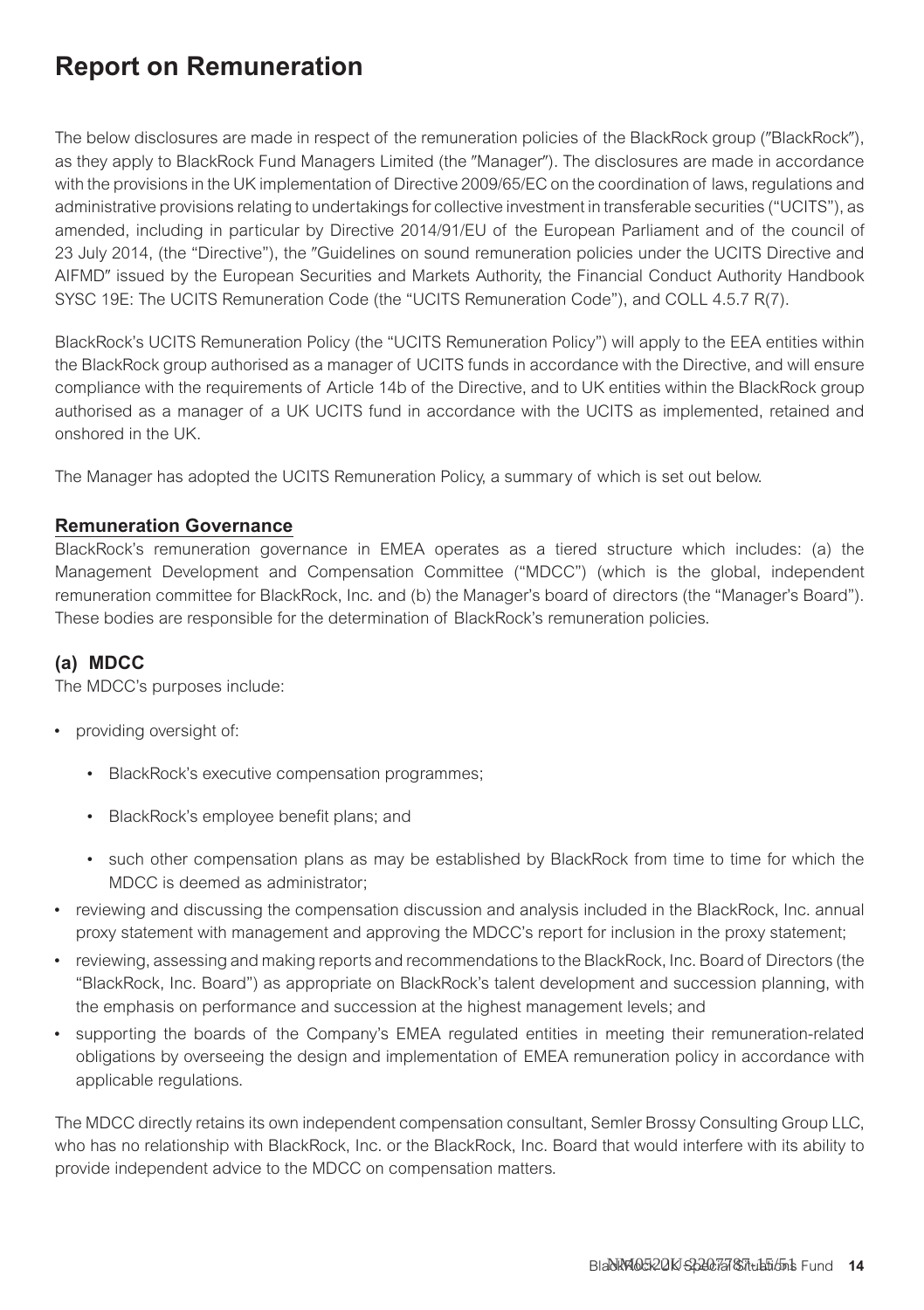The BlackRock, Inc. Board has determined that all of the members of the MDCC are "independent" within the meaning of the listing standards of the New York Stock Exchange (NYSE), which requires each meet a "non-employee director" standard.

The MDCC held 8 meetings during 2021. The MDCC charter is available on BlackRock, Inc.'s website [\(www.blackrock.com\)](http://www.blackrock.com).

Through its regular reviews, the MDCC continues to be satisfied with the principles of BlackRock's compensation policy and approach.

### **(b) The Manager's Board**

The Manager's Board has the task of supervising and providing oversight of the UCITS Remuneration Policy as it applies to the Manager and its Identified Staff.

### **(c) Decision-making process**

Remuneration decisions for employees are made once annually in January following the end of the performance year. This timing allows full-year financial results to be considered along with other non-financial goals and objectives. Although the framework for remuneration decision-making is tied to financial performance, significant discretion is used to determine individual variable remuneration based on achievement of strategic and operating results and other considerations such as management and leadership capabilities.

No set formulas are established and no fixed benchmarks are used in determining annual incentive awards. In determining specific individual remuneration amounts, a number of factors are considered including nonfinancial goals and objectives and overall financial and investment performance. These results are viewed in the aggregate without any specific weighting, and there is no direct correlation between any particular performance measure and the resulting annual incentive award. The variable remuneration awarded to any individual(s) for a particular performance year may also be zero.

Annual incentive awards are paid from a bonus pool.

The size of the projected bonus pool, including cash and equity awards, is reviewed throughout the year by the MDCC and the final total bonus pool is approved after year-end. As part of this review, the MDCC receives actual and projected financial information over the course of the year as well as final year-end information. The financial information that the MDCC receives and considers includes the current year projected income statement and other financial measures compared with prior year results and the current year budget. The MDCC additionally reviews other metrics of BlackRock's financial performance (e.g., net inflows of AUM and investment performance) as well as information regarding market conditions and competitive compensation levels.

The MDCC regularly considers management's recommendation as to the percentage of pre-incentive operating income that will be accrued and reflected as a compensation expense throughout the year for the cash portion of the total annual bonus pool (the "accrual rate"). The accrual rate of the cash portion of the total annual bonus pool may be modified by the MDCC during the year based on its review of the financial information described above. The MDCC does not apply any particular weighting or formula to the information it considers when determining the size of the total bonus pool or the accruals made for the cash portion of the total bonus pool.

Following the end of the performance year, the MDCC approves the final bonus pool amount.

As part of the year-end review process the Enterprise Risk and Regulatory Compliance departments report to the MDCC on any activities, incidents or events that warrant consideration in making compensation decisions.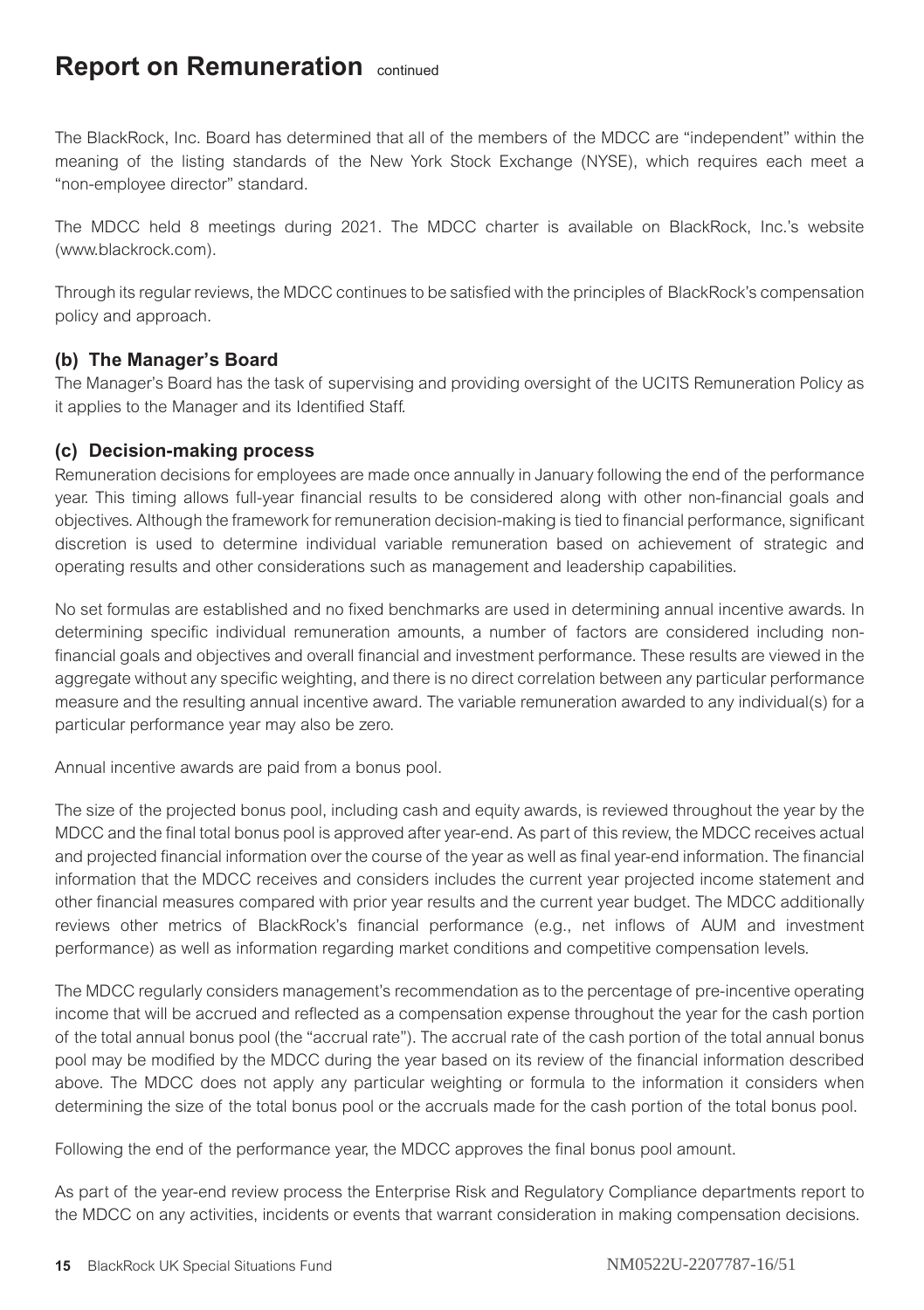Individuals are not involved in setting their own remuneration.

### **Control functions**

Each of the control functions (Enterprise Risk, Legal & Compliance, and Internal Audit) has its own organisational structure which is independent of the business units. The head of each control function is either a member of the Global Executive Committee ("GEC"), the global management committee, or has a reporting obligation to the board of directors of BlackRock Group Limited, the parent company of all of BlackRock's EMEA regulated entities, including the Manager.

Functional bonus pools are determined with reference to the performance of each individual function. The remuneration of the senior members of control functions is directly overseen by the MDCC.

### **Link between pay and performance**

There is a clear and well defined pay-for-performance philosophy and compensation programmes which are designed to meet the following key objectives as detailed below:

- appropriately balance BlackRock's financial results between shareholders and employees;
- attract, retain and motivate employees capable of making significant contributions to the long-term success of the business;
- align the interests of senior employees with those of shareholders by awarding BlackRock Inc.'s stock as a significant part of both annual and long-term incentive awards;
- control fixed costs by ensuring that compensation expense varies with profitability;
- link a significant portion of an employee's total compensation to the financial and operational performance of the business;
- promote sound and effective risk management across all risk categories, including sustainability risk;
- discourage excessive risk-taking (sustainability related or otherwise); and
- ensure that client interests are not negatively impacted by remuneration awarded on a short-term, mid-term and/or long-term basis.

Driving a high-performance culture is dependent on the ability to measure performance against objectives, values and behaviours in a clear and consistent way. Managers use a 5-point rating scale to provide an overall assessment of an employee's performance, and employees also provide a self-evaluation. The overall, final rating is reconciled during each employee's performance appraisal. Employees are assessed on the manner in which performance is attained as well as the absolute performance itself.

In keeping with the pay-for-performance philosophy, ratings are used to differentiate and reward individual performance – but don't pre-determine compensation outcomes. Compensation decisions remain discretionary and are made as part of the year-end compensation process.

When setting remuneration levels other factors are considered, as well as individual performance, which may include:

- the performance of the Manager, the funds managed by the Manager and/or the relevant functional department;
- factors relevant to an employee individually; relationships with clients and colleagues; teamwork; skills; any conduct issues; and, subject to any applicable policy, the impact that any relevant leave of absence may have on contribution to the business);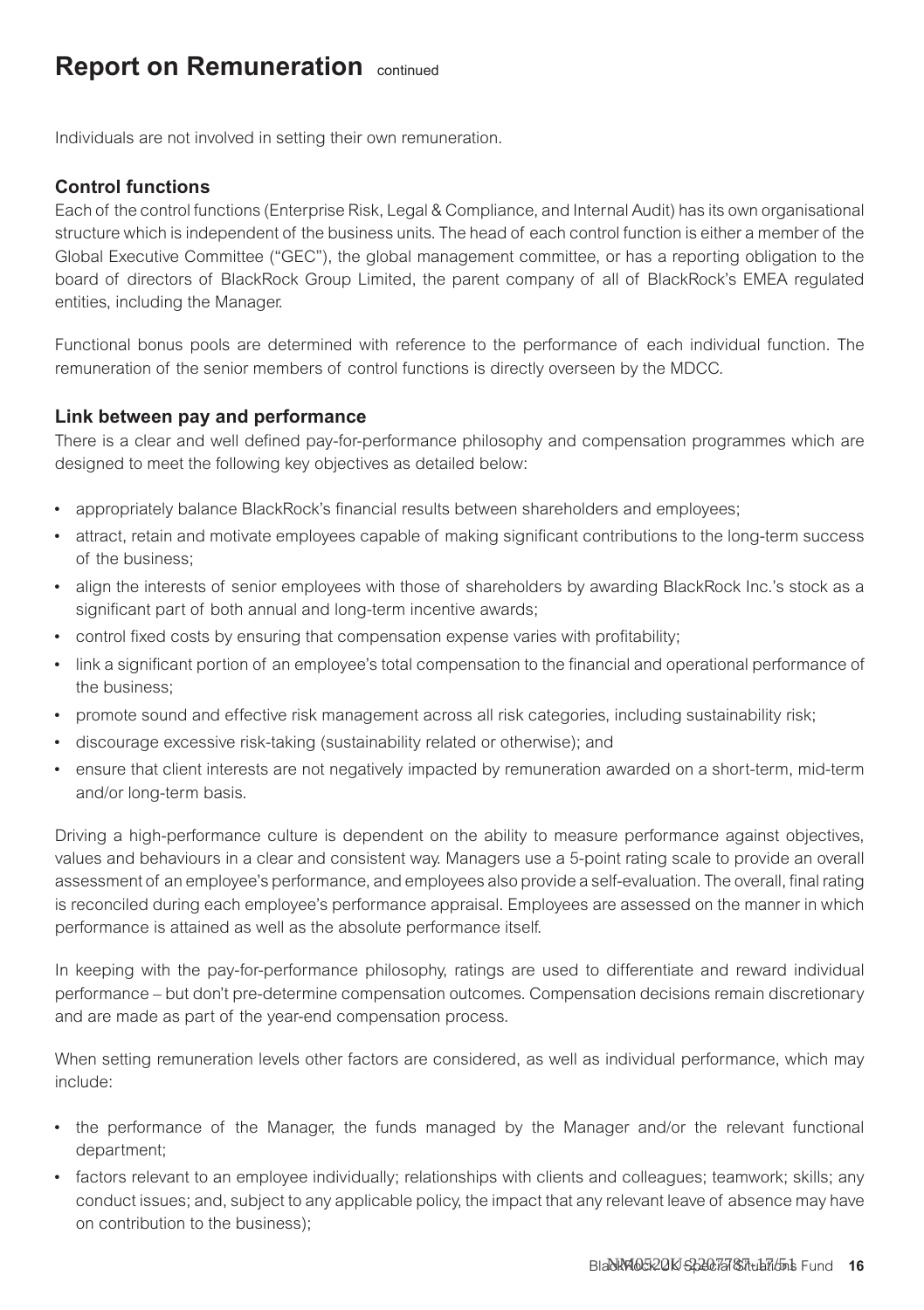- the management of risk within the risk profiles appropriate for BlackRock's clients;
- strategic business needs, including intentions regarding retention;
- market intelligence; and
- criticality to business.

A primary product tool is risk management and, while employees are compensated for strong performance in their management of client assets, they are required to manage risk within the risk profiles appropriate for their clients. Therefore, employees are not rewarded for engaging in high-risk transactions outside of established parameters. Remuneration practices do not provide undue incentives for short-term planning or short-term financial rewards, do not reward unreasonable risk and provide a reasonable balance between the many and substantial risks inherent within the business of investment management, risk management and advisory services.

BlackRock operates a total compensation model for remuneration which includes a base salary, which is contractual, and a discretionary bonus scheme.

BlackRock operates an annual discretionary bonus scheme. Although all employees are eligible to be considered for a discretionary bonus, there is no contractual obligation to make any award to an employee under its discretionary bonus scheme. In exercising discretion to award a discretionary bonus, the factors listed above (under the heading "Link between pay and performance") may be taken into account in addition to any other matters which become relevant to the exercise of discretion in the course of the performance year.

Discretionary bonus awards for all employees, including executive officers, are subject to a guideline that determines the portion paid in cash and the portion paid in BlackRock, Inc. stock and subject to additional vesting/clawback conditions. Stock awards are subject to further performance adjustment through variation in BlackRock, Inc.'s share price over the vesting period. As total annual compensation increases, a greater portion is deferred into stock. The MDCC adopted this approach in 2006 to substantially increase the retention value and shareholder alignment of the compensation package for eligible employees, including the executive officers. The portion deferred into stock vests into three equal instalments over the three years following grant.

Supplementary to the annual discretionary bonus as described above, equity awards may be made to select individuals to provide greater linkage with future business results. These long-term incentive awards have been established individually to provide meaningful incentive for continued performance over a multi-year period recognising the scope of the individual's role, business expertise and leadership skills.

Selected senior leaders are eligible to receive performance-adjusted equity-based awards from the "BlackRock Performance Incentive Plan" ("BPIP"). Awards made from the BPIP have a three-year performance period based on a measurement of As Adjusted Operating Margin<sup>1</sup> and Organic Revenue Growth<sup>2</sup>. Determination of pay-out will be made based on the firm's achievement relative to target financial results at the conclusion of the performance period. The maximum number of shares that can be earned is 165% of the award in those situations where both metrics achieve pre-determined financial targets. No shares will be earned where the firm's financial performance in both of the above metrics is below a pre-determined performance threshold. These metrics have been selected as key measures of shareholder value which endure across market cycles.

<sup>1</sup> As Adjusted Operating Margin: As reported in BlackRock's external filings, reflects adjusted Operating Income divided by Total Revenue net of distribution and servicing expenses and amortisation of deferred sales commissions.

<sup>2</sup> Organic Revenue Growth: Equal to net new base fees plus net new Aladdin revenue generated in the year (in dollars).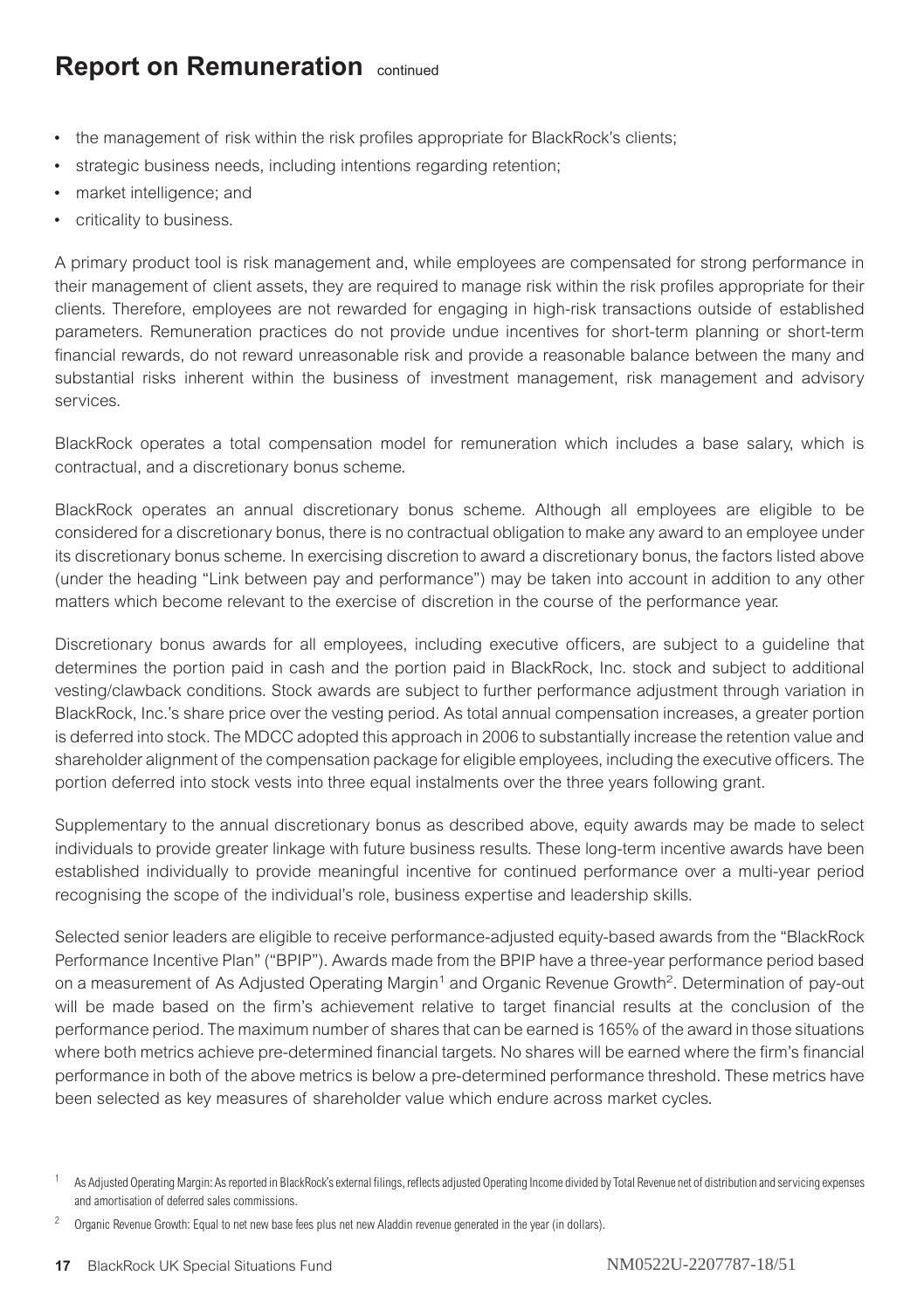A limited number of investment professionals have a portion of their annual discretionary bonus (as described above) awarded as deferred cash that notionally tracks investment in selected products managed by the employee. The intention of these awards is to align investment professionals with the investment returns of the products they manage through the deferral of compensation into those products. Clients and external evaluators have increasingly viewed more favourably those products where key investors have "skin in the game" through significant personal investments.

### **Identified Staff**

The UCITS Remuneration Policy sets out the process that will be applied to identify staff as Identified Staff, being categories of staff of the Manager, including senior management, risk takers, control functions and any employee receiving total remuneration that takes them into the same remuneration bracket as senior management and risk takers, whose professional activities have a material impact on the risk profiles of the Manager or of the funds it manages.

The list of Identified Staff will be subject to regular review, being formally reviewed in the event of, but not limited to:

- organisational changes;
- new business initiatives:
- changes in significant influence function lists;
- changes in role responsibilities; and
- revised regulatory direction.

### **Quantitative Remuneration Disclosure**

The Manager is required under the Directive to make quantitative disclosures of remuneration. These disclosures are made in line with BlackRock's interpretation of currently available regulatory guidance on quantitative remuneration disclosures. As market or regulatory practice develops BlackRock may consider it appropriate to make changes to the way in which quantitative remuneration disclosures are calculated. Where such changes are made, this may result in disclosures in relation to a fund not being comparable to the disclosures made in the prior year, or in relation to other BlackRock fund disclosures in that same year.

Disclosures are provided in relation to (a) the staff of the Manager; (b) staff who are senior management; and (c) staff who have the ability to materially affect the risk profile of the Fund, including individuals who, although not directly employed by the Manager, are assigned by their employer to carry out services directly for the Manager.

All individuals included in the aggregated figures disclosed are rewarded in line with BlackRock's remuneration policy for their responsibilities across the relevant BlackRock business area. As all individuals have a number of areas of responsibilities, only the portion of remuneration for those individuals' services attributable to the Fund is included in the aggregate figures disclosed.

Members of staff and senior management of the Manager typically provide both UCITS and non-UCITS related services in respect of multiple funds, clients and functions of the Manager and across the broader BlackRock group. Therefore, the figures disclosed are a sum of each individual's portion of remuneration attributable to the Manager according to an objective apportionment methodology which acknowledges the multiple-service nature of the Manager. Accordingly the figures are not representative of any individual's actual remuneration or their remuneration structure.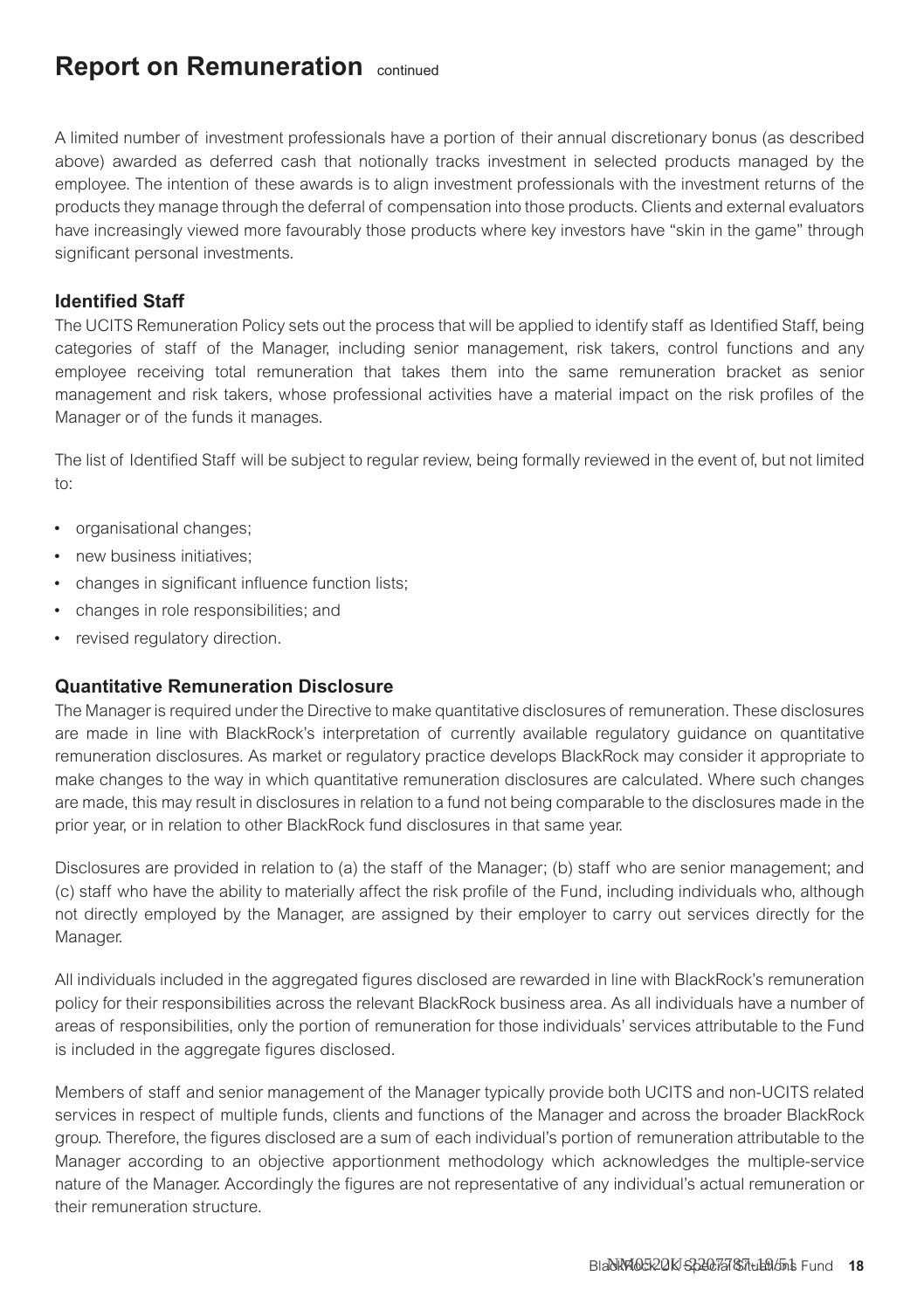The amount of the total remuneration awarded by the Manager to its staff which has been attributed to the Manager's UCITS-related business in respect of the Manager's financial year ending 31 December 2021 is GBP 26.0 million. This figure is comprised of fixed remuneration of GBP 2.1 million and variable remuneration of GBP 23.9 million. There were a total of 87 beneficiaries of the remuneration described above.

The amount of the aggregate remuneration awarded by the Manager, which has been attributed to the Manager's UCITS-related business in respect of the Manager's financial year ending 31 December 2021, to its senior management was GBP 0.1 million, and to other members of its staff whose actions have a material impact on the risk profile of the Fund was GBP 25.9 million.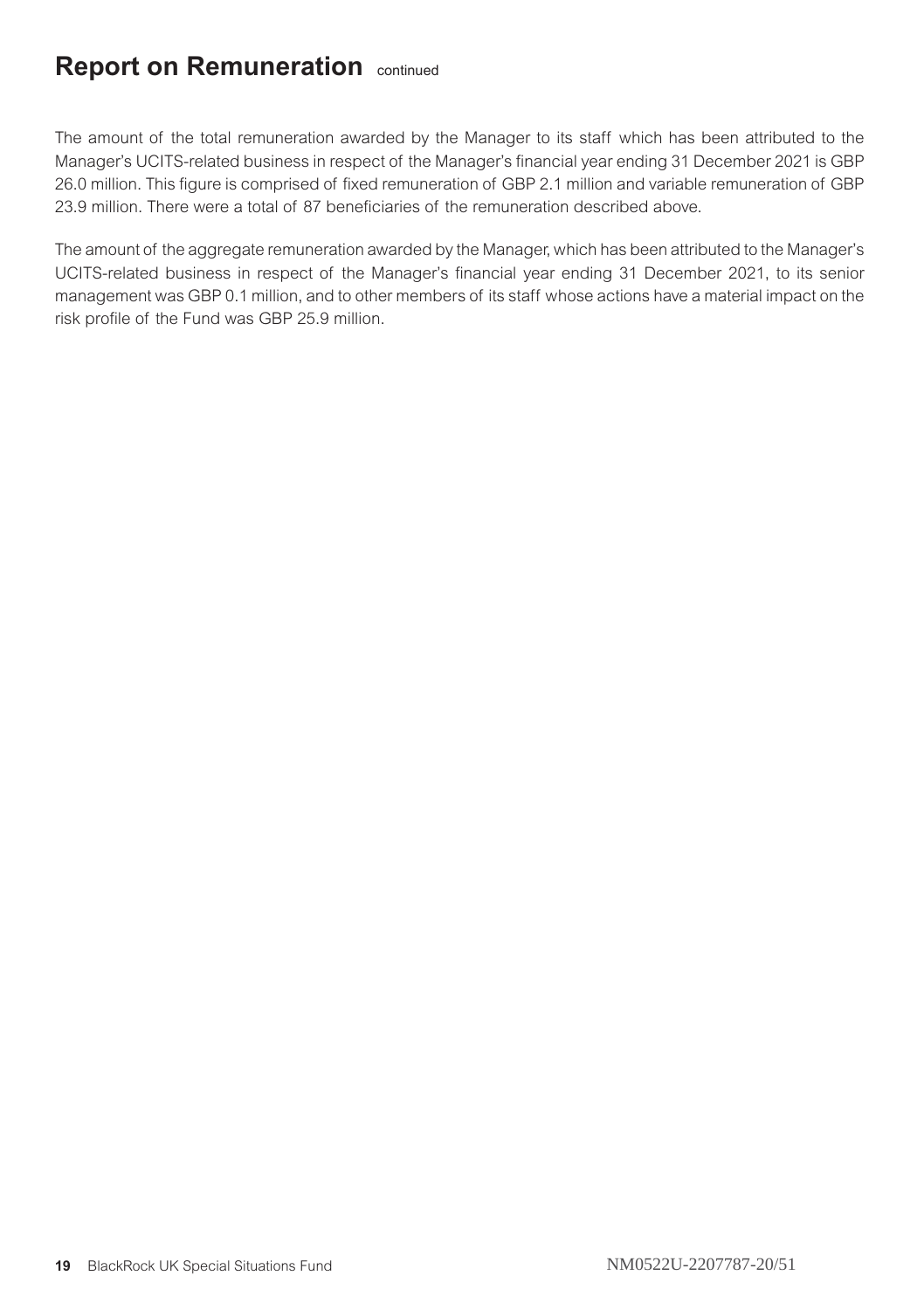### <span id="page-20-0"></span>**Portfolio Statement**

at 28 February 2022

| <b>Holding or</b><br>Nominal<br>Value<br>Investment                                        | <b>Market</b><br>Value | $%$ of<br>Total<br><b>Net</b><br>£000's Assets |
|--------------------------------------------------------------------------------------------|------------------------|------------------------------------------------|
| EQUITIES - 100.25%; 28.2.2021 100.59%                                                      |                        |                                                |
| AUSTRALIA - 0.00%; 28.2.2021 1.00%                                                         |                        |                                                |
| Mining - 0.00%; 28.2.2021 1.00%                                                            |                        |                                                |
| GERMANY - 1.22%; 28.2.2021 0.99%                                                           |                        |                                                |
| Real Estate Investment & Services - 1.22%; 28.2.2021 0.99%<br>5,500,000 Sirius Real Estate | 6,809                  | 1.22                                           |
| IRELAND - 2.49%; 28.2.2021 3.87%                                                           |                        |                                                |
| Commercial Services - 0.00%; 28.2.2021 0.96%                                               |                        |                                                |
| Forest Products & Paper - 1.26%; 28.2.2021 0.97%                                           |                        |                                                |
| 190,000 Smurfit Kappa                                                                      | 7,062                  | 1.26                                           |
| Retail - 1.23%; 28.2.2021 1.94%<br>645,000 Grafton                                         | 6,856                  | 1.23                                           |
| JERSEY - 1.82%; 28.2.2021 1.79%                                                            |                        |                                                |
| Building Materials - 1.82%; 28.2.2021 1.79%<br>12,400,000 Breedon                          | 10,156                 | 1.82                                           |
| NETHERLANDS - 0.00%; 28.2.2021 4.04%                                                       |                        |                                                |
| Oil & Gas Producers - 0.00%; 28.2.2021 4.04%                                               |                        |                                                |
| UNITED KINGDOM - 94.72%; 28.2.2021 88.90%                                                  |                        |                                                |
| Advertising - 2.11%; 28.2.2021 1.26%                                                       |                        |                                                |
| 675,000 Next Fifteen<br>Communications                                                     | 8,336                  | 1.49                                           |
| 3,149,891 Pebble                                                                           | 3,465                  | 0.62                                           |
|                                                                                            | 11,801                 | 2.11                                           |
| Aerospace & Defence - 0.00%; 28.2.2021 0.62%                                               |                        |                                                |
| Airlines - 1.22%; 28.2.2021 1.10%                                                          |                        |                                                |
| 530,000 JET2 <sup>Ø</sup>                                                                  | 6,811                  | 1.22                                           |
| Apparel - 0.00%; 28.2.2021 2.77%                                                           |                        |                                                |
| Banks - 7.15%; 28.2.2021 5.98%                                                             |                        |                                                |
| 3,850,000 Barclays<br>3,600,000 HSBC                                                       | 6,943<br>18,360        | 1.24<br>3.29                                   |
| 10,800,000 Lloyds Banking                                                                  | 5,134                  | 0.92                                           |
| 1,150,000 Standard Chartered                                                               | 6,189                  | 1.11                                           |
| 1,800,000 Virgin Money UK <sup>Ø</sup>                                                     | 3,272                  | 0.59                                           |
|                                                                                            | 39,898                 | 7.15                                           |
| Beverages - 2.28%; 28.2.2021 2.81%                                                         |                        |                                                |
| 150,000 Fevertree Drinks <sup>0</sup>                                                      | 2,756                  | 0.49                                           |
| 800,000 Fuller Smith & Turner                                                              | 5.440                  | 0.97                                           |

| <b>Holding or</b><br><b>Nominal</b><br>Value | Investment                                              | <b>Market</b><br>Value | % of<br><b>Total</b><br><b>Net</b><br>£000's Assets |
|----------------------------------------------|---------------------------------------------------------|------------------------|-----------------------------------------------------|
|                                              | 315,462 Young & Co's Brewery                            | 4,590                  | 0.82                                                |
|                                              |                                                         | 12,786                 | 2.28                                                |
|                                              | Building Materials - 1.53%; 28.2.2021 0.74%             |                        |                                                     |
|                                              | 660,000 Marshalls                                       | 4,115                  | 0.74                                                |
|                                              | 5,700,000 SigmaRoc                                      | 4,389                  | 0.79                                                |
|                                              |                                                         | 8,504                  | 1.53                                                |
|                                              | Chemicals - 0.52%; 28.2.2021 0.00%                      |                        |                                                     |
| 300,000 Treatt                               |                                                         | 2,922                  | 0.52                                                |
|                                              | Commercial Services - 8.70%; 28.2.2021 12.32%           |                        |                                                     |
|                                              | 382,500 4imprint                                        | 10,136                 | 1.82                                                |
|                                              | 145,000 Ashtead                                         | 6,902                  | 1.24                                                |
|                                              | 325,000 Clipper Logistics                               | 2,893                  | 0.52                                                |
| 1,800,000 QinetiQ                            |                                                         | 5,274                  | 0.94                                                |
| 1,092,422 Restore                            |                                                         | 4,588                  | 0.82                                                |
|                                              | 1,585,000 Robert Walters                                | 9,986                  | 1.79                                                |
| 720,000 YouGov                               |                                                         | 8,784                  | 1.57                                                |
|                                              |                                                         | 48,563                 | 8.70                                                |
|                                              | Computers - 1.51%; 28.2.2021 2.67%                      |                        |                                                     |
|                                              | 215,000 Computacenter <sup>Ø</sup>                      | 5,784                  | 1.04                                                |
| 470,000 GB                                   |                                                         | 2,644                  | 0.47                                                |
|                                              |                                                         | 8,428                  | 1.51                                                |
|                                              | Cosmetics & Personal Care - 2.40%; 28.2.2021 0.00%      |                        |                                                     |
|                                              | 360,000 Unilever <sup>Ø</sup>                           | 13,383                 | 2.40                                                |
|                                              | Diversified Financial Services - 6.84%; 28.2.2021 5.83% |                        |                                                     |
|                                              | 275,000 Close Brothers                                  | 3,121                  | 0.56                                                |
|                                              | 1,130,000 Impax Asset Management                        | 10,679                 | 1.91                                                |
|                                              | 2,400,000 IntegraFin                                    | 10,219                 | 1.83                                                |
|                                              | 350,000 Liontrust Asset Management                      | 5,173                  | 0.93                                                |
| 1,810,000 OSB                                |                                                         | 8,992                  | 1.61                                                |
|                                              |                                                         | 38,184                 | 6.84                                                |
|                                              | Electronics - 5.50%; 28.2.2021 3.34%                    |                        |                                                     |
|                                              | 1,310,000 Electrocomponents                             | 12,818                 | 2.30                                                |
|                                              | 537,500 Oxford Instruments                              | 12,363                 | 2.21                                                |
|                                              | 185,000 Spectris                                        | 5,541                  | 0.99                                                |
|                                              |                                                         | 30,722                 | 5.50                                                |
|                                              | Engineering & Construction - 0.68%; 28.2.2021 2.81%     |                        |                                                     |
|                                              | 1,600,000 Balfour Beatty                                | 3,789                  | 0.68                                                |
|                                              | Food Producers - 0.61%; 28.2.2021 0.65%                 |                        |                                                     |
|                                              | 98.000 Cranswick                                        | 3,399                  | 0.61                                                |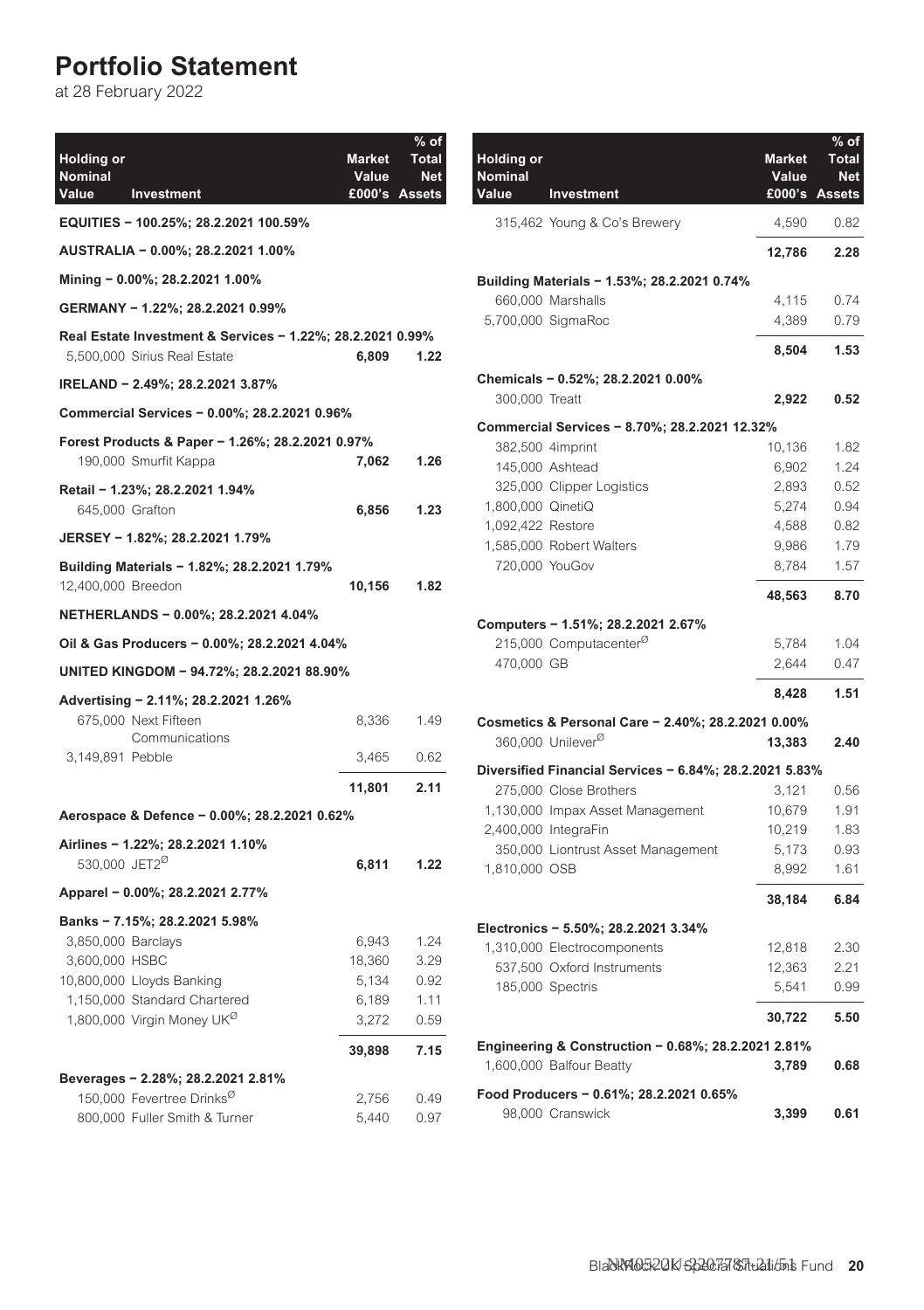### **Portfolio Statement** continued

| <b>Holding or</b><br>Nominal<br>Value | Investment                                                               | <b>Market</b><br>Value | % of<br>Total<br><b>Net</b><br>£000's Assets |
|---------------------------------------|--------------------------------------------------------------------------|------------------------|----------------------------------------------|
|                                       |                                                                          |                        |                                              |
|                                       | Healthcare Products - 0.84%; 28.2.2021 0.57%<br>355,000 Smith & Nephew   | 4,688                  | 0.84                                         |
|                                       | Home Builders - 1.72%; 28.2.2021 2.60%                                   |                        |                                              |
| 150,000 Bellway                       |                                                                          | 4,218                  | 0.76                                         |
| 950,000 Redrow                        |                                                                          | 5,369                  | 0.96                                         |
|                                       |                                                                          | 9,587                  | 1.72                                         |
|                                       | Household Products - 0.00%; 28.2.2021 2.28%                              |                        |                                              |
|                                       | Insurance - 0.00%; 28.2.2021 0.04%                                       |                        |                                              |
|                                       | Internet - 3.08%; 28.2.2021 2.03%                                        |                        |                                              |
|                                       | 995,000 Auction Technology                                               | 9.293                  | 1.66                                         |
|                                       | 3,170,000 Baltic Classifieds                                             | 5,056                  | 0.91                                         |
| 1,090,000 Moonpig                     |                                                                          | 2,871                  | 0.51                                         |
|                                       |                                                                          | 17,220                 | 3.08                                         |
|                                       | Investment Companies - 1.63%; 28.2.2021 0.79%                            |                        |                                              |
|                                       | 6,250,000 Melrose Industries <sup>Ø</sup>                                | 9,078                  | 1.63                                         |
|                                       | Leisure Time - 0.00%; 28.2.2021 0.00%<br>772,401 Patisserie <sup>1</sup> |                        | 0.00                                         |
|                                       | Lodging - 1.32%; 28.2.2021 0.63%                                         |                        |                                              |
|                                       | 255,000 Whitbread                                                        | 7,387                  | 1.32                                         |
| 600,000 Weir                          | Machinery Construction & Mining - 1.67%; 28.2.2021 1.44%                 | 9,339                  | 1.67                                         |
|                                       | Metal & Hardware - 0.00%; 28.2.2021 0.85%                                |                        |                                              |
|                                       |                                                                          |                        |                                              |
|                                       | Mining - 6.01%; 28.2.2021 6.34%<br>2,550,000 Central Asia Metals         | 5,189                  | 0.93                                         |
|                                       | 500,000 Rio Tinto                                                        | 28,390                 | 5.08                                         |
|                                       |                                                                          | 33,579                 | 6.01                                         |
|                                       | Miscellaneous Manufacturing - 0.00%; 28.2.2021 1.06%                     |                        |                                              |
|                                       | Oil & Gas Producers - 10.21%; 28.2.2021 2.75%                            |                        |                                              |
| 6,250,000 BP                          |                                                                          | 22,138                 | 3.96                                         |
| 1,760,000 Shell                       |                                                                          | 34,876                 | 6.25                                         |
|                                       |                                                                          | 57,014                 | 10.21                                        |
|                                       | Pharmaceuticals - 7.86%; 28.2.2021 5.27%                                 |                        |                                              |
|                                       | 305,000 AstraZeneca                                                      | 27,459                 | 4.92                                         |
| 427,500 CVS <sup>Ø</sup>              |                                                                          | 7,054                  | 1.26                                         |
|                                       | 140,000 Dechra Pharmaceuticals                                           | 5,681                  | 1.02                                         |
|                                       | 336,000 Ergomed                                                          | 3,696                  | 0.66                                         |
|                                       |                                                                          | 43,890                 | 7.86                                         |
|                                       | Private Equity - 2.42%; 28.2.2021 1.89%                                  |                        |                                              |
|                                       | 505,000 Intermediate Capital                                             | 8,519                  | 1.53                                         |

| Holding or<br><b>Nominal</b><br>Value | Investment                                                                                                                                                         | <b>Market</b><br>Value<br>£000's Assets | $%$ of<br><b>Total</b><br><b>Net</b> |
|---------------------------------------|--------------------------------------------------------------------------------------------------------------------------------------------------------------------|-----------------------------------------|--------------------------------------|
|                                       | 750,000 Molten Ventures <sup>0</sup>                                                                                                                               | 4,995                                   | 0.89                                 |
|                                       |                                                                                                                                                                    | 13,514                                  | 2.42                                 |
|                                       | Real Estate Investment Trusts - 3.01%; 28.2.2021 1.75%                                                                                                             |                                         |                                      |
|                                       | 665,000 Great Portland Estates                                                                                                                                     | 4,512                                   | 0.81                                 |
|                                       | 2,000,000 Warehouse Reit                                                                                                                                           | 3,132                                   | 0.56                                 |
|                                       | 1,190,000 Workspace                                                                                                                                                | 9,163                                   | 1.64                                 |
|                                       |                                                                                                                                                                    | 16,807                                  | 3.01                                 |
|                                       | Retail - 5.69%; 28.2.2021 8.31%                                                                                                                                    |                                         |                                      |
|                                       | 4,470,000 JD Sports Fashion                                                                                                                                        | 6,602                                   | 1.18                                 |
|                                       | 1,840,000 Pets at Home                                                                                                                                             | 6,550                                   | 1.17                                 |
|                                       | 1,145,000 Watches of Switzerland                                                                                                                                   | 13,603                                  | 2.44                                 |
|                                       | 315,000 WH Smith <sup>Ø</sup>                                                                                                                                      | 5,038                                   | 0.90                                 |
|                                       |                                                                                                                                                                    | 31.793                                  | 5.69                                 |
|                                       | Software - 3.53%; 28.2.2021 3.23%                                                                                                                                  |                                         |                                      |
| 130,000 Aveva                         |                                                                                                                                                                    | 3,175                                   | 0.57                                 |
|                                       | 4,900,000 Learning Technologies                                                                                                                                    | 8,369                                   | 1.50                                 |
| 1,480,000 Team17                      |                                                                                                                                                                    | 8.140                                   | 1.46                                 |
|                                       |                                                                                                                                                                    | 19,684                                  | 3.53                                 |
|                                       | Telecommunications - 3.61%; 28.2.2021 1.92%                                                                                                                        |                                         |                                      |
|                                       | 529,991 accesso Technology                                                                                                                                         | 3,858                                   | 0.69                                 |
| 2,600,000 BT <sup>Ø</sup>             |                                                                                                                                                                    | 4,859                                   | 0.87                                 |
|                                       | 785,000 Gamma Communications                                                                                                                                       | 11,461                                  | 2.05                                 |
|                                       |                                                                                                                                                                    | 20,178                                  | 3.61                                 |
|                                       | Toys, Games & Hobbies – 1.07%; 28.2.2021 2.25%                                                                                                                     |                                         |                                      |
|                                       | 82,500 Games Workshop                                                                                                                                              | 6,002                                   | 1.07                                 |
|                                       | <b>COLLECTIVE INVESTMENT</b><br>SCHEMES - 0.37%; 28.2.2021 1.00%                                                                                                   |                                         |                                      |
|                                       | Short-term Money Market Funds - 0.37%; 28.2.2021 1.00%<br>20,813 BlackRock ICS Sterling Liquid<br>Environmentally Aware Fund -<br>Agency Income Class <sup>†</sup> | 2.081                                   | 0.37                                 |
|                                       | Portfolio of investments                                                                                                                                           | 561,914                                 | 100.62                               |
| Net other liabilities                 |                                                                                                                                                                    | (3, 454)                                | (0.62)                               |
| <b>Total net assets</b>               |                                                                                                                                                                    | 558,460                                 | 100.00                               |

Unless otherwise stated, all securities are either listed on a recognised exchange or traded on an eligible securities market.

<sup>1</sup> Illiquid Security Fair Valued by the Manager.

 $^{\emptyset}$  All or a portion of this investment represents a security on loan, see note 2(b) iii) for further details.

† Managed by a related party.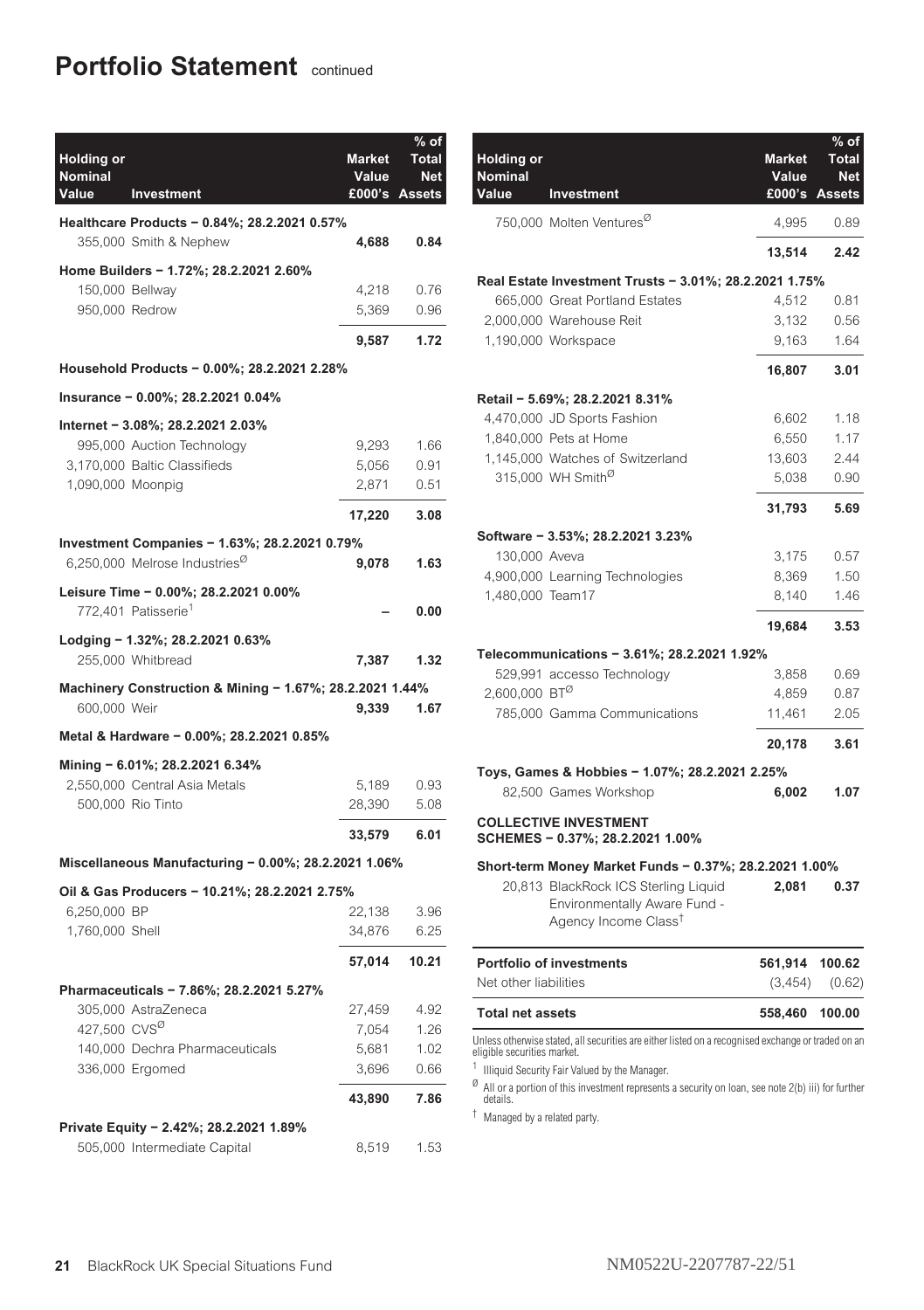### <span id="page-22-0"></span>**Statement of Total Return**

for the year ended 28 February 2022

|                                                          |              |          | For the year<br>to 28.2.2022 |         | For the year<br>to 28.2.2021 |
|----------------------------------------------------------|--------------|----------|------------------------------|---------|------------------------------|
|                                                          | <b>Notes</b> | £000's   | £000's                       | £000's  | £000's                       |
| Income                                                   |              |          |                              |         |                              |
| Net capital gains                                        | 3            |          | 23,537                       |         | 22,045                       |
| Revenue                                                  | 4            | 14.719   |                              | 11.528  |                              |
| Expenses                                                 | 5            | (7, 593) |                              | (6,830) |                              |
| Net revenue before taxation                              |              | 7,126    |                              | 4,698   |                              |
| Taxation                                                 | 6            | (6)      |                              | (176)   |                              |
| Net revenue after taxation                               |              |          | 7,120                        |         | 4,522                        |
| Total return before distributions                        |              |          | 30,657                       |         | 26,567                       |
| <b>Distributions</b>                                     | 7            |          | (7, 122)                     |         | (4, 523)                     |
| Change in net assets<br>attributable to unitholders from |              |          |                              |         |                              |
| investment activities                                    |              |          | 23,535                       |         | 22,044                       |

### **Statement of Change in Net Assets Attributable to Unitholders**

for the year ended 28 February 2022

|                                             |           | For the year<br>to 28.2.2022 |            | For the year<br>to 28.2.2021 |
|---------------------------------------------|-----------|------------------------------|------------|------------------------------|
|                                             | £000's    | £000's                       | £000's     | £000's                       |
| Opening net assets attributable             |           |                              |            |                              |
| to unitholders                              |           | 578.591                      |            | 597.227                      |
| Amounts receivable on issue of units        | 82.282    |                              | 144.382    |                              |
| Amounts payable on cancellation of units    | (132,081) |                              | (188, 877) |                              |
|                                             |           | (49, 799)                    |            | (44, 495)                    |
| Change in net assets attributable to        |           |                              |            |                              |
| unitholders from investment activities      |           | 23.535                       |            | 22.044                       |
| Retained distribution on accumulation units |           | 6,127                        |            | 3.815                        |
| Unclaimed distributions over 6 years old    |           | 6                            |            |                              |
| <b>Closing net assets attributable</b>      |           |                              |            |                              |
| to unitholders                              |           | 558,460                      |            | 578.591                      |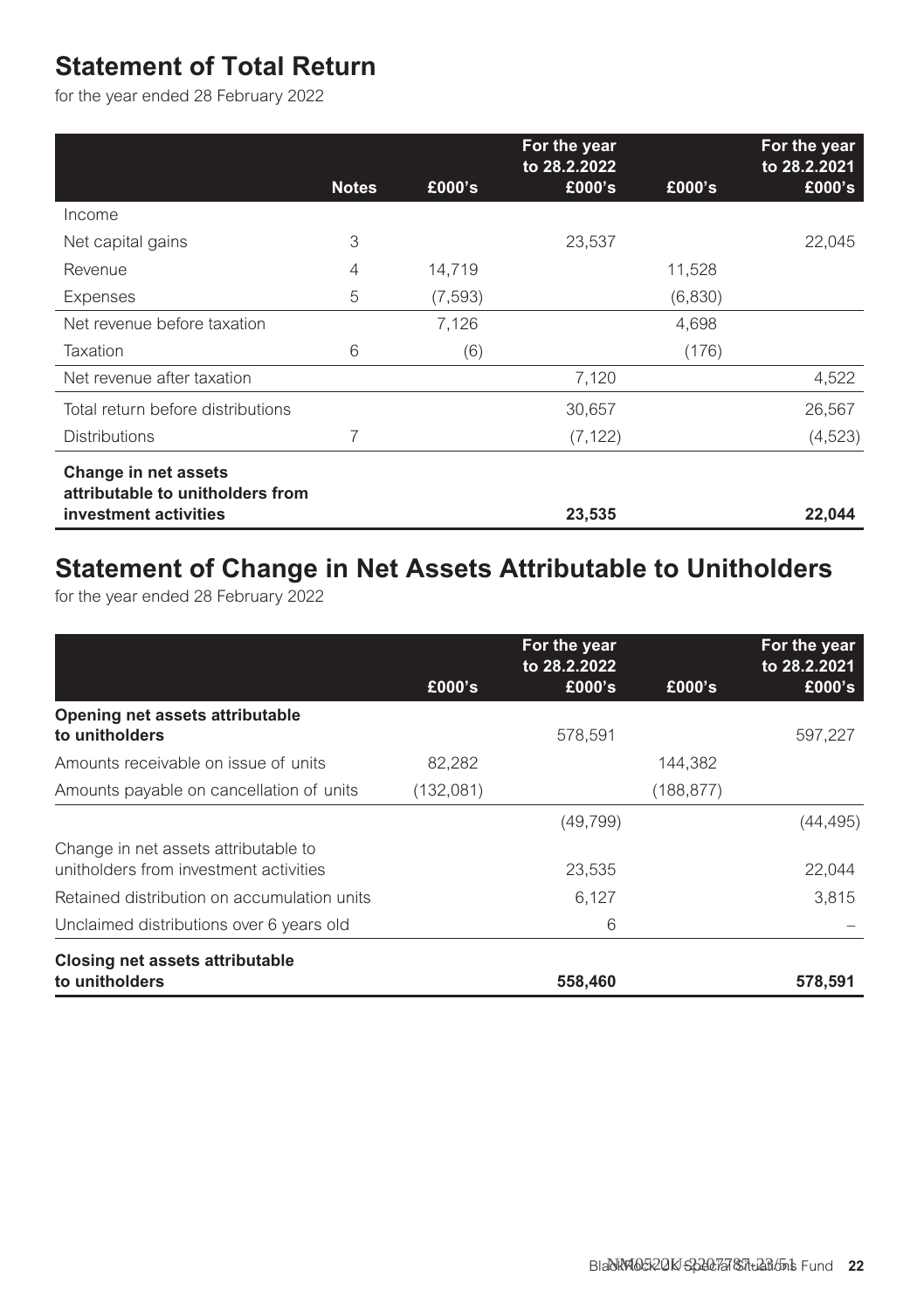### <span id="page-23-0"></span>**Balance Sheet**

at 28 February 2022

|                                        | <b>Notes</b> | 28.2.2022<br>£000's | 28.2.2021<br>£000's |
|----------------------------------------|--------------|---------------------|---------------------|
| Assets:                                |              |                     |                     |
| Fixed assets                           |              |                     |                     |
| $-$ Investment assets                  |              | 561,914             | 587,817             |
| Current assets                         |              |                     |                     |
| - Debtors                              | 8            | 2,357               | 4,916               |
| $-$ Cash and bank balances             |              | 1,139               | 1,182               |
| <b>Total assets</b>                    |              | 565,410             | 593,915             |
| Liabilities:                           |              |                     |                     |
| Creditors                              |              |                     |                     |
| - Distributions payable                |              | (265)               | (200)               |
| $-$ Other creditors                    | 9            | (6,685)             | (15, 124)           |
| <b>Total liabilities</b>               |              | (6,950)             | (15, 324)           |
| Net assets attributable to unitholders |              | 558,460             | 578,591             |
|                                        |              |                     |                     |

G D Bamping (Director) M T Zemek (Director) BlackRock Fund Managers Limited 16 May 2022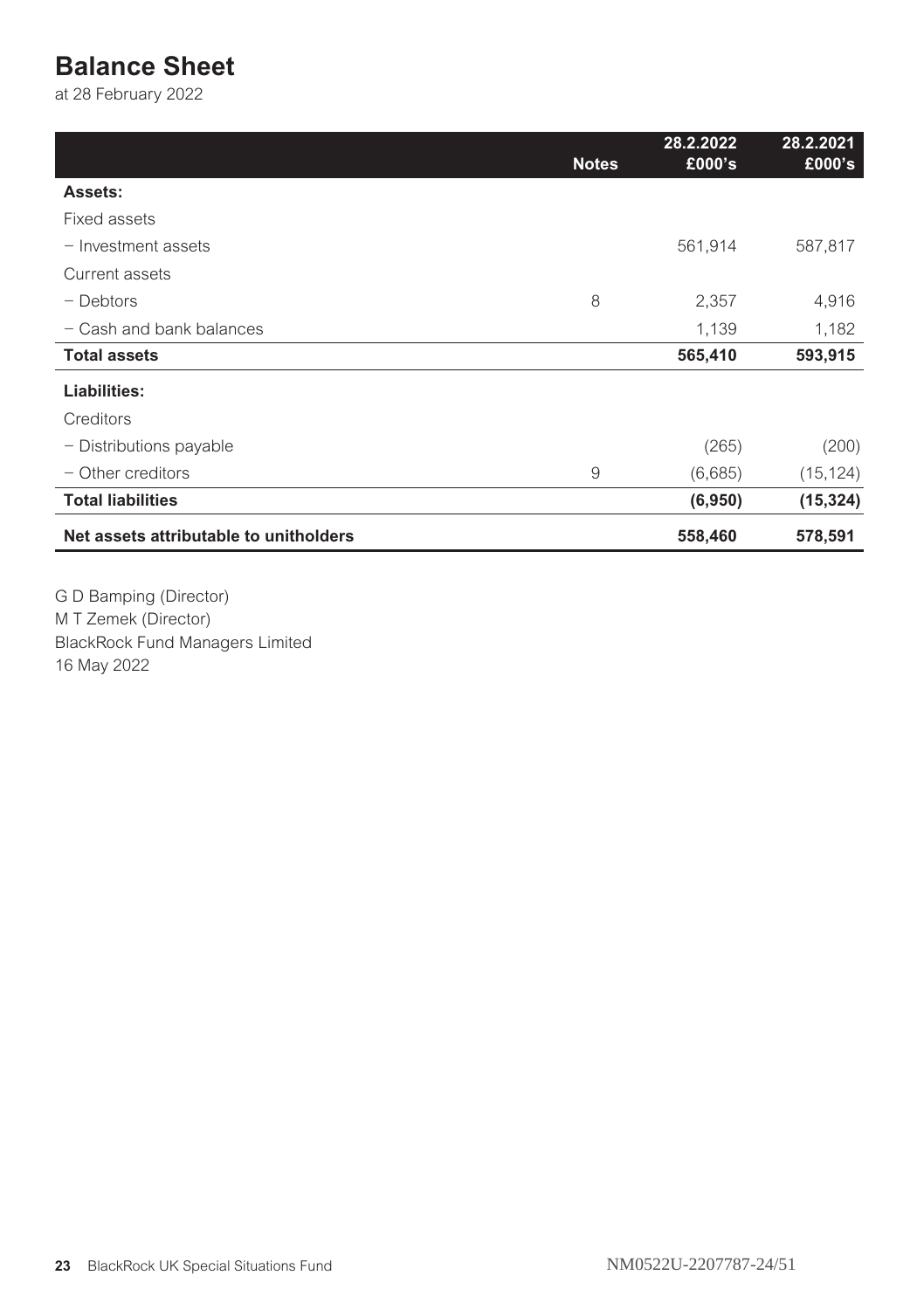### <span id="page-24-0"></span>**Notes to Financial Statements**

for the year ended 28 February 2022

### **1. Accounting and Distribution Policies**

### Accounting Policies

(a) The financial statements have been prepared in accordance with United Kingdom Generally Accepted Accounting Practice (UK GAAP) and the Statement of Recommended Practice for Authorised Funds (the "SORP") issued by the Investment Management Association (now known as the Investment Association) in May 2014 and amended in June 2017.

The financial statements have been prepared on a going concern basis in accordance with UK GAAP and the SORP. The Fund is able to meet all of its liabilities from its assets. The performance, marketability and risks of the Fund are reviewed on a regular basis throughout the financial period. Therefore, the Directors of the Manager believe that the Fund will continue in operational existence for a period of at least one year from the date of approval of the financial statements and is financially sound. The Directors of the Manager are satisfied that, at the time of approving the financial statements, and following consideration of COVID-19, it is appropriate to continue to adopt the going concern basis in preparing the financial statements of the Fund.

Dividends on quoted ordinary shares and preference shares are recognised when the securities are quoted ex-dividend. Where such securities are not quoted, dividends are recognised when the right to receive payment is established.

All REIT dividend revenue is recognised on an accruals basis.

Any reported revenue from an offshore fund with reporting status from HMRC, in excess of any distribution received in the reporting period, is recognised as revenue no later than the date on which the reporting fund makes this information available. The equalisation element is treated as capital.

All revenue is recognised as a gross amount that takes account of any withholding taxes but excludes any other taxes such as attributable tax credits.

Revenue from securities lending is accounted for net of associated costs and is recognised on an accruals basis.

- (b) Ordinary stock dividends are recognised wholly as revenue and are based on the market value of the shares on the date they are quoted ex-dividend. Where an enhancement is offered, the amount by which the market value of the shares (on the date they are quoted ex-dividend) exceeds the cash dividend is taken to capital.
- (c) The underlying circumstances behind both special dividends and share buy backs are reviewed on a case by case basis in determining whether the amount is revenue or capital in nature. Any tax treatment will follow the accounting treatment of the principal amount.
- (d) Underwriting commission is wholly recognised as revenue when the issue takes place, except where the Fund is required to take up some or all of the shares underwritten, in which case an appropriate proportion of the commission received is deducted from the cost of those shares.
- (e) All expenses, except those relating to the purchase and sale of investments are charged against revenue. All expenses are recognised on an accruals basis.
- (f) Provision for corporation tax is made at the current rate on the excess of taxable revenue over allowable expenses. Provision is made on all material timing differences arising from the different treatment of items for accounting and tax purposes. A deferred tax asset is recognised only to the extent that it is considered more likely than not that there will be taxable profits in the future against which the asset can be offset.
- (g) Where the end of the accounting year on the Balance Sheet date is a business day, the valuation point is 12 noon, and where the end of the accounting year on the Balance Sheet date is a non-business day, the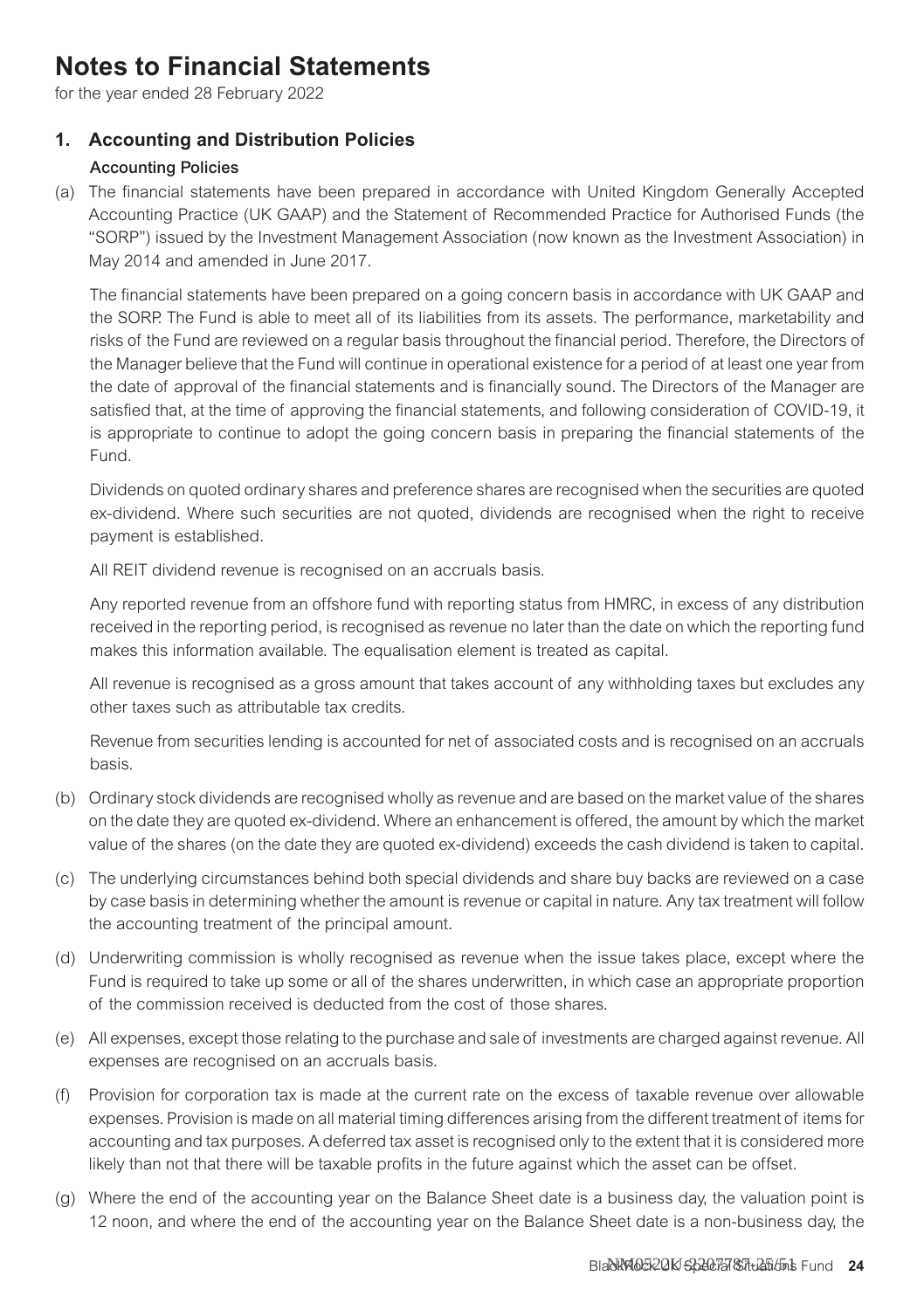valuation point is end of day. All investments are valued at their fair value as at the end of the accounting period. In the case of an investment which is not quoted, listed or dealt in on a recognised market, or in respect of which a listed, traded or dealt price or quotation is not available at the time of valuation, the fair value of such investment shall be estimated with care and in good faith by a competent professional person, body, firm or corporation including the Manager's pricing committee and such fair value shall be determined on the basis of the probable realisation value of the investment. The Manager shall be entitled to adopt an alternative method of valuing any particular asset if it considers that the methods of valuation set out above do not provide a fair valuation of a particular asset or liability.

Investments in dual priced Collective Investment Schemes have been valued at bid price market values, defined as fair value, which is 12 noon where this is a business day or end of day where this is a non-business day at the end of the accounting period, in accordance with the valuation point of the underlying fund. Investments in single priced Collective Investment Schemes have been valued at market values, defined as fair value, which is 12 noon where this is a business day or end of day where this is a non-business day at the end of the accounting period, in accordance with the valuation point of the underlying fund.

- (h) Any transactions in foreign currencies are translated into Sterling at the rates of exchange ruling on the date of any such transaction. Assets and liabilities in foreign currencies are translated into Sterling at the exchange rates ruling at the end of the accounting period. Revenue items in foreign currencies are translated into Sterling at the exchange rate when the revenue is received.
- (i) Where appropriate, certain permitted financial instruments such as derivatives are used for efficient portfolio management. Where such financial instruments are used to protect or enhance revenue, the revenue and expenses derived therefrom are included in 'Revenue' in the Statement of Total Return. Where such financial instruments are used to protect or enhance capital, the gains and losses derived therefrom are included in 'Net capital gains' in the Statement of Total Return.
- (j) Cash and bank balances consist of deposits held on call with banks and cash held with clearing brokers and counterparties.

#### Distribution Policies

- (k) The ordinary element of stock dividends is treated as revenue and forms part of the distribution.
- (l) Special dividends and share buy backs recognised as revenue form part of the distribution.
- (m) All of the net revenue available for distribution at the final accounting period end will be distributed to unitholders as a dividend with the balance attributable to accumulation unitholders retained within the Fund. In order to conduct a controlled dividend flow to unitholders, interim distributions may be made at the Manager's discretion, up to a maximum of the distributable revenue available for the period. Should expenses and taxation together exceed revenue, there will be no distribution and the shortfall will be met from capital.

### **2. Financial Instruments and Risks**

The Fund's investment activities expose it to the various types of risk which are associated with the financial instruments and markets in which it invests. The following information is not intended to be a comprehensive summary of all risks and investors should refer to the Prospectus for a more detailed discussion of the risks inherent in investing in the Fund.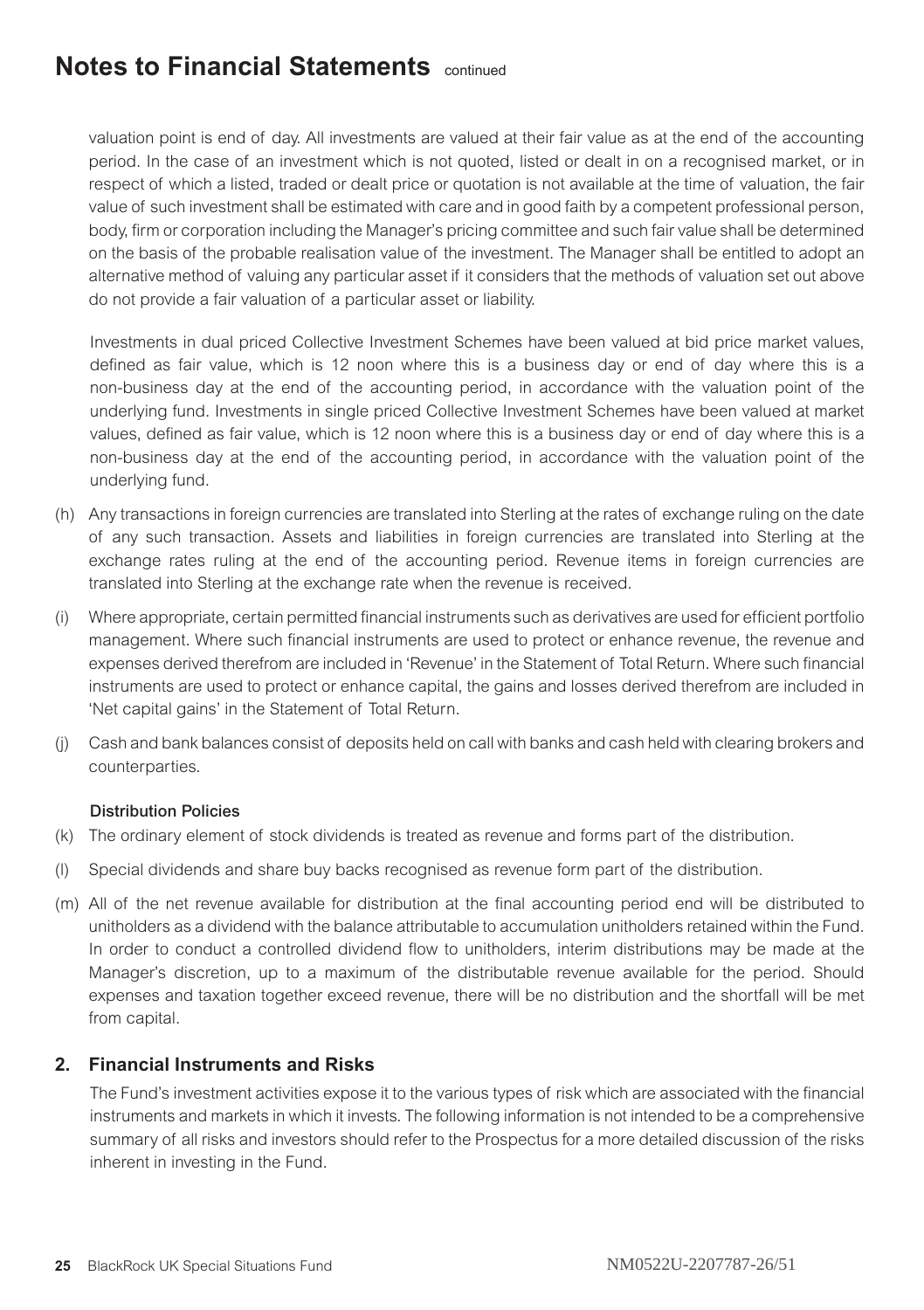### **2. Financial Instruments and Risks** continued

#### Risk management framework

The Manager has delegated the day-to-day administration of the investment programme to the Investment Manager. The Investment Manager is also responsible for ensuring that the Fund is managed within the terms of its investment guidelines and limits set out in the Prospectus. The Manager reserves to itself the investment performance, product risk monitoring and oversight and the responsibility for the monitoring and oversight of regulatory and operational risk for the Fund.

The Manager has appointed a risk manager who has responsibility for the daily risk management process with assistance from key risk management personnel of the Investment Manager, including members of the BlackRock Risk and Quantitative Analysis Group ("RQA Group") which is a centralised group which performs an independent risk management function. The RQA Group independently identifies, measures and monitors investment risk. The RQA Group tracks the actual risk management practices being deployed across the different funds. By breaking down the components of the process, the RQA Group has the ability to determine if the appropriate risk management processes are in place for the Fund. This captures the risk management tools employed, how the levels of risk are controlled, ensuring risk/return is considered in portfolio construction and reviewing outcomes.

The principal risk exposure of the Fund is set out as follows:

### **(a) Market risk**

Market risk arises mainly from uncertainty about future values of financial instruments influenced by other price, currency and interest rate movements. It represents the potential loss the Fund may suffer through holding market positions in the face of market movements. The Fund is exposed to market risk by virtue of its investments in equities.

A key metric the RQA Group uses to measure market risk is Value-at-Risk ("VaR") which encompasses price, currency and interest rate risk. VaR is a statistical risk measure that estimates the potential portfolio loss from adverse market moves in an ordinary market environment. VaR analysis reflects the interdependencies between risk variables, unlike a traditional sensitivity analysis.

The VaR calculations are based on an adjusted historical simulation model with a confidence level of 99%, a holding period of one day and a historical observation period of not less than one year (250 days). A VaR number is defined at a specified probability and a specified time horizon. A 99% one day VaR means that the expectation is that 99% of the time over a one day period the Fund will lose less than this number in percentage terms. Therefore, higher VaR numbers indicate higher risk.

It is noted that the use of the VaR methodology has limitations, namely that the use of historical market data as a basis for estimating future events does not encompass all possible scenarios, particularly those that are of an extreme nature and that the use of a specified confidence level (e.g. 99%) does not take into account losses that occur beyond this level. There is some probability that the loss could be greater than the VaR amounts. These limitations and the nature of the VaR measure mean that the Fund can neither guarantee that losses will not exceed the VaR amounts indicated, nor that losses in excess of the VaR amounts will not occur more frequently.

The one day VaR as at 28 February 2022 and 28 February 2021 based on a 99% confidence level was 3.22% and 3.74% respectively.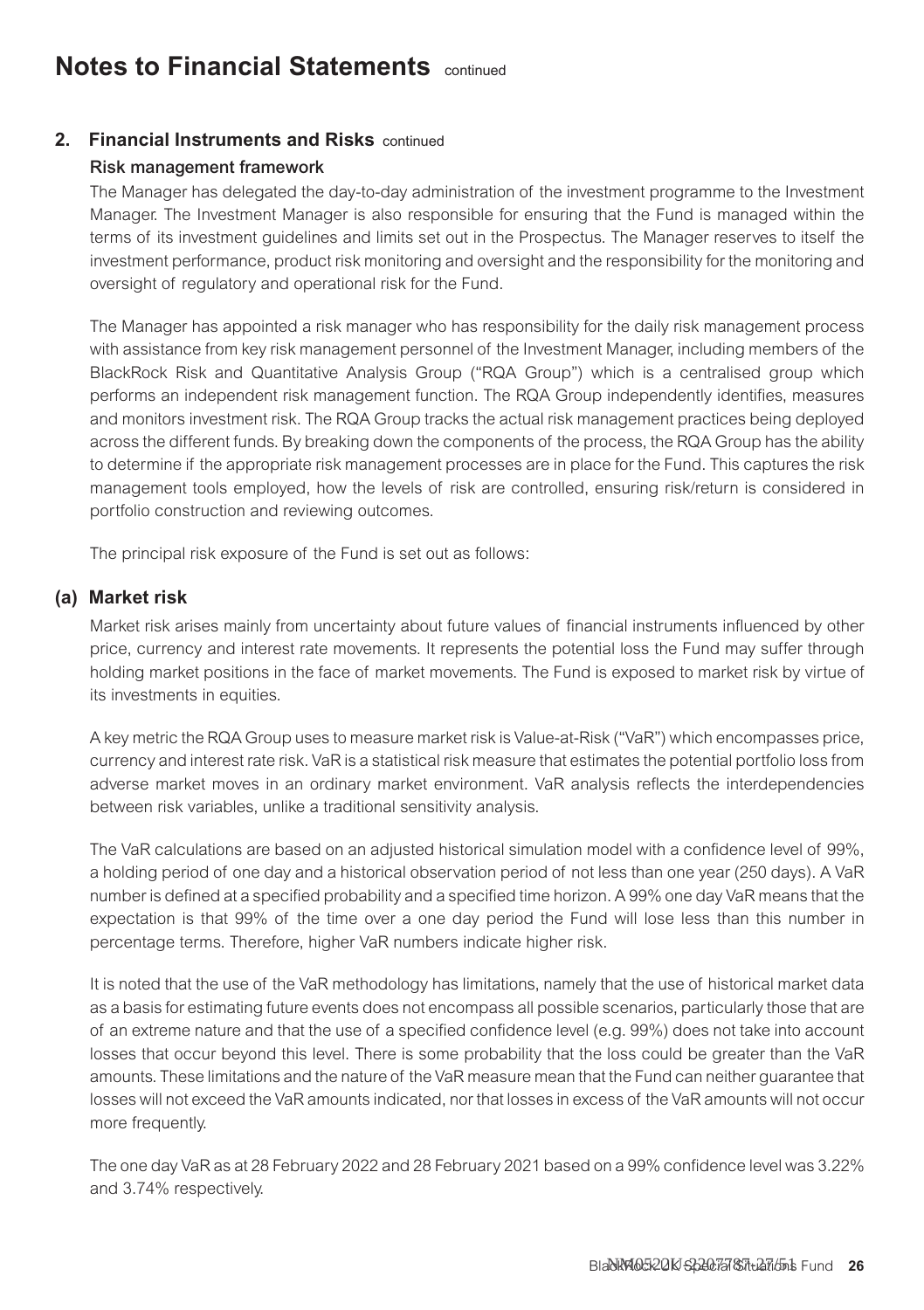#### **i) Market risk arising from foreign currency risk**

#### Exposure to foreign currency risk

Foreign currency risk is the risk that the fair value or future cash flows of a financial instrument will fluctuate because of changes in foreign exchange rates.

#### Management of foreign currency risk

The net assets of the Fund are denominated mainly in Sterling, therefore the Balance Sheet and Statement of Total Return are unlikely to be directly affected by currency movements.

### **ii) Market risk arising from other price risk**

#### Exposure to other price risk

Other price risk is the risk that the fair value or future cash flows of a financial instrument will fluctuate because of changes in market prices (other than those arising from interest rate risk or currency risk), whether those changes are caused by factors specific to the individual financial instrument or its issuer, or factors affecting similar financial instruments traded in the market. Local, regional or global events such as war, acts of terrorism, the spread of infectious illness or other public health issue, recessions, or other events could have a significant impact on the Fund and market prices of its investments.

The coronavirus outbreak has had a profound impact on all aspects of society in recent years. While there is a growing consensus in developed economies that the worst of the impact is now over, there is an expectation that travel restrictions, enhanced health screenings at ports of entry and elsewhere, disruption of and delays in healthcare service preparation and delivery, cancellations, supply chain disruptions, and lower consumer demand will create ongoing challenges. While widescale vaccination programmes are now in place in many countries and are having a positive effect, the impact of COVID-19 continues to adversely affect the economies of many nations across the globe and this impact may be greater where vaccination rates are lower, such as in certain emerging markets. Although it is difficult to make timing predictions, it is expected that the economic effects of COVID-19 will continue to be felt for a period after the virus itself has moved from being pandemic to endemic in nature, and this in turn may continue to impact investments held by the Fund.

The Fund is exposed to other price risk arising from its investments. The exposure of the Fund to other price risk is the market value of the investments held as shown in the Portfolio Statement of the Fund.

#### Management of other price risk

The Investment Manager manages the Fund's other price risk on a daily basis in accordance with the Fund's investment objective.

By diversifying the portfolio, where this is appropriate and consistent with the Fund's objectives, the risk that a price change of a particular investment will have a material impact on the Net Asset Value ("NAV") of the Fund is minimised. The investment concentrations within the portfolio are disclosed in the portfolio statement by investment type.

#### **iii) Market risk arising from interest rate risk**

### Exposure to interest rate risk

Interest rate risk is the risk that the fair value or future cash flows of a financial instrument will fluctuate because of changes in market interest rates.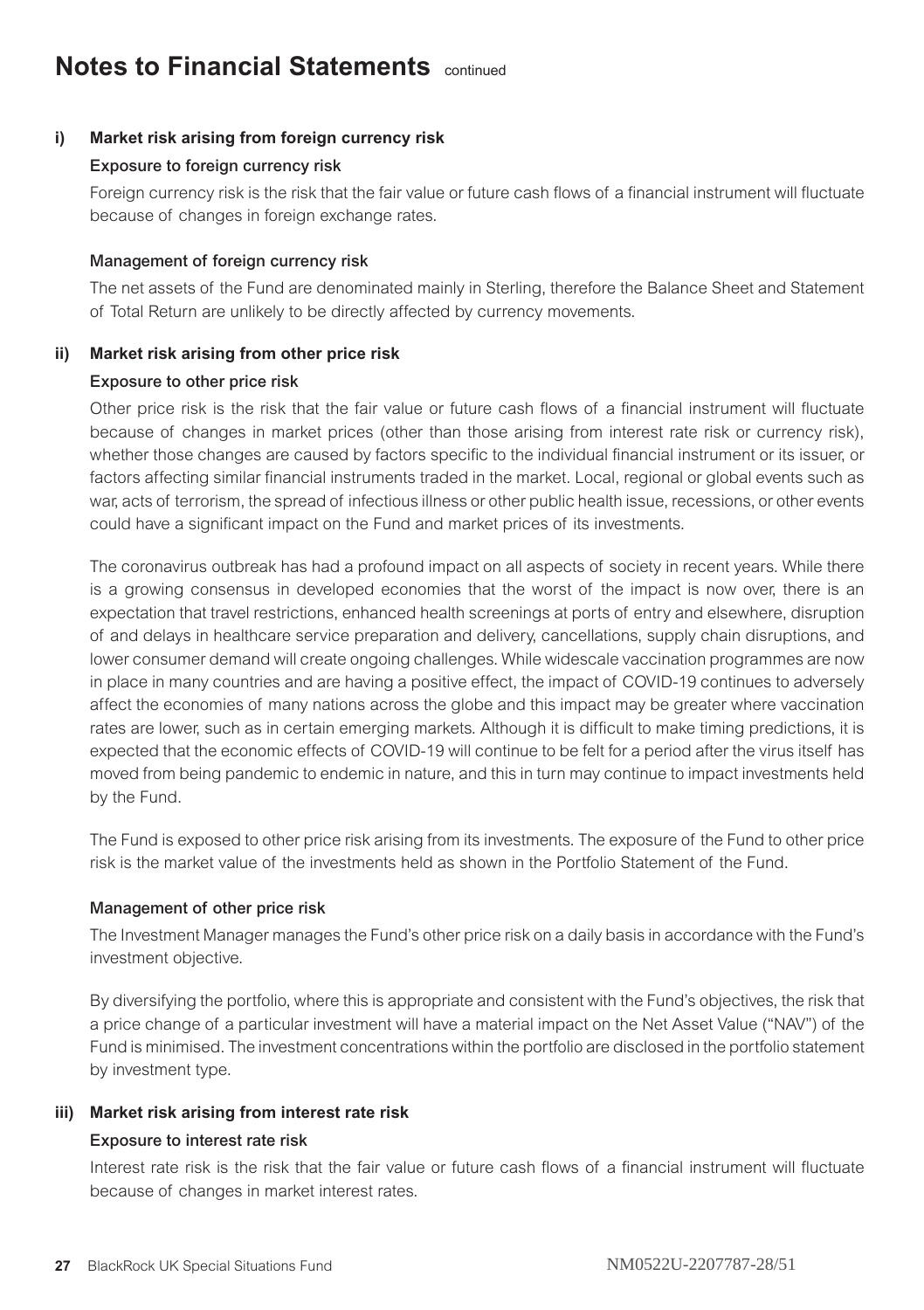The Fund is exposed to interest rate risk on its cash and bank balances held at The Bank of New York Mellon (International) Limited and its cash equivalent holdings. Cash held on deposit at The Bank of New York Mellon (International) Limited receives/incurs interest at the prevailing daily rate which may be negative depending on the currency in which the cash is held.

#### Management of interest rate risk

Interest rate risk exposure is managed by constantly monitoring the position for deviations outside a pre-determined tolerance level and, when necessary, rebalancing back to the original desired parameters.

### **(b) Counterparty credit risk**

#### Exposure to counterparty credit risk

Counterparty credit risk is the risk that one party to a financial instrument will cause a financial loss for the other party by failing to discharge an obligation.

The Fund is exposed to counterparty credit risk from the parties with which they trade and will bear the risk of settlement default.

#### Management of counterparty credit risk

Counterparty risk is monitored and managed by BlackRock's RQA Counterparty & Concentration Risk Team. The team is headed by BlackRock's Chief Counterparty Credit Officer who reports directly to the Global Head of RQA. Credit authority resides with the Chief Counterparty Credit Officer and selected team members to whom specific credit authority has been delegated. As such, counterparty approvals may be granted by the Chief Counterparty Credit Officer or by identified RQA Credit Risk Officers who have been formally delegated authority by the Chief Counterparty Credit Officer as deemed appropriate.

BlackRock's RQA Counterparty & Concentration Risk Team completes a formal review of each new counterparty, monitors and reviews all approved counterparties on an ongoing basis and maintains an active oversight of counterparty exposures.

The Manager maintains a list of approved counterparties. This list is regularly monitored and revised for changes based on the counterparty's creditworthiness, market reputation and expectations of future financial performance. Transactions will only be opened with financial intermediaries on the approved counterparties list.

#### **i) Trustee and Custodian**

The Fund's Trustee and Custodian is The Bank of New York Mellon (International) Limited (the "Trustee" and "Custodian").

All of the investments of the Fund are held by the Custodian at year end. Investments are segregated from the assets of the Custodian, with ownership rights remaining with the Fund. Bankruptcy or insolvency of the Custodian may cause the Fund's rights with respect to its investments held by the Custodian to be delayed or limited. The maximum exposure to this risk is the total amount of equity and bond investments disclosed in the portfolio statement.

The Fund will be exposed to the credit risk of the Custodian, or any depositary used by the Trustee regarding cash balances held in accounts with same. In the event of insolvency or bankruptcy of the Custodian or any depositary used by the Trustee, the Fund will be treated as a general creditor of the Trustee.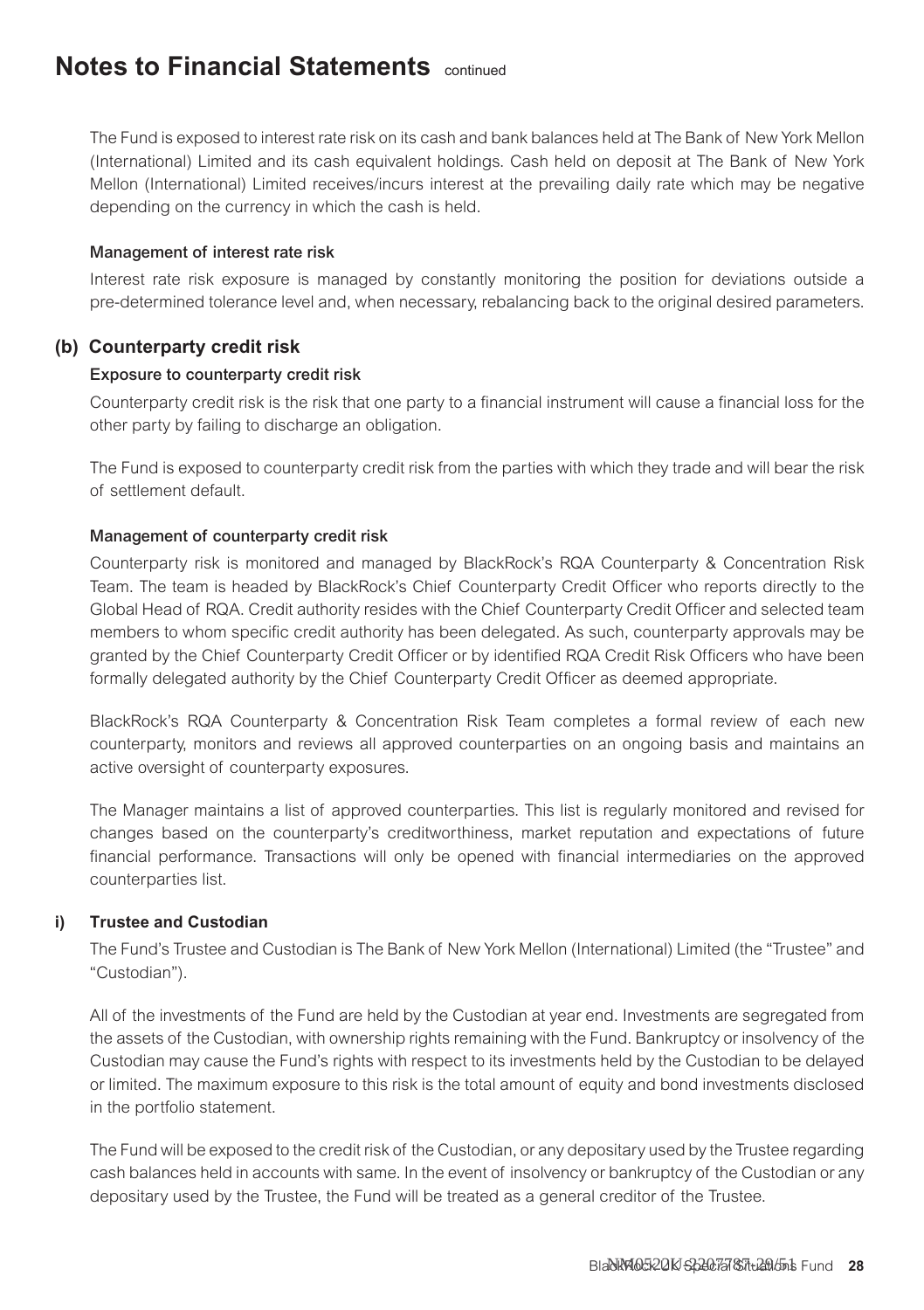#### Management of counterparty credit risk related to the Trustee and Custodian

To mitigate the Fund's credit risk with respect to the Trustee, the Investment Manager of the Fund employs specific procedures to ensure that the Trustee employed is a reputable institution and that the associated credit risk is acceptable to the Fund. The Fund only transacts with counterparties that are regulated entities subject to prudential supervision, or with high credit-ratings assigned by international credit-rating agencies.

The long term credit rating of the parent company of the Trustee and Custodian, The Bank of New York Mellon Corporation, as at 28 February 2022 was A (28 February 2021: AA-) (Standard & Poor's rating).

#### **ii) Counterparties**

All transactions in listed securities are settled/paid for upon delivery using approved brokers. The risk of default is considered minimal, as delivery of securities sold is only made once the broker has received payment. Payment is made on a purchase once the securities have been received by the broker. The trade will fail if either party fails to meet its obligation.

Counterparty credit risk arising on transactions with brokers relates to transactions awaiting settlement. Risk relating to unsettled transactions is considered small due to the short settlement period involved and the high credit quality of the brokers used.

#### Management of counterparty credit risk related to Counterparties

The Manager monitors the credit rating and financial position of the brokers used to further mitigate this risk.

#### **iii) Securities lending**

The Fund engages in security lending activities which expose the Fund to counterparty credit risk. The maximum exposure to the Fund is equal to the value of the securities loaned.

Securities lending transactions entered into by the Fund are subject to a written legal agreement between the Fund and the Stock Lending Agent, BlackRock Advisors (UK) Limited, a related party to the Fund, and separately between the Stock Lending Agent and the approved borrowing counterparty. Collateral received in exchange for securities lent is transferred under a title transfer arrangement and is delivered to and held in an account with a tri-party collateral manager in the name of the Trustee on behalf of the Fund. Collateral received is segregated from the assets belonging to the Fund's Trustee or the Stock Lending Agent.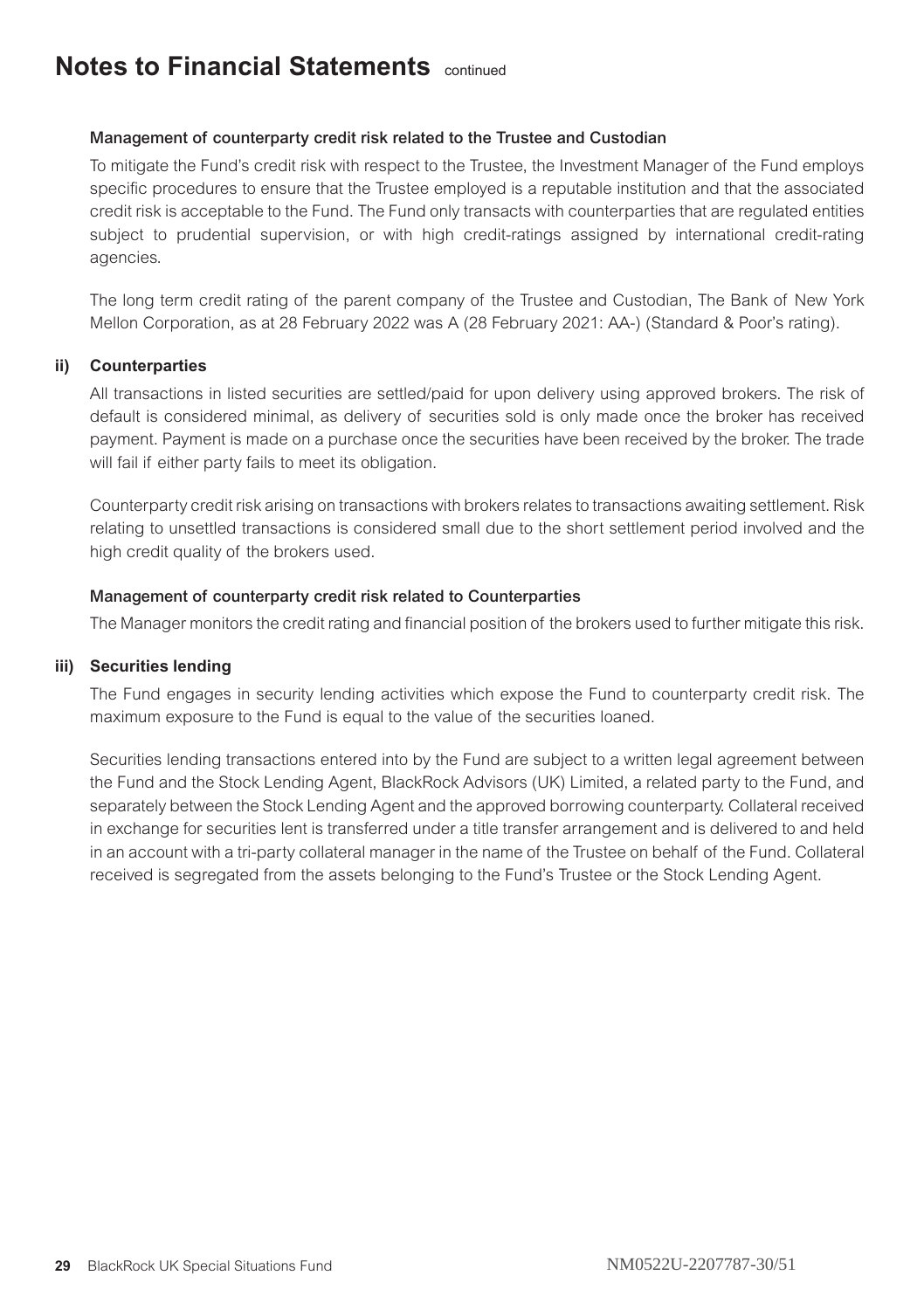The following table details the value of securities on loan (individually identified in the Portfolio Statement) and associated collateral received, analysed by borrowing counterparty as at the Balance Sheet date.

|                                        |                                               | 28 February 2022             |                               | 28 February 2021             |                               |
|----------------------------------------|-----------------------------------------------|------------------------------|-------------------------------|------------------------------|-------------------------------|
| Counterparty                           | Counterparty's<br>country of<br>establishment | <b>Securities</b><br>on loan | <b>Collateral</b><br>received | <b>Securities</b><br>on loan | <b>Collateral</b><br>received |
|                                        |                                               | £000's                       | £000's                        | £000's                       | £000's                        |
| <b>BNP Paribas Arbitrage SNC</b>       | France                                        | 2,833                        | 3,118                         |                              |                               |
| Citigroup Global Markets Limited       | UK                                            | $\overline{\phantom{0}}$     | -                             | 37                           | 41                            |
| Credit Suisse AG Dublin Branch         | Ireland                                       |                              |                               | 149                          | 159                           |
| Credit Suisse International            | UK                                            |                              |                               | 1,685                        | 1,893                         |
| Deutsche Bank AG                       | Germany                                       |                              |                               | 2,777                        | 3,107                         |
| <b>HSBC Bank Plc</b>                   | UK                                            | 460                          | 507                           |                              |                               |
| J.P. Morgan Securities Plc             | UK                                            | 1,350                        | 1,594                         |                              |                               |
| Merrill Lynch International            | UK                                            | 1,098                        | 1,176                         |                              |                               |
| Morgan Stanley & Co. International Plc | <b>UK</b>                                     | 3,203                        | 3,363                         |                              |                               |
| Société Générale SA                    | France                                        | 2,660                        | 2,949                         | 188                          | 208                           |
| The Bank of Nova Scotia                | Canada                                        | 662                          | 727                           |                              |                               |
| <b>UBS AG</b>                          | Switzerland                                   | 4,164                        | 4,767                         | 2,664                        | 2,999                         |
| <b>Total</b>                           |                                               | 16,430                       | 18,201                        | 7,500                        | 8,407                         |

At 28 February 2022, collateral received from these borrowing counterparties comprised of 100.00% in equity securities (28 February 2021: 1.19% in debt securities and 98.81% in equity securities).

Collateral accepted is non-cash in the form of sovereign debt rated AA or better from approved governments only, supranational debt obligations rated AAA or better, equity securities and exchange traded funds listed on a recognised exchange.

#### Management of counterparty credit risk related to securities lending

To mitigate this risk, the Fund receives either cash or securities as collateral equal to a certain percentage in excess of the fair value of the securities loaned. The Investment Manager monitors the fair value of the securities loaned and additional collateral is obtained, if necessary. As at 28 February 2022 and 28 February 2021, all non-cash collateral received consists of securities admitted to or dealt on a recognised exchange.

The Fund also benefits from a borrower default indemnity provided by BlackRock Inc. The indemnity allows for full replacement of securities lent. BlackRock Inc. bears the cost of indemnification against borrower default.

### **(c) Liquidity risk**

### Exposure to liquidity risk

Liquidity risk is the risk that the Fund will encounter difficulties in meeting its obligations associated with financial liabilities.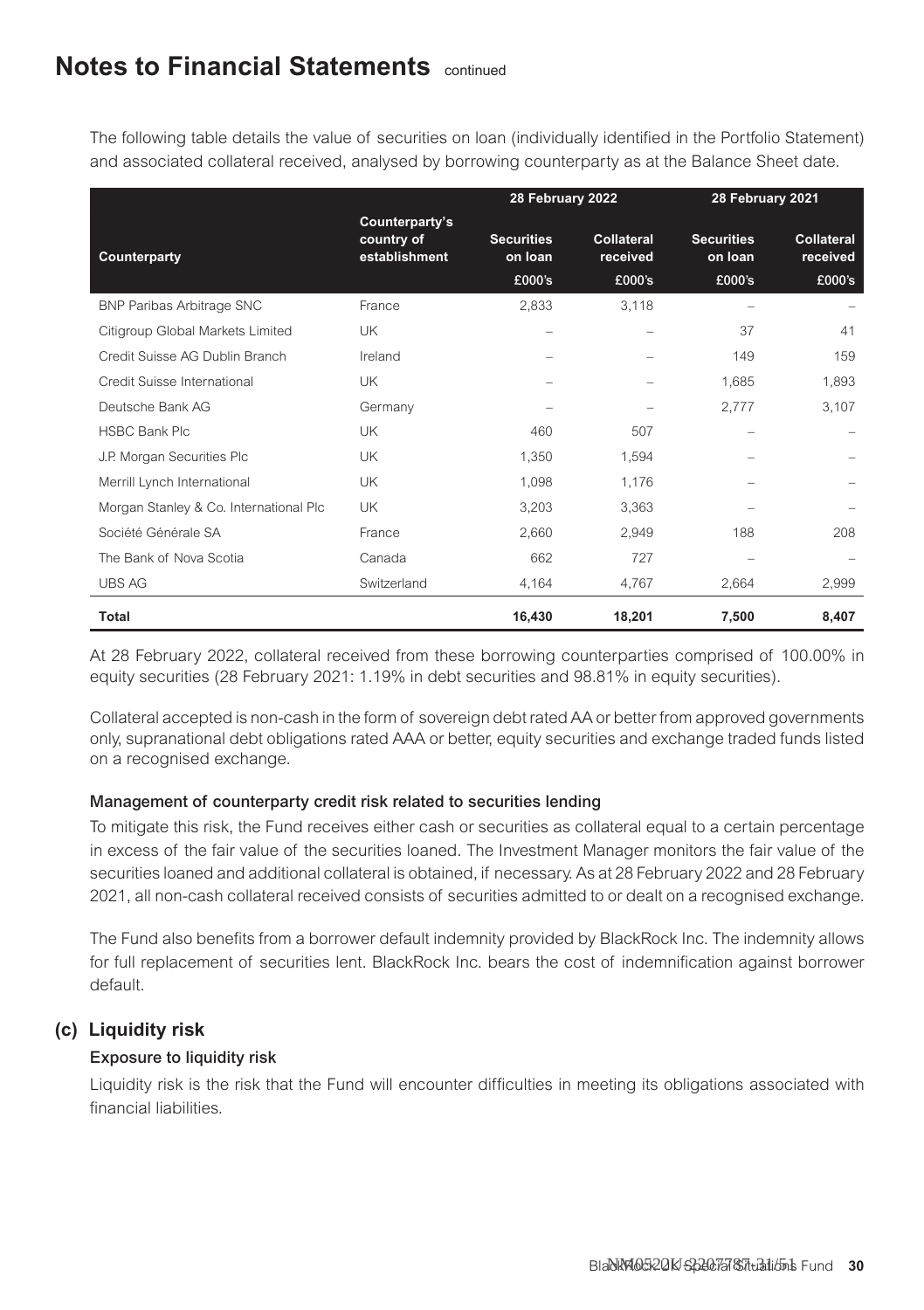Liquidity risk to the Fund arises from the redemption requests of unitholders and the liquidity of the underlying investments the Fund is invested in. The Fund's unitholders may redeem their units on the close of any daily dealing deadline for cash equal to a proportionate share of the Fund's NAV. The Fund is therefore potentially exposed to the liquidity risk of meeting the unitholders' redemptions and may need to sell assets at prevailing market prices to meet liquidity demands.

The Fund invests primarily in companies incorporated or listed in the United Kingdom, which is typically considered to be a territory operating with high levels of liquidity. From time to time, however, market liquidity may be affected by economic events.

All financial liabilities including distributions payable held by the Fund as at 28 February 2022 and 28 February 2021, based on contractual maturities, fall due within one to three months.

#### Management of liquidity risk

Liquidity risk is minimised by holding sufficient liquid investments which can be readily realised to meet liquidity demands.

At times of excessive redemptions the Manager may decide to defer redemptions at any valuation point to the next valuation point where the requested aggregate redemptions exceed 10 per cent of the Fund's NAV. This will therefore allow the Manager to protect the interests of continuing unitholders by allowing the Manager to match the sale of scheme property to the level of redemptions. This should reduce the impact of dilution on the Fund. All unitholders who have sought to redeem units at any valuation point at which redemptions are deferred will be treated consistently and any redemption requests received in the meantime will not be processed until the redemption requests that have been deferred to the subsequent valuation points have been processed.

The Fund's liquidity risk is managed on a daily basis by the Investment Manager in accordance with established policies and procedures in place. The portfolio managers review daily forward looking cash reports which project cash obligations. These reports allow them to manage the Fund's cash obligations.

#### **(d) Valuation of financial instruments**

The Fund classifies financial instruments measured at fair value using a fair value hierarchy. The fair value hierarchy has the following categories:

#### Level 1 − Unadjusted quoted prices for identical instruments in active markets

A financial instrument is regarded as quoted in an active market if quoted prices are readily and regularly available and those prices represent actual and regularly occurring market transactions on an arm's length basis. The Fund does not adjust the quoted price for these instruments.

#### Level 2 − Valuation techniques using observable inputs other than quoted prices in level 1

This category includes instruments valued using quoted prices in active markets for similar instruments; quoted prices for similar instruments in markets that are considered less than active; or other valuation techniques where all significant inputs are directly or indirectly observable from market data.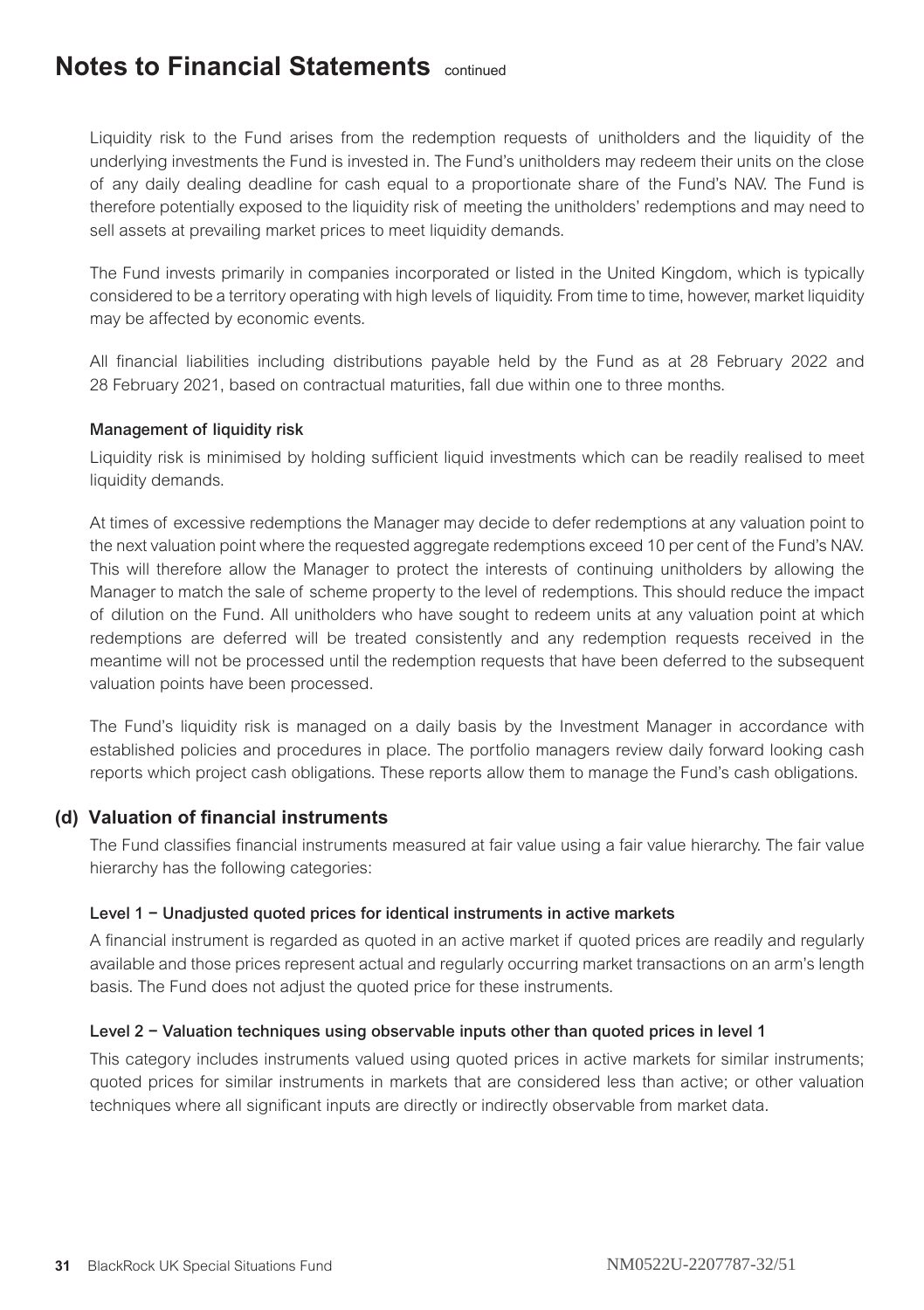Valuation techniques used for non-standardised financial instruments such as OTC derivatives, include the use of comparable recent arm's length transactions, reference to other instruments that are substantially the same, discounted cash flow analysis, option pricing models and other valuation techniques commonly used by market participants making the maximum use of market inputs and relying as little as possible on entity determined inputs.

### Level 3 − Valuation techniques using significant unobservable inputs

This category includes all instruments where the valuation techniques used include inputs not based on market data and these inputs could have a significant impact on the instrument's valuation.

This category also includes instruments that are valued based on quoted prices for similar instruments where significant entity determined adjustments or assumptions are required to reflect differences between the instruments and instruments for which there is no active market.

The level in the fair value hierarchy within which the fair value measurement is categorised in its entirety is determined on the basis of the lowest level input that is significant to the fair value measurement in its entirety. For this purpose, the significance of an input is assessed against the fair value measurement in its entirety. If a fair value measurement uses observable inputs that require significant adjustment based on unobservable inputs, that measurement is a level 3 measurement.

Assessing the significance of a particular input to the fair value measurement in its entirety requires judgement, considering factors specific to the asset or liability. The determination of what constitutes 'observable' inputs requires significant judgement by the Investment Manager. The Investment Manager considers observable inputs to be that market data that is readily available, regularly distributed or updated, reliable and verifiable, not proprietary, and provided by independent sources that are actively involved in the relevant market.

|                        | Level 1<br>£000's | Level 2<br>£000's        | Level 3<br>£000's        | Total<br>£000's |
|------------------------|-------------------|--------------------------|--------------------------|-----------------|
| 28 February 2022       |                   |                          |                          |                 |
| Investment assets      | 559,833           | 2.081                    | $-$ #                    | 561.914         |
| Investment liabilities |                   |                          | $\overline{\phantom{a}}$ |                 |
| 28 February 2021       |                   |                          |                          |                 |
| Investment assets      | 582,022           | 5.795                    | $\overline{\phantom{a}}$ | 587,817         |
| Investment liabilities |                   | $\overline{\phantom{a}}$ | $\overline{\phantom{a}}$ |                 |

The table below is an analysis of the Fund's investment assets and investment liabilities measured at fair value at the Balance Sheet date.

# Includes illiquid securities fair valued by the Manager at zero. These securities are identified on the Fund's Portfolio Statement.

### **(e) Global exposure**

The Manager is required by the COLL Sourcebook to employ a risk management process in respect of the Fund which enables it to accurately monitor and manage the global exposure from Financial Derivative Instruments ("FDIs").

The Manager uses a methodology known as the Commitment Approach in order to measure the global exposure of the Fund. The Commitment Approach is a methodology that aggregates the underlying market or notional values of FDIs to determine the degree of global exposure of the Fund to FDIs. In accordance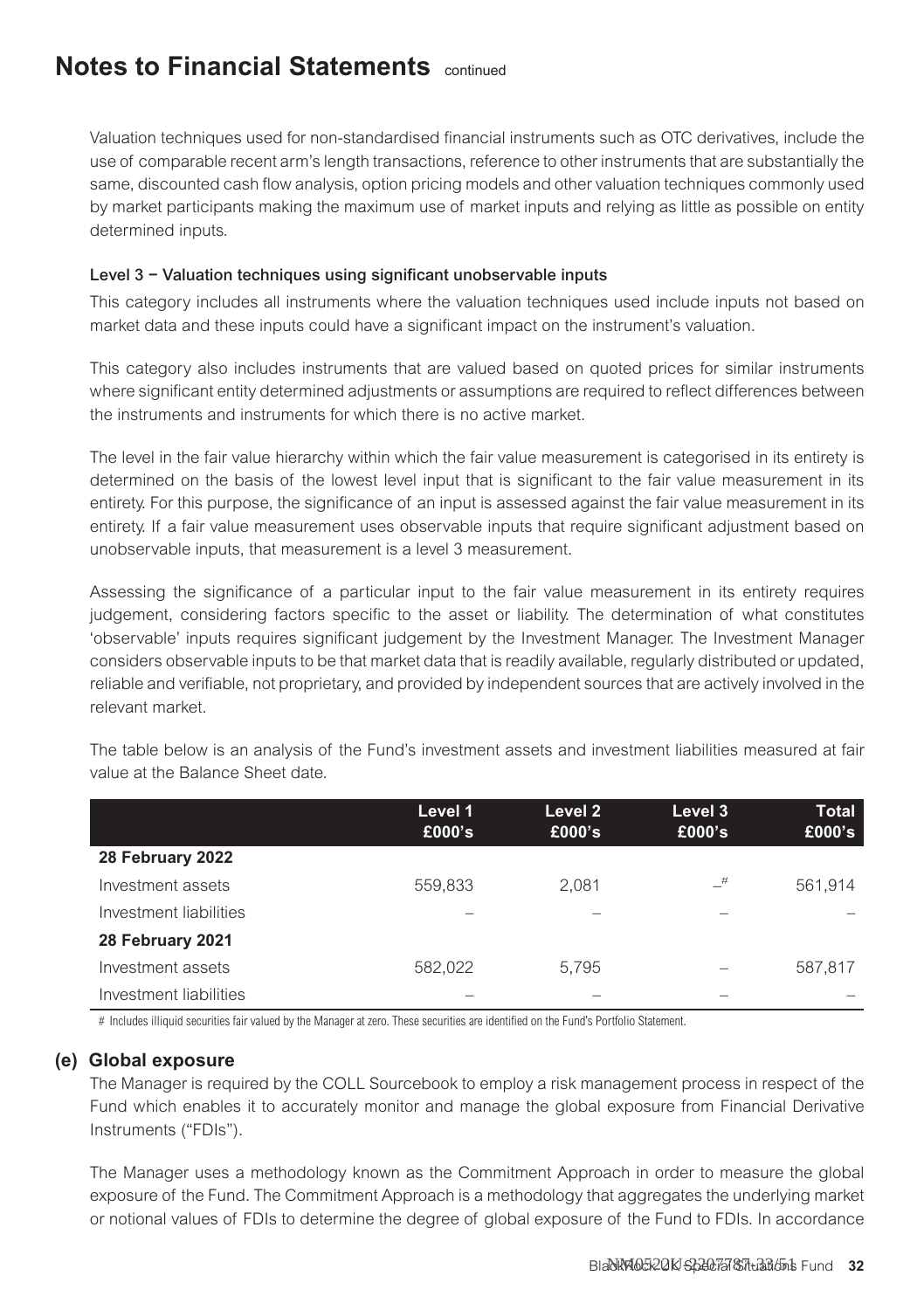with the COLL Sourcebook, global exposure for a fund utilising the Commitment Approach must not exceed 100% of the Fund's NAV. The calculation of global exposure represents only one element of the Fund's risk management process and in that respect the Manager will continue to report VaR as a market risk measure to the Board of Directors.

The Fund did not hold any FDIs at 28 February 2022 and 28 February 2021.

### **3. Net Capital Gains**

|                                    | For the year<br>to 28, 2.2022<br>£000's | For the year<br>to 28.2.2021<br>£000's |
|------------------------------------|-----------------------------------------|----------------------------------------|
| The net capital gains comprise:    |                                         |                                        |
| Gains on non-derivative securities | 23,573                                  | 22.119                                 |
| Currency losses                    | (21)                                    | (60)                                   |
| Custodian transaction costs        | (15)                                    | (14)                                   |
| Net capital gains                  | 23,537                                  | 22.045                                 |

### **4. Revenue**

|                                            | For the year<br>to 28, 2.2022<br>£000's | For the year<br>to 28.2.2021<br>£000's |
|--------------------------------------------|-----------------------------------------|----------------------------------------|
| Overseas dividends                         | 662                                     | 1,226                                  |
| Revenue from short-term money market funds | 4                                       | 28                                     |
| Securities lending revenue                 | 9                                       | 12                                     |
| Stock dividends                            | 145                                     | 163                                    |
| UK dividends                               | 13,514                                  | 9,656                                  |
| UK REIT dividends                          | 385                                     | 443                                    |
| <b>Total revenue</b>                       | 14,719                                  | 11,528                                 |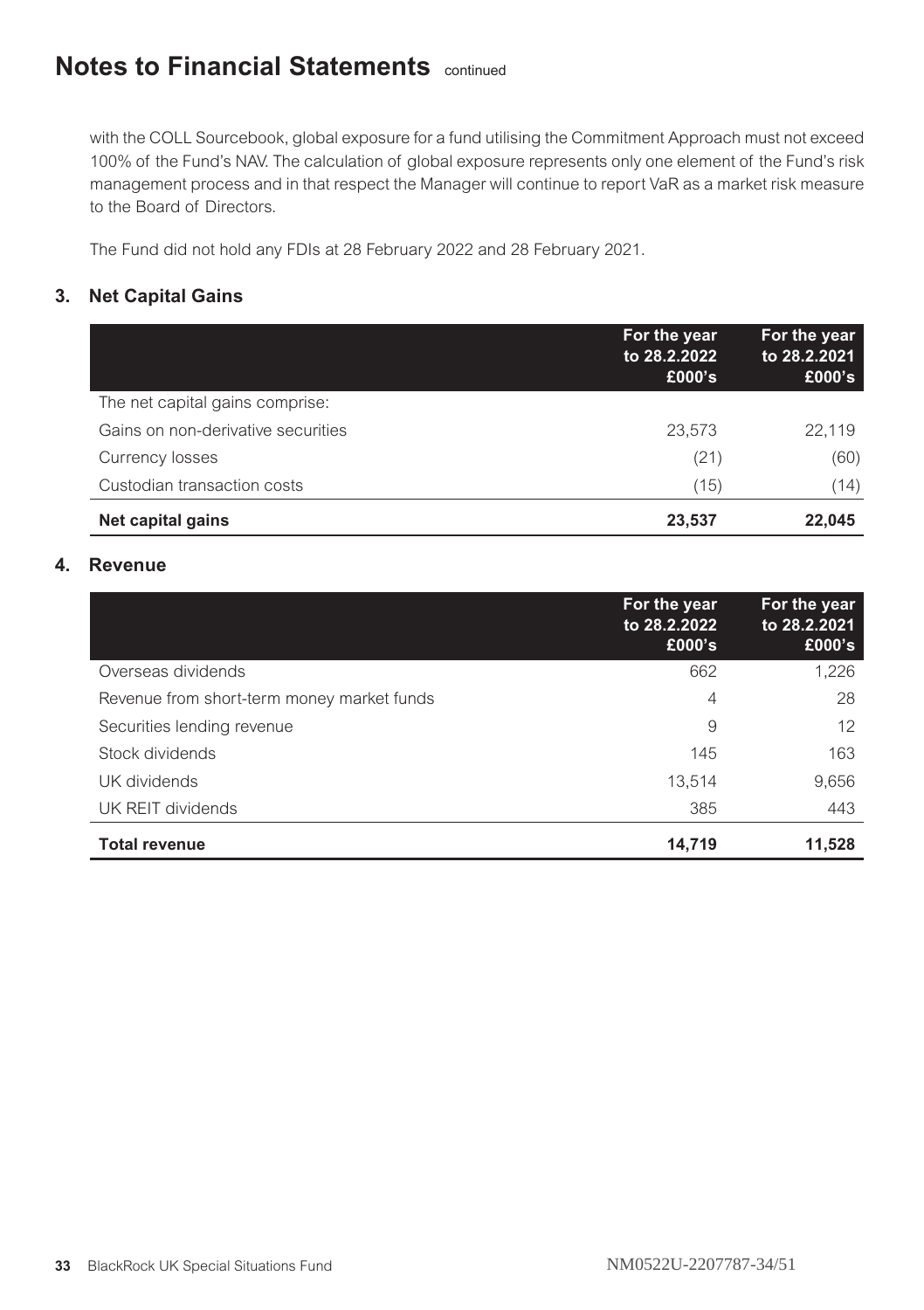### **5. Expenses**

|                                                      | For the year<br>to 28.2.2022<br>£000's | For the year<br>to 28.2.2021<br>£000's |
|------------------------------------------------------|----------------------------------------|----------------------------------------|
| Payable to the Manager or associates of the Manager: |                                        |                                        |
| - Annual service charge                              | 874                                    | 789                                    |
| - Manager's charge                                   | 6,632                                  | 5,944                                  |
|                                                      | 7,506                                  | 6,733                                  |
| Other expenses:                                      |                                        |                                        |
| $-$ Audit fee                                        | 7                                      | 7                                      |
| - Legal and other professional fees                  |                                        | 4                                      |
| - Safe custody fees                                  | 7                                      | 14                                     |
| $-$ Trustee's fees                                   | 73                                     | 72                                     |
|                                                      | 87                                     | 97                                     |
| <b>Total expenses</b>                                | 7,593                                  | 6,830                                  |

### **6. Taxation**

### **(a) Analysis of tax charge**

|                                  | For the year<br>to 28.2.2022<br>£000's | For the year<br>to 28.2.2021<br>£000's |
|----------------------------------|----------------------------------------|----------------------------------------|
| Overseas tax                     | 6                                      | 176                                    |
| Total tax charge [see note 6(b)] | 6                                      | 176                                    |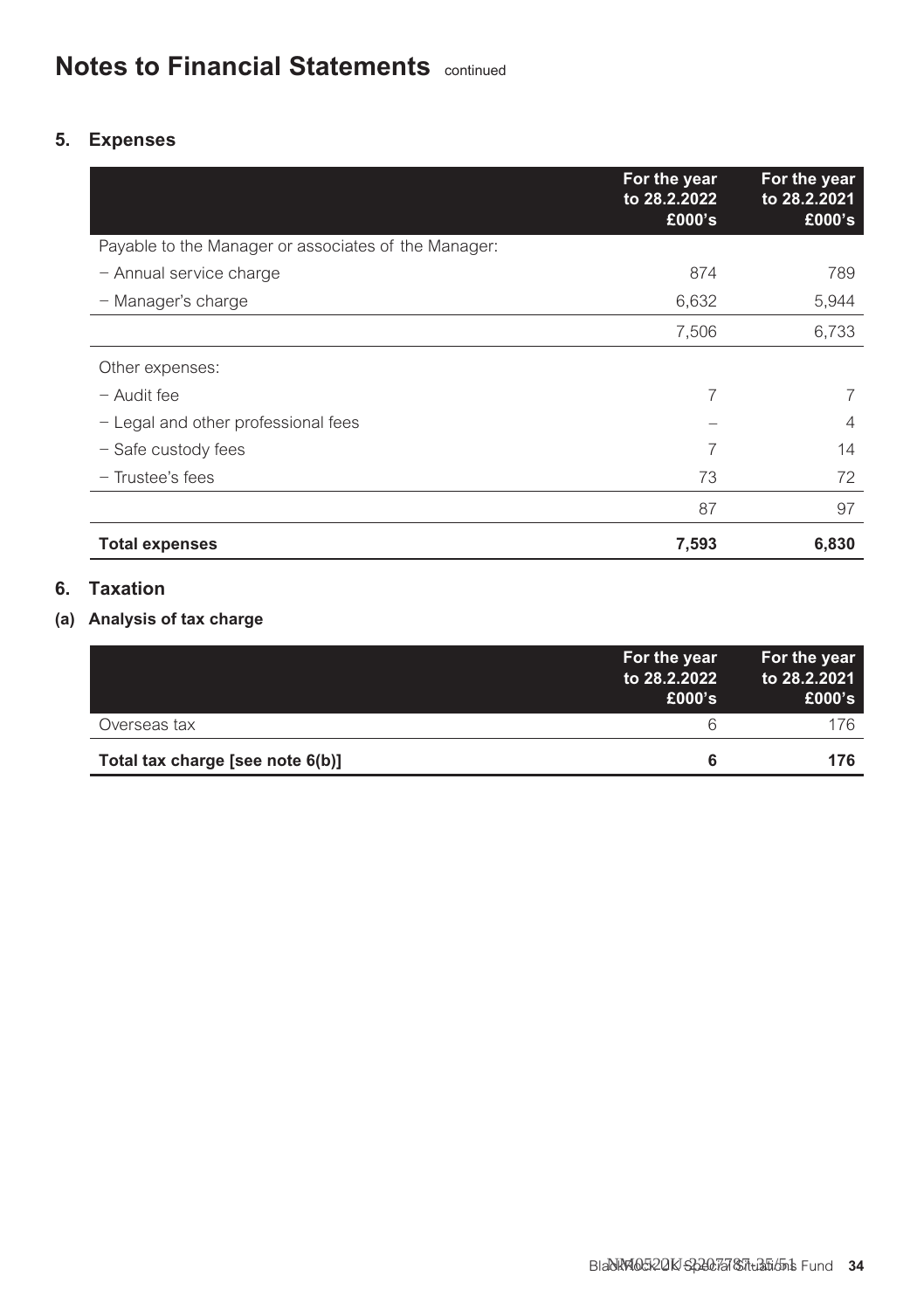### **6.** Taxation continued

#### **(b) Factors affecting the tax charge**

The tax assessed for the year is lower than the standard rate of corporation tax in the UK for an authorised unit trust. The differences are explained below:

|                                                               | For the year<br>to 28, 2.2022<br>£000's | For the year<br>to 28.2.2021<br>£000's |
|---------------------------------------------------------------|-----------------------------------------|----------------------------------------|
| Net revenue before taxation                                   | 7,126                                   | 4,698                                  |
| Corporation tax at 20% (28 February 2021: 20%)<br>Effects of: | 1.425                                   | 940                                    |
| Movement in unrecognised excess management expenses           | 1.439                                   | 1.261                                  |
| Overseas tax                                                  | 6                                       | 176                                    |
| Prior year adjustment to excess management expenses           |                                         | 8                                      |
| Revenue not subject to tax                                    | (2,864)                                 | (2,209)                                |
| Total tax charge [see note 6(a)]                              | 6                                       | 176                                    |

At 28 February 2022, the Fund had surplus management expenses of £228,192,000 (28 February 2021: £220,996,000). It is unlikely that the Fund will generate sufficient taxable profits in the future to utilise these expenses and, therefore, a deferred tax asset of £45,638,000 (28 February 2021: £44,199,000) has not been recognised.

### **7. Distributions**

|                                                          | For the year<br>to 28.2.2022<br>£000's | For the year<br>to 28.2.2021<br>£000's |
|----------------------------------------------------------|----------------------------------------|----------------------------------------|
| Interim distribution                                     | 5,258                                  | 3,259                                  |
| Final distribution                                       | 1,815                                  | 1,212                                  |
|                                                          | 7,073                                  | 4,471                                  |
| Add: Amounts deducted on cancellation of units           | 306                                    | 266                                    |
| Less: Amounts received on issue of units                 | (257)                                  | (214)                                  |
| <b>Distributions</b>                                     | 7,122                                  | 4,523                                  |
| The distributable amount has been calculated as follows: |                                        |                                        |
| Net revenue after taxation                               | 7,120                                  | 4,522                                  |
| Add: Equalisation on conversions                         | $\overline{2}$                         |                                        |
| <b>Distributions</b>                                     | 7,122                                  | 4,523                                  |

Details of the interim and final distributions per unit are set out in the tables on page 13.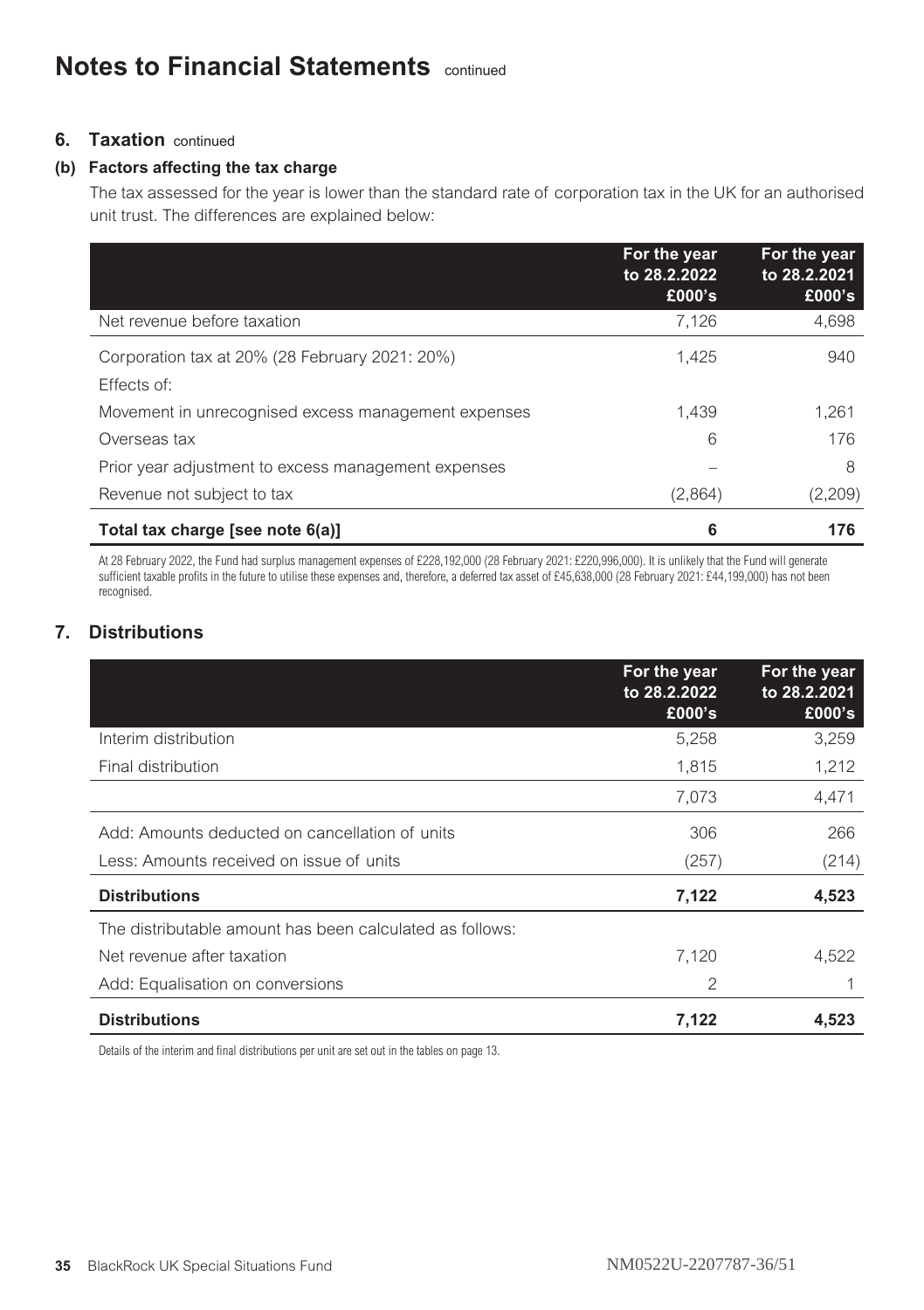### **8. Debtors**

|                                       | 28.2.2022<br>£000's      | 28.2.2021<br>£000's |
|---------------------------------------|--------------------------|---------------------|
| Accrued revenue                       | 1.540                    | 975                 |
| Amounts receivable for issue of units | 745                      | 487                 |
| Overseas tax recoverable              | 72                       | 69                  |
| Sales awaiting settlement             | $\overline{\phantom{a}}$ | 3,385               |
| <b>Total debtors</b>                  | 2,357                    | 4.916               |

### **9. Other Creditors**

|                                           | 28.2.2022<br>£000's | 28.2.2021<br>£000's |
|-------------------------------------------|---------------------|---------------------|
| Accrued Annual service charge             | 134                 | 264                 |
| Accrued Audit fee                         |                     |                     |
| Accrued Manager's charge                  | 2,620               | 2,024               |
| Accrued Safe custody fees                 |                     | 6                   |
| Accrued Trustee's fee                     | 34                  | 24                  |
| Amounts payable for cancellation of units | 1.356               | 1.044               |
| Custodian transaction costs               | $\overline{c}$      | 3                   |
| Purchases awaiting settlement             | 2,531               | 11.752              |
| <b>Total other creditors</b>              | 6.685               | 15.124              |

### **10. Contingent Assets and Liabilities**

There were no contingent assets or liabilities at the Balance Sheet date (28 February 2021: £Nil).

### **11. Related Parties**

Parties are considered to be related if one party has the ability to control the other party or exercise significant influence over the other party in making financial or operational decisions.

The following entities were related parties of the Fund during the year ended 28 February 2022:

| Manager/Registrar:   | <b>BlackRock Fund Managers Limited</b>       |
|----------------------|----------------------------------------------|
| Investment Manager:  | BlackRock Investment Management (UK) Limited |
| Stock Lending Agent: | BlackRock Advisors (UK) Limited              |

The ultimate holding company of the Manager, Registrar, Investment Manager and securities lending agent is BlackRock Inc. ("BlackRock"), a company incorporated in Delaware, USA.

The Manager acts as either principal or agent for the Trustee in respect of all transactions of units of the Fund. The aggregate monies received through issue and paid through cancellation of units are disclosed in the Statement of Change in Net Assets Attributable to Unitholders and note 7.

The Fund may invest in other Collective Investment Schemes ("CIS"), which may or may not be operated and/or managed by an affiliate of the Manager. As an investor in such other CIS, in addition to the fees, costs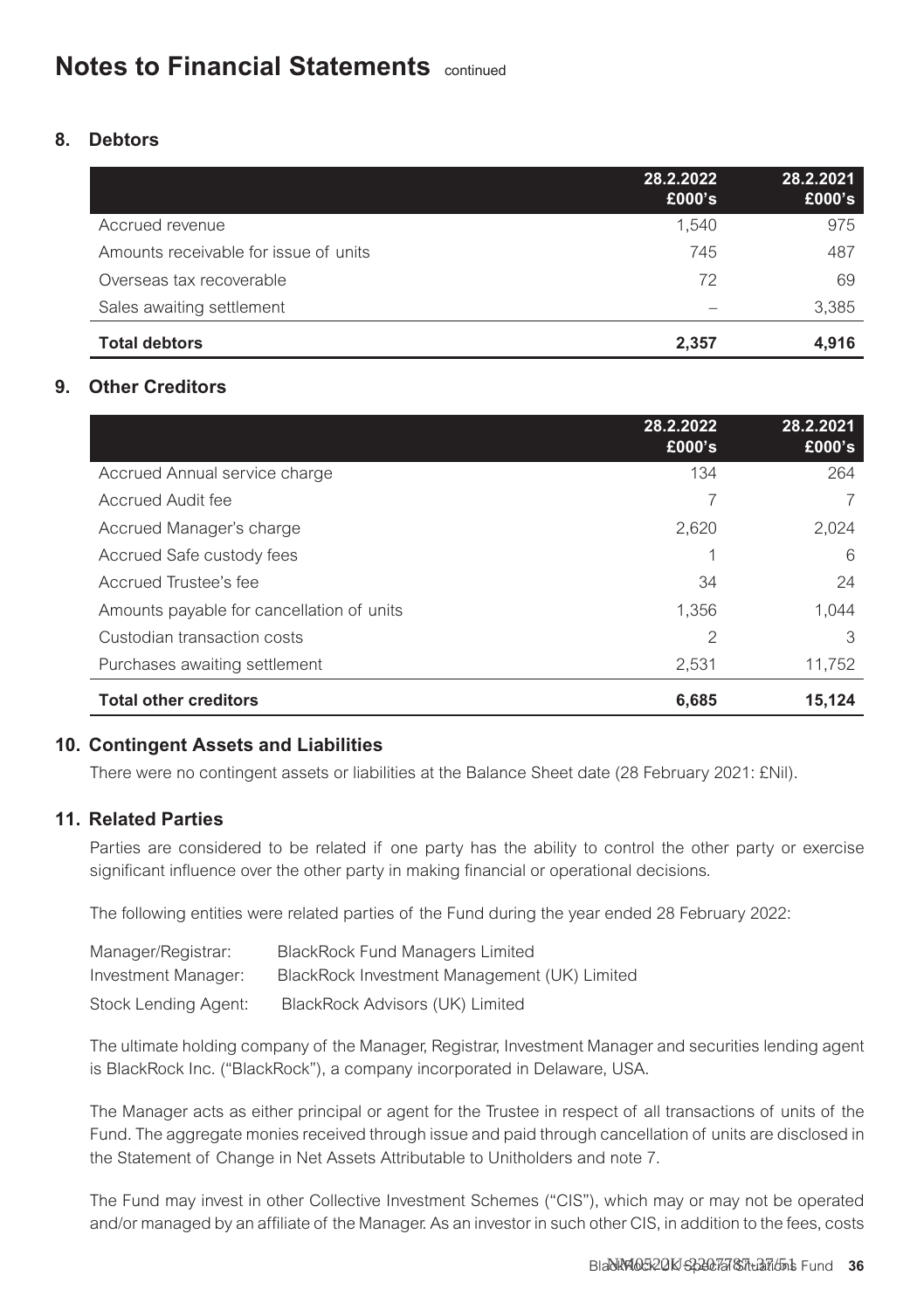### **11. Related Parties** continued

and expenses payable by a unitholder in the Fund, each unitholder may also indirectly bear a portion of the fees, costs and expenses of the underlying CIS, including management, investment management and administration and other expenses. However, in respect of investments made in any other investment fund whose manager is an affiliate of the Manager, the Fund will invest, where possible, in classes of the underlying funds which are not subject to any management charges. Alternatively, where this is not possible, the Manager will rebate management charges to the Fund. The Fund will not be subject to any preliminary/initial sales fee in respect of investments made in any other investment fund whose manager is an affiliate of the Manager, although it may be subject to duties and charges in respect of subscriptions and redemptions in such investment funds.

As at 28 February 2022 and 28 February 2021, none of the unitholders:

- (i) are funds managed by the BlackRock Group or are affiliates of BlackRock Inc. or
- (ii) are investors, other than those included in (i) above, who held 51% or more of the voting units in issue in the Fund and are as a result, considered to be a related party to the Fund.

### **12. Portfolio Transaction Costs**

For the year ended 28 February 2022

|                                                       | <b>Direct Transaction Costs</b>       |                              |               |                        |      |
|-------------------------------------------------------|---------------------------------------|------------------------------|---------------|------------------------|------|
| Purchases (excluding derivatives)                     | <b>Transaction</b><br>Value<br>£000's | <b>Commissions</b><br>£000's | $\frac{1}{2}$ | <b>Taxes</b><br>£000's | %    |
| Equity instruments                                    | 264.124                               | 172                          | 0.07          | 1.087                  | 0.41 |
| <b>Total purchases</b>                                | 264.124                               | 172                          |               | 1.087                  |      |
| <b>Total purchases including</b><br>transaction costs | 265.383                               |                              |               |                        |      |

|                                                                | <b>Direct Transaction Costs</b>       |                              |      |                        |      |
|----------------------------------------------------------------|---------------------------------------|------------------------------|------|------------------------|------|
| Sales (excluding derivatives)                                  | <b>Transaction</b><br>Value<br>£000's | <b>Commissions</b><br>£000's | $\%$ | <b>Taxes</b><br>£000's | %    |
| Equity instruments                                             | 312.854                               | 205                          | 0.07 |                        | 0.00 |
| <b>Total sales</b>                                             | 312.854                               | 205                          |      | 1                      |      |
| Total sales net of transaction costs                           | 312.648                               |                              |      |                        |      |
| <b>Total transaction costs</b>                                 |                                       | 377                          |      | 1.088                  |      |
| <b>Total transaction costs</b><br>as a % of average net assets |                                       | 0.06%                        |      | 0.17%                  |      |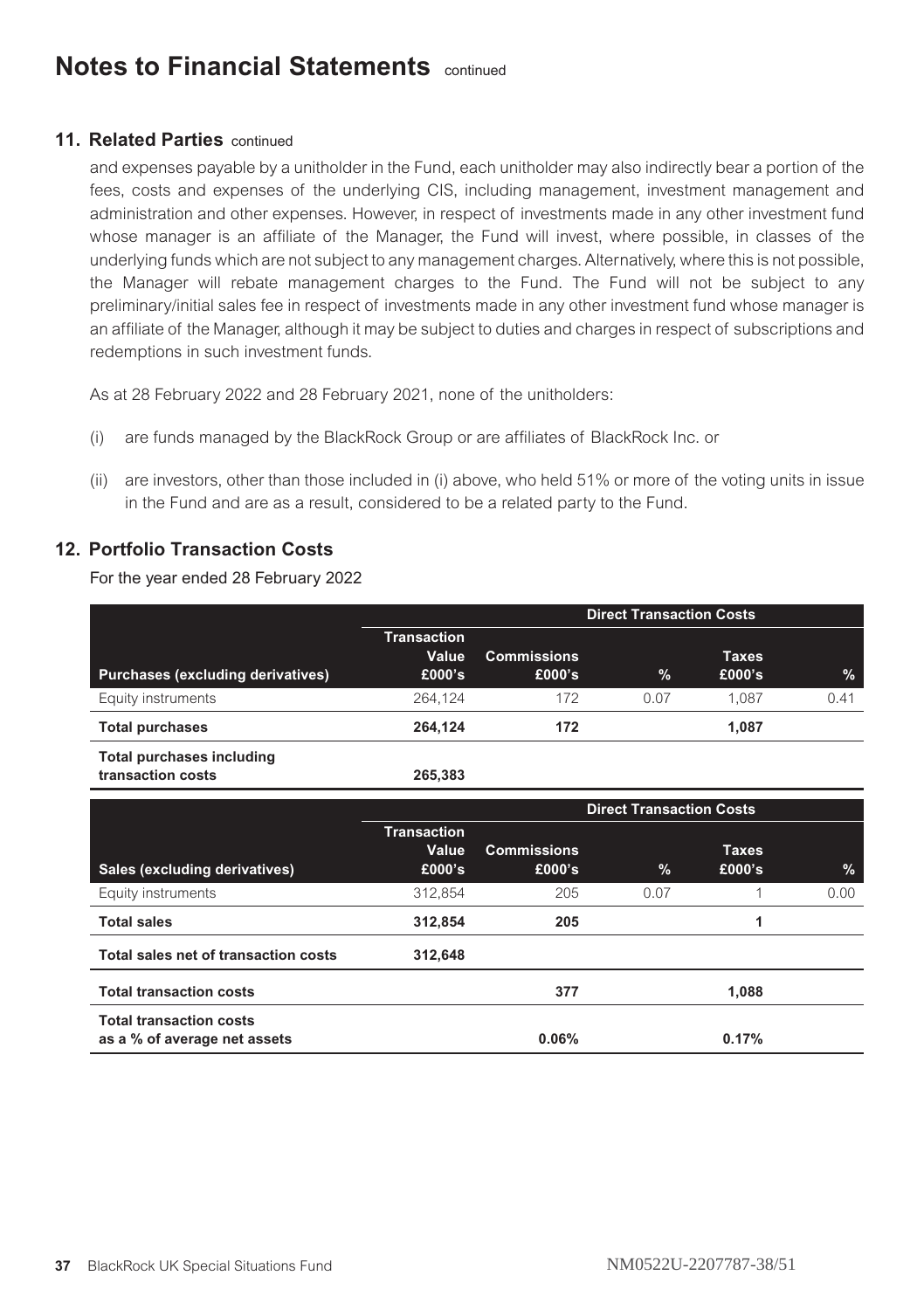### **12. Portfolio Transaction Costs** continued

For the year ended 28 February 2021

|                                                       |                                       |                              | <b>Direct Transaction Costs</b> |                        |               |
|-------------------------------------------------------|---------------------------------------|------------------------------|---------------------------------|------------------------|---------------|
| Purchases (excluding derivatives)                     | <b>Transaction</b><br>Value<br>£000's | <b>Commissions</b><br>£000's | $\%$                            | <b>Taxes</b><br>£000's | $\frac{9}{6}$ |
| Equity instruments                                    | 487.537                               | 279                          | 0.06                            | 1.994                  | 0.41          |
| <b>Total purchases</b>                                | 487,537                               | 279                          |                                 | 1,994                  |               |
| <b>Total purchases including</b><br>transaction costs | 489,810                               |                              |                                 |                        |               |
|                                                       |                                       |                              | <b>Direct Transaction Costs</b> |                        |               |
| Sales (excluding derivatives)                         | <b>Transaction</b><br>Value<br>£000's | <b>Commissions</b><br>£000's | $\%$                            | <b>Taxes</b><br>£000's | %             |
| Equity instruments                                    | 497,141                               | 332                          | 0.07                            | 1                      | 0.00          |
| <b>Total sales</b>                                    | 497,141                               | 332                          |                                 | 1                      |               |
| _<br>$\sim$                                           |                                       |                              |                                 |                        |               |

| Total sales net of transaction costs                           | 496.808 |       |  |
|----------------------------------------------------------------|---------|-------|--|
| <b>Total transaction costs</b>                                 | 611     | 1.995 |  |
| <b>Total transaction costs</b><br>as a % of average net assets | 0.12%   | 0.37% |  |

The above analysis covers direct transaction costs incurred by the Fund during the year. However it is important to understand the nature of other transaction costs associated with different investment asset classes and instruments types.

Transactions in money market instruments to manage the Fund's daily liquidity position are excluded from the analysis.

Separately identifiable direct transaction costs (such as commissions and taxes) are attributable to the Fund's purchase and sale of equity instruments. Additionally, for equity shares there is a dealing spread cost (the difference between the buying and selling prices) which will be incurred on purchase and sale transactions.

At the Balance Sheet date the average portfolio dealing spread (difference between bid and offer prices of all investments expressed as a percentage of the offer price value) was 0.37% (28 February 2021: 0.34%).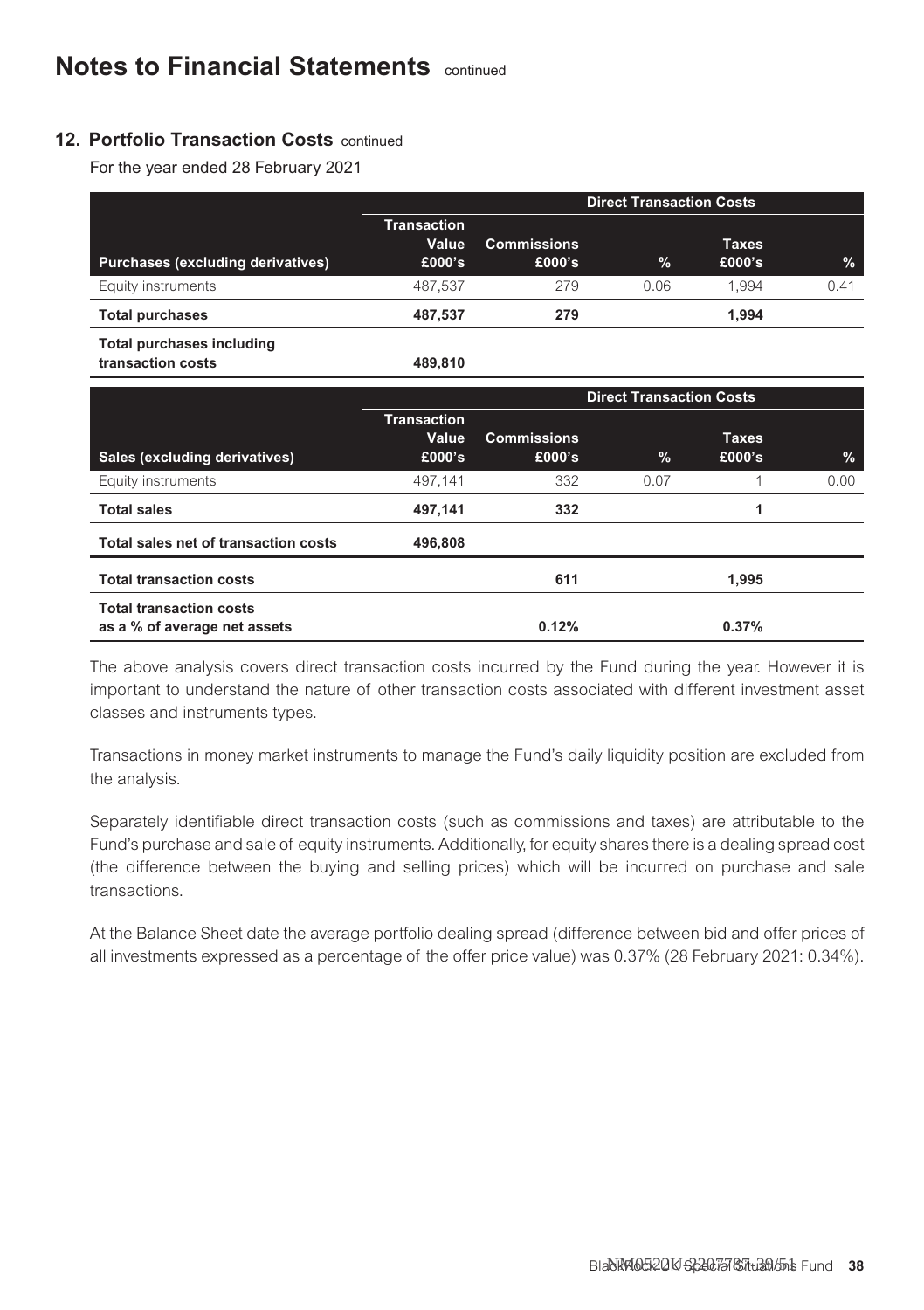### **13. Units in Issue**

The movement in units in issue for the year ended 28 February 2022 is as follows:

|                                      | A Income<br><b>Units</b> | A Accumulation<br><b>Units</b>        | X Income<br><b>Units</b> | <b>X</b> Accumulation<br>Units        |
|--------------------------------------|--------------------------|---------------------------------------|--------------------------|---------------------------------------|
| Balance at the beginning of the year | 574,916                  | 5,395,190                             | 102                      | 9,705,097                             |
| Issued during the year               | 15,644                   | 340.345                               |                          | 6,523,163                             |
| Cancelled during the year            | (31, 733)                | (1,349,469)                           |                          | (4,595,353)                           |
| Converted during the year            | (9,071)                  | (24, 928)                             |                          |                                       |
| Balance at the end of the year       | 549.756                  | 4,361,138                             | 102                      | 11,632,907                            |
|                                      |                          |                                       |                          |                                       |
|                                      | D Income<br><b>Units</b> | <b>D</b> Accumulation<br><b>Units</b> | S Income<br><b>Units</b> | <b>S</b> Accumulation<br><b>Units</b> |
| Balance at the beginning of the year | 1,566,327                | 3.447.620                             | 9.056.855                | 42,502,234                            |
| Issued during the year               | 100.035                  | 520.411                               | 631.251                  | 12,475,682                            |
| Cancelled during the year            | (205, 410)               | (493, 936)                            | (1, 125, 188)            | (9,263,124)                           |
| Converted during the year            | 7,482                    | 17,123                                | 12,351                   | 218,781                               |

Revenue is allocated each day pro rata to the capital value of assets attributable to each class and taxation is computed by reference to the net revenue after expenses attributable to each class. The distribution per unit class is given in the distribution table. All unit classes have the same rights on winding up.

### **14. Post Balance Sheet Events**

There have been no significant events subsequent to the year end, which, in the opinion of the Manager, may have had an impact on the Financial Statements for the year ended 28 February 2022.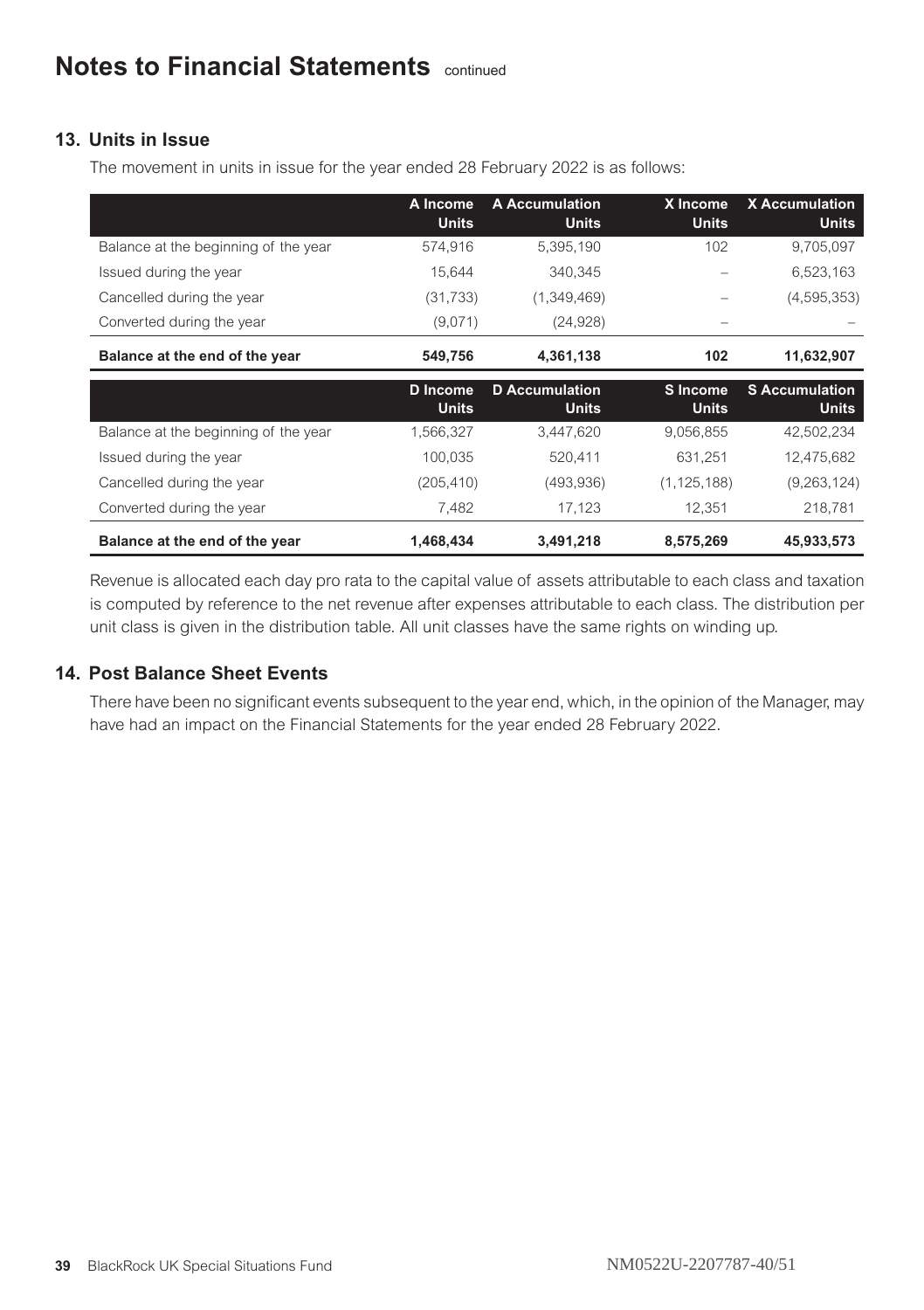### <span id="page-40-0"></span>**Statement of Manager's Responsibilities**

The Manager is required by the rules of the COLL Sourcebook to prepare the financial statements for each financial year. These financial statements must be prepared in accordance with generally accepted accounting standards in the United Kingdom to give a true and fair view of the state of affairs of the Fund at the year end and of the net revenue and net gains for the year. In preparing these financial statements the Manager is required to prepare the financial statements on the going concern basis unless it is inappropriate to presume that the Fund will continue in operation.

The financial statements should comply with the disclosure requirements of the Statement of Recommended Practice (the "SORP") for Authorised Funds issued by the Investment Management Association (subsequently The Investment Association) and must comply with any relevant provisions of the Trust Deed.

The Manager is responsible for keeping such accounting records as are necessary to enable it to ensure that the financial statements comply with the COLL Sourcebook, the SORP and the Trust Deed.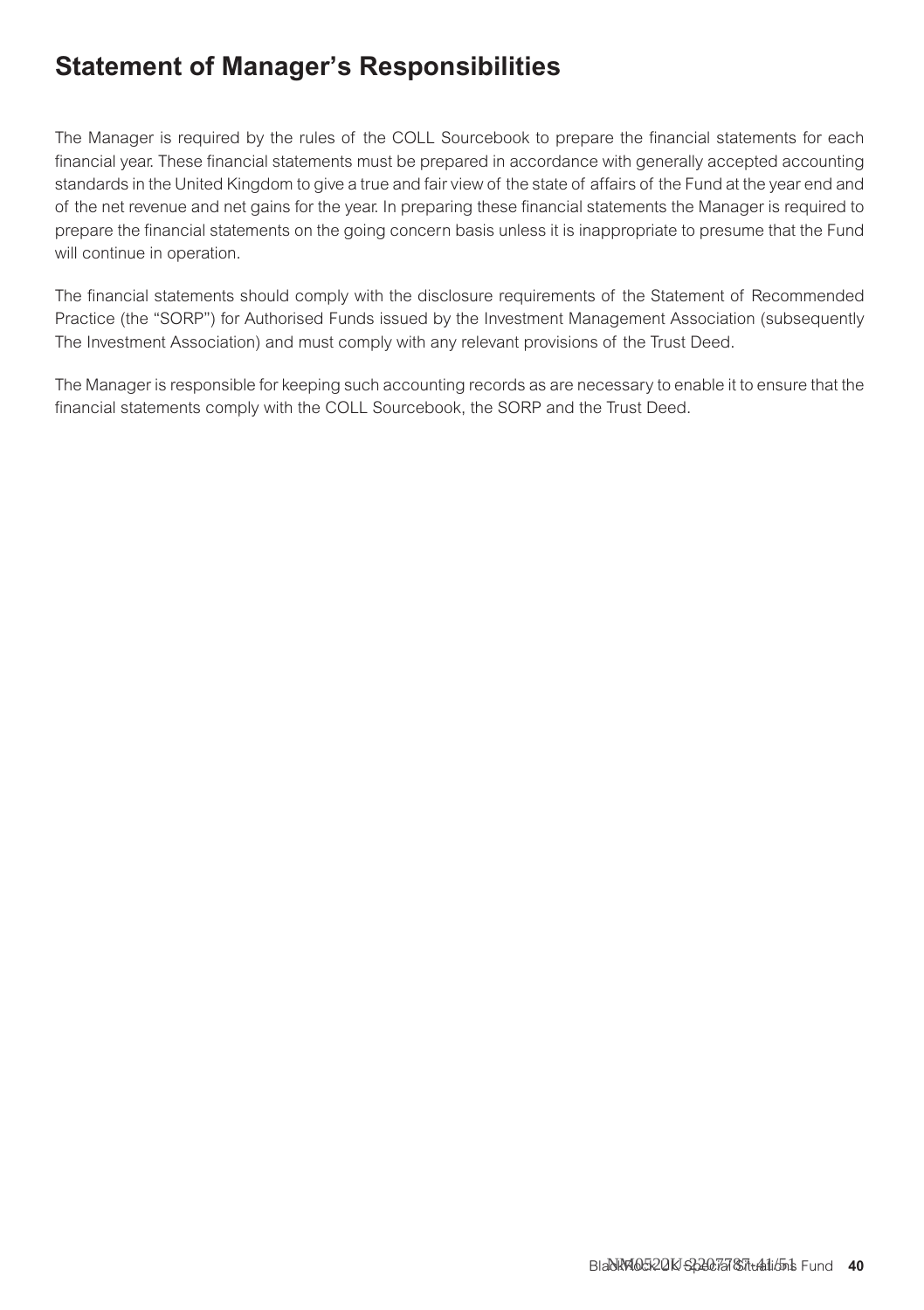### <span id="page-41-0"></span>**Statement of the Trustee's Responsibilities in Respect of the Fund and Report of the Trustee to the Unitholders of the Fund for the Year Ended 28 February 2022**

The Depositary in its capacity as Trustee of the Fund must ensure that the Fund is managed in accordance with the Financial Conduct Authority's Collective Investment Schemes Sourcebook, the Financial Services and Markets Act 2000, as amended, (together "the Regulations"), the Trust Deed and Prospectus (together "the Scheme documents") as detailed below.

The Trustee must in the context of its role act honestly, fairly, professionally, independently and in the interests of the Fund and its investors.

The Trustee is responsible for the safekeeping of all the custodial assets and maintaining a record of all other assets of the Fund in accordance with the Regulations.

The Trustee must ensure that:

- the Fund's cash flows are properly monitored and that cash of the Fund is booked in cash accounts in accordance with the Regulations;
- the sale, issue, repurchase, redemption and cancellation of units are carried out in accordance with the Regulations;
- the value of units of the Fund are calculated in accordance with the Regulations;
- any consideration relating to transactions in the Fund's assets is remitted to the Fund within the usual time limits
- the Fund's income is applied in accordance with the Regulations; and
- the instructions of the Authorised Fund Manager ("the AFM"), which is the UCITS Management Company, are carried out (unless they conflict with the Regulations).

The Trustee also has a duty to take reasonable care to ensure that the Fund is managed in accordance with the Regulations and the Scheme documents of the Fund in relation to the investment and borrowing powers applicable to the Fund.

Having carried out such procedures as we considered necessary to discharge our responsibilities as Trustee of the Fund, it is our opinion, based on the information available to us and the explanations provided, that, in all material respects the Fund, acting through the AFM:

- (a) has carried out the issue, sale, redemption and cancellation, and calculation of the price of the Fund's units and the application of the Fund's income in accordance with the Regulations and the Scheme documents of the Fund; and
- (b) has observed the investment and borrowing powers and restrictions applicable to the Fund in accordance with the Regulations and the Scheme documents of the Fund.

The Bank of New York Mellon London London London London London London London London (International) Limited 16 May 2022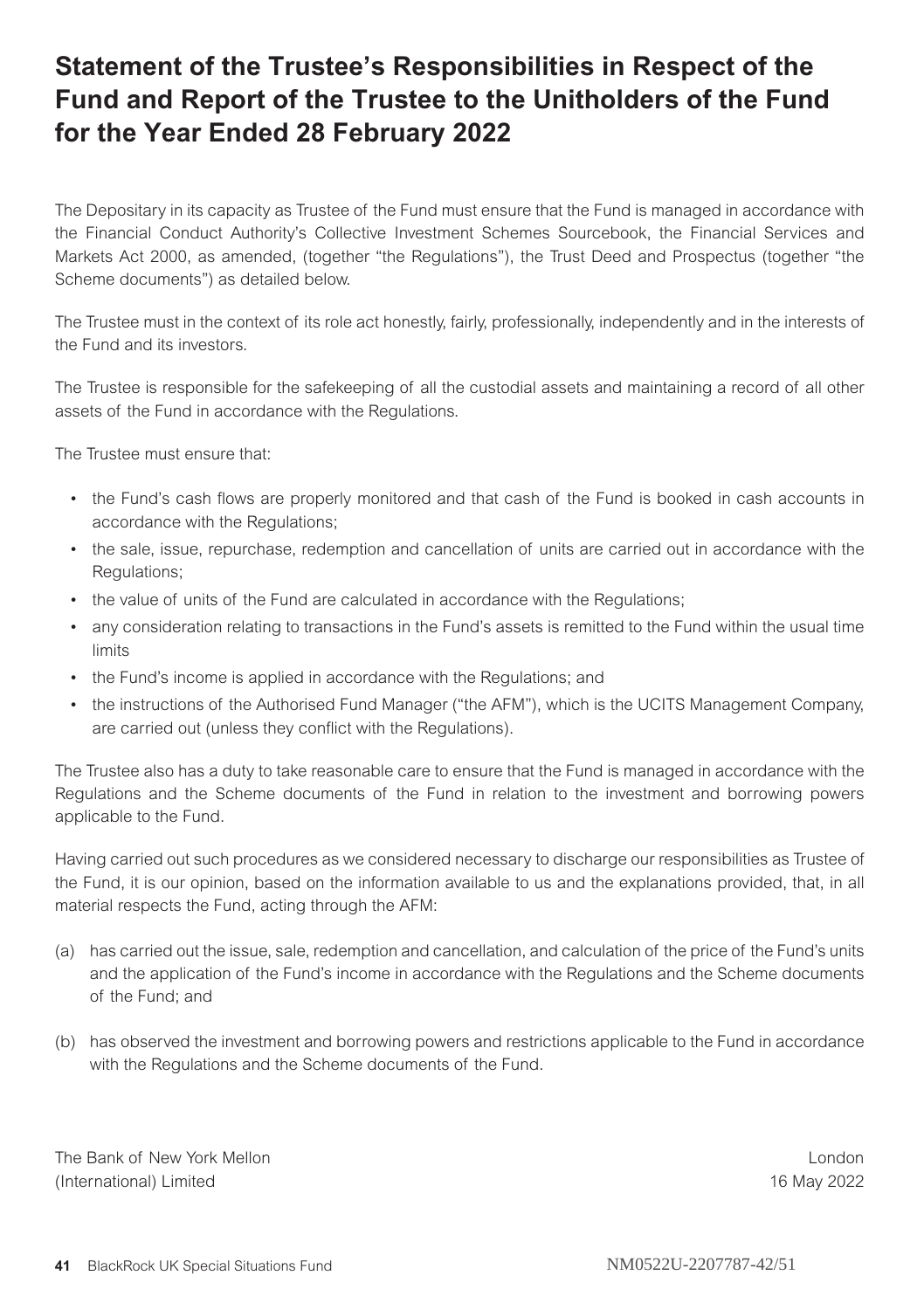<span id="page-42-0"></span>

Ernst & Young LLP Afria One 144 Morrison Street **Edinburgh** FH3 8FX

Tel: +44 131 777 2000 Fax: +44 131 777 2001 ey com

### **Independent Auditor's Report to the Unitholders of BlackRock UK Special Situations Fund**

#### **Opinion**

We have audited the financial statements of BlackRock UK Special Situations Fund ("the Fund") for the year ended 28 February 2022, which comprise the Statement of Total Return, the Statement of Change in Net Assets Attributable to Unitholders, the Balance Sheet, the related notes and the Distribution Tables, the Financial Instruments and Risks Disclosures and the accounting policies of the Fund, which include a summary of significant accounting policies. The financial reporting framework that has been applied in their preparation is applicable law and United Kingdom Accounting Standards, FRS102 'The Financial Reporting Standard applicable to the UK and Republic of Ireland' (United Kingdom Generally Accepted Accounting Practice).

In our opinion, the financial statements:

- give a true and fair view of the financial position of the Fund as at 28 February 2022 and of the net revenue and the net capital gains on the scheme property of the Fund for the year then ended; and
- have been properly prepared in accordance with United Kingdom Generally Accepted Accounting Practice.

#### **Basis for opinion**

We conducted our audit in accordance with International Standards on Auditing (UK) (ISAs (UK)) and applicable law. Our responsibilities under those standards are further described in the Auditor's responsibilities for the audit of the financial statements section of our report below. We are independent of the Fund in accordance with the ethical requirements that are relevant to our audit of the financial statements in the UK, including the Financial Reporting Council's (the "FRC") Ethical Standard, and we have fulfilled our other ethical responsibilities in accordance with these requirements.

We believe that the audit evidence we have obtained is sufficient and appropriate to provide a basis for our opinion.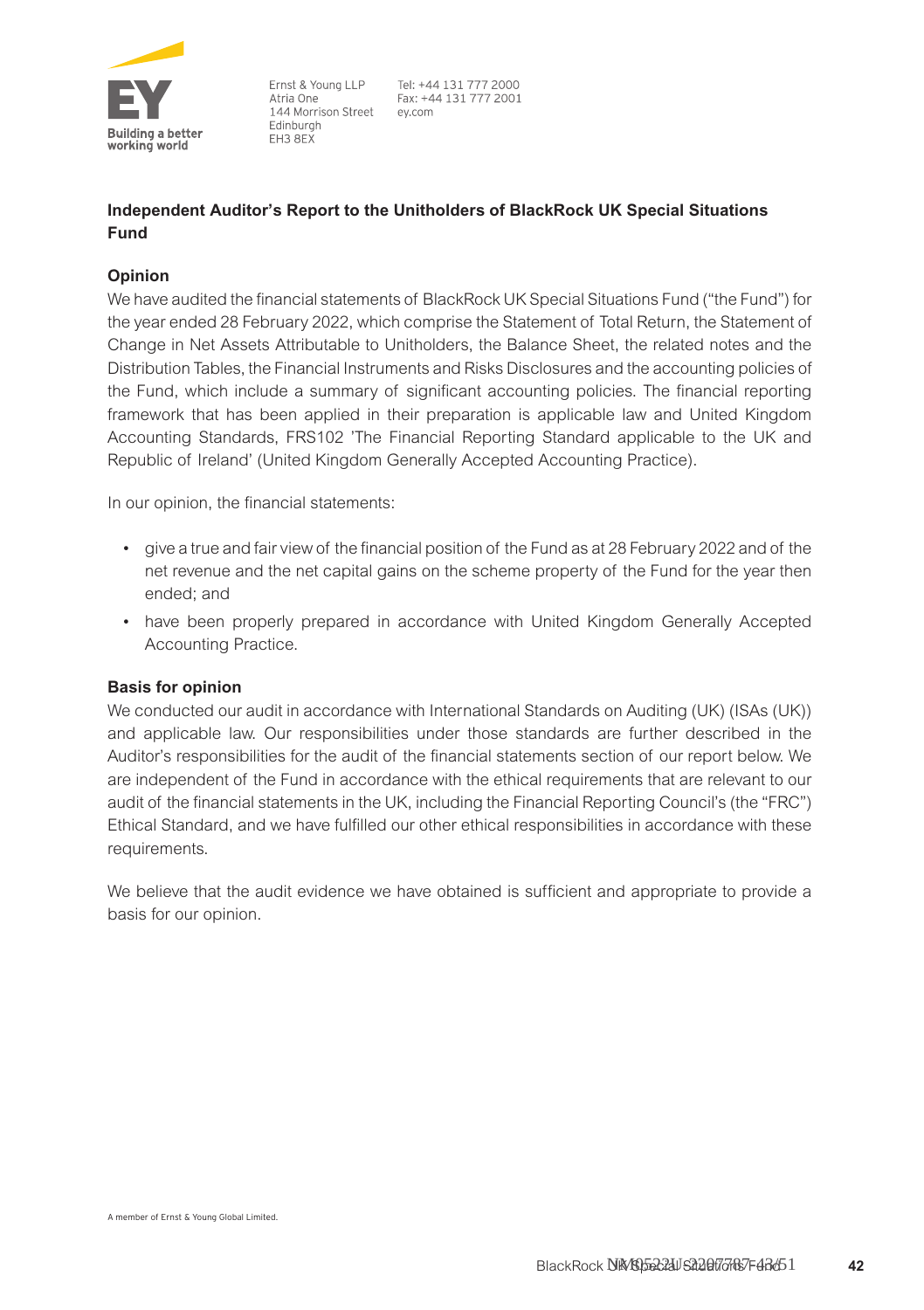

Ernst & Young LLP Afria One 144 Morrison Street ev.com **Edinburgh** FH3 8FX

Tel: +44 131 777 2000 Fax: +44 131 777 2001

#### **Conclusions relating to going concern**

In auditing the financial statements of the Fund, we have concluded that the Manager's use of the going concern basis of accounting in the preparation of the financial statements is appropriate.

Based on the work we have performed, we have not identified any material uncertainties relating to events or conditions that, individually or collectively, may cast significant doubt on the Fund's ability to continue as a going concern for a period assessed by the Manager, which is at least twelve months from when the financial statements are authorised for issue.

Our responsibilities and the responsibilities of the Manager with respect to going concern are described in the relevant sections of this report. However, because not all future events or conditions can be predicted, this statement is not a guarantee as to the Fund's ability to continue as a going concern.

#### **Other information**

The other information comprises the information included in the Annual Report other than the financial statements and our audit report thereon. The Manager is responsible for the other information contained in the Annual Report.

Our opinion on the financial statements does not cover the other information and, except to the extent otherwise explicitly stated in our audit report, we do not express any form of assurance conclusion thereon.

Our responsibility is to read the other information and, in doing so, consider whether the other information is materially inconsistent with the financial statements or our knowledge obtained in the audit or otherwise appears to be materially misstated. If we identify such material inconsistencies or apparent material misstatements, we are required to determine whether this gives rise to a material misstatement in the financial statements themselves. If, based on the work we have performed, we conclude that there is a material misstatement of the other information, we are required to report that fact.

We have nothing to report in this regard.

A member of Ernst & Young Global Limited.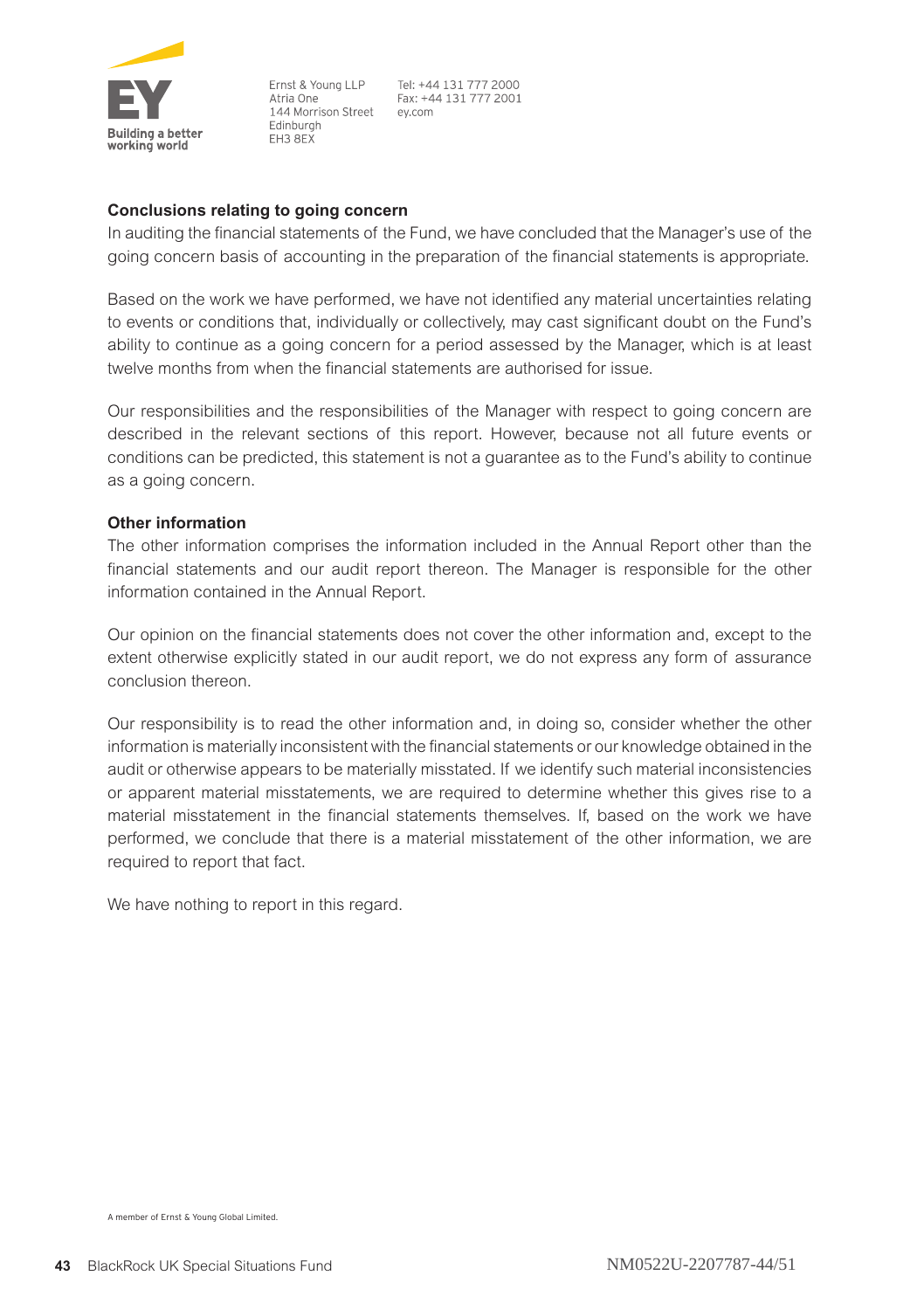

Ernst & Young LLP Afria One 144 Morrison Street **Edinburgh** FH3 8FX

### **Opinions on other matters prescribed by the rules of the Collective Investment Schemes Sourcebook of the Financial Conduct Authority (the FCA)**

In our opinion:

- the financial statements have been properly prepared in accordance with the Statement of Recommended Practice relating to Authorised Funds, the rules of the Collective Investment Schemes Sourcebook of the FCA and the Trust Deed; and
- there is nothing to indicate that adequate accounting records have not been kept or that the financial statements are not in agreement with those records; and
- the information given in the Manager's report for the financial year for which the financial statements are prepared is consistent with the financial statements.

#### **Matters on which we are required to report by exception**

We have nothing to report in respect of the following matter in relation to which the Collective Investment Schemes Sourcebook of the FCA requires us to report to you if, in our opinion:

• we have not received all the information and explanations which, to the best of our knowledge and belief, are necessary for the purposes of our audit.

#### **Responsibilities of the Manager**

As explained more fully in the Manager's responsibilities statement set out on page 40, the Manager is responsible for the preparation of the financial statements and for being satisfied that they give a true and fair view, and for such internal control as the Manager determines is necessary to enable the preparation of financial statements that are free from material misstatement, whether due to fraud or error.

In preparing the financial statements, the Manager is responsible for assessing the Fund's ability to continue as a going concern, disclosing, as applicable, matters related to going concern and using the going concern basis of accounting unless the Manager either intends to wind up or terminate the Fund or to cease operations, or has no realistic alternative but to do so.

#### **Auditor's responsibilities for the audit of the financial statements**

Our objectives are to obtain reasonable assurance about whether the financial statements as a whole are free from material misstatement, whether due to fraud or error, and to issue an auditor's report that includes our opinion. Reasonable assurance is a high level of assurance, but is not a guarantee that an audit conducted in accordance with ISAs (UK) will always detect a material misstatement when it exists. Misstatements can arise from fraud or error and are considered material if, individually or in the aggregate, they could reasonably be expected to influence the economic decisions of users taken on the basis of these financial statements.

A member of Ernst & Young Global Limited.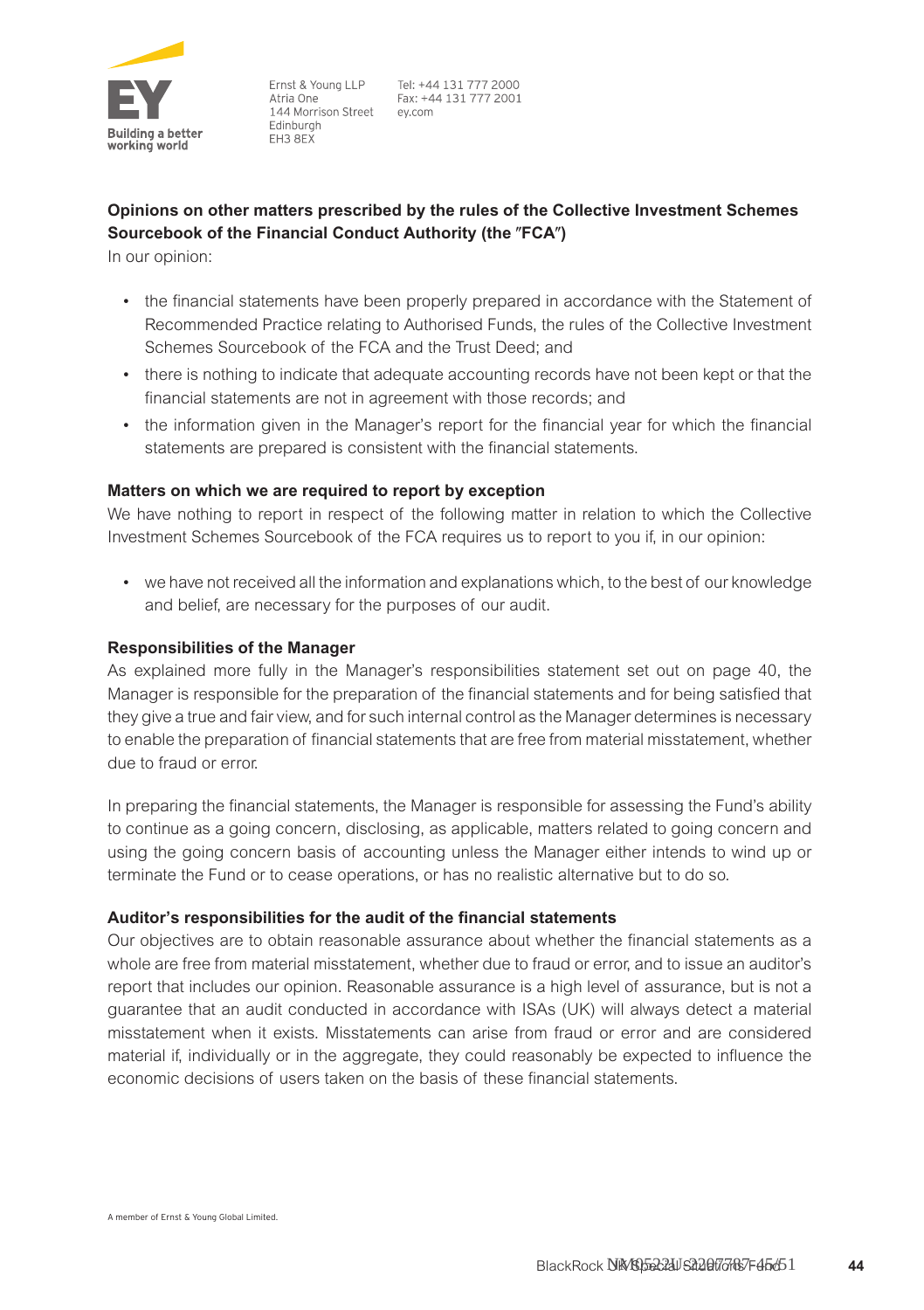

Ernst & Young LLP Afria One 144 Morrison Street **Edinburgh** FH3 RFX

Tel: +44 131 777 2000 Fax: +44 131 777 2001 ey com

### **Explanation as to what extent the audit was considered capable of detecting irregularities, including fraud**

Irregularities, including fraud, are instances of non-compliance with laws and regulations. We design procedures in line with our responsibilities, outlined above, to detect irregularities, including fraud. The risk of not detecting a material misstatement due to fraud is higher than the risk of not detecting one resulting from error, as fraud may involve deliberate concealment by, for example, forgery or intentional misrepresentations, or through collusion. The extent to which our procedures are capable of detecting irregularities, including fraud is detailed below. However, the primary responsibility for the prevention and detection of fraud rests with both those charged with governance of the entity and management.

Our approach was as follows:

- We obtained an understanding of the legal and regulatory frameworks that are applicable to the Fund and determined that the most significant are United Kingdom Generally Accepted Accounting Practice (UK GAAP), Investment Management Association's Statement of Recommended Practice (IMA SORP), the FCA Collective Investment Schemes Sourcebook, the Trust Deed and the Prospectus.
- We understood how the Fund is complying with those frameworks through discussions with the Manager and the Fund's administrators and a review of the Fund's documented policies and procedures.
- We assessed the susceptibility of the Fund's financial statements to material misstatement, including how fraud might occur by considering the risk of management override, specifically management's propensity to influence revenue and amounts available for distribution. We identified a fraud risk with respect to the incomplete or inaccurate income recognition through incorrect classification of special dividends and the resulting impact to amounts available for distribution. We tested appropriateness of management's classification of material special dividends as either a capital or revenue return and incorporated unpredictability into the nature, timing and extent of our testing.
- Based on this understanding we designed our audit procedures to identify non-compliance with such laws and regulations. Our procedures involved review of the reporting to the Manager with respect to the application of the documented policies and procedures and review of the financial statements to test compliance with the reporting requirements of the Fund.
- Due to the regulated nature of the Fund, the Statutory Auditor considered the experience and expertise of the engagement team to ensure that the team had the appropriate competence and capabilities including specialists where necessary to identify non-compliance with the applicable laws and regulations.

A further description of our responsibilities for the audit of the financial statements is located on the Financial Reporting Council's website at https://www.frc.org.uk/auditorsresponsibilities. This description forms part of our auditor's report.

A member of Ernst & Young Global Limited.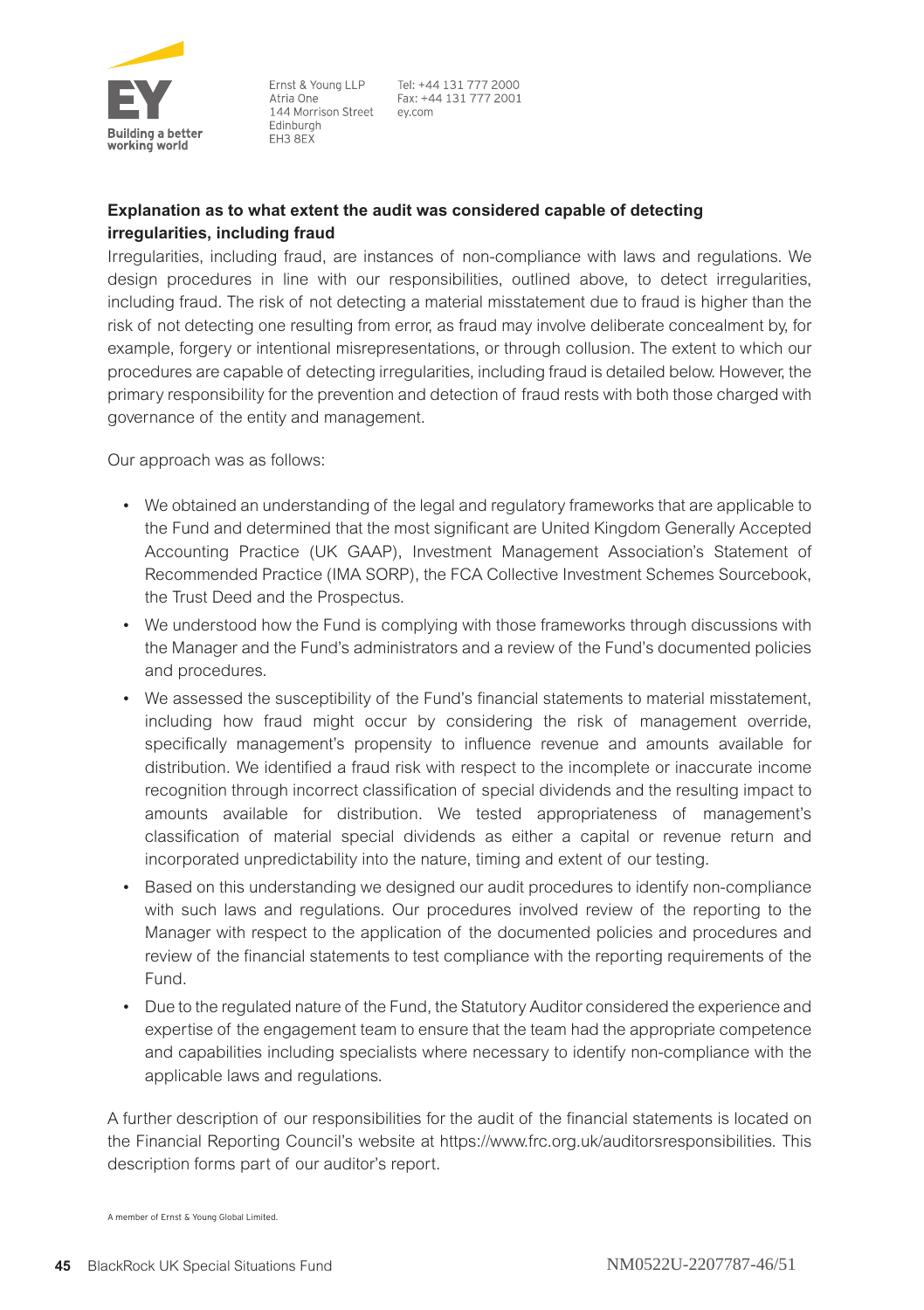

Ernst & Young LLP Atria One 144 Morrison Street Edinburgh FH3 8EX

Tel: +44 131 777 2000 Fax: +44 131 777 2001 ev.com

#### **Use of our report**

This report is made solely to the Fund's Unitholders, as a body, pursuant to Paragraph 4.5.12 of the rules of the Collective Investment Schemes Sourcebook of the FCA. Our audit work has been undertaken so that we might state to the Fund's Unitholders those matters we are required to state to them in an auditor's report and for no other purpose. To the fullest extent permitted by law, we do not accept or assume responsibility to anyone other than the Fund and the Fund's Unitholders as a body, for our audit work, for this report, or for the opinions we have formed.

Ernst & Young LLP Statutory Auditor

**Edinburgh** 16 May 2022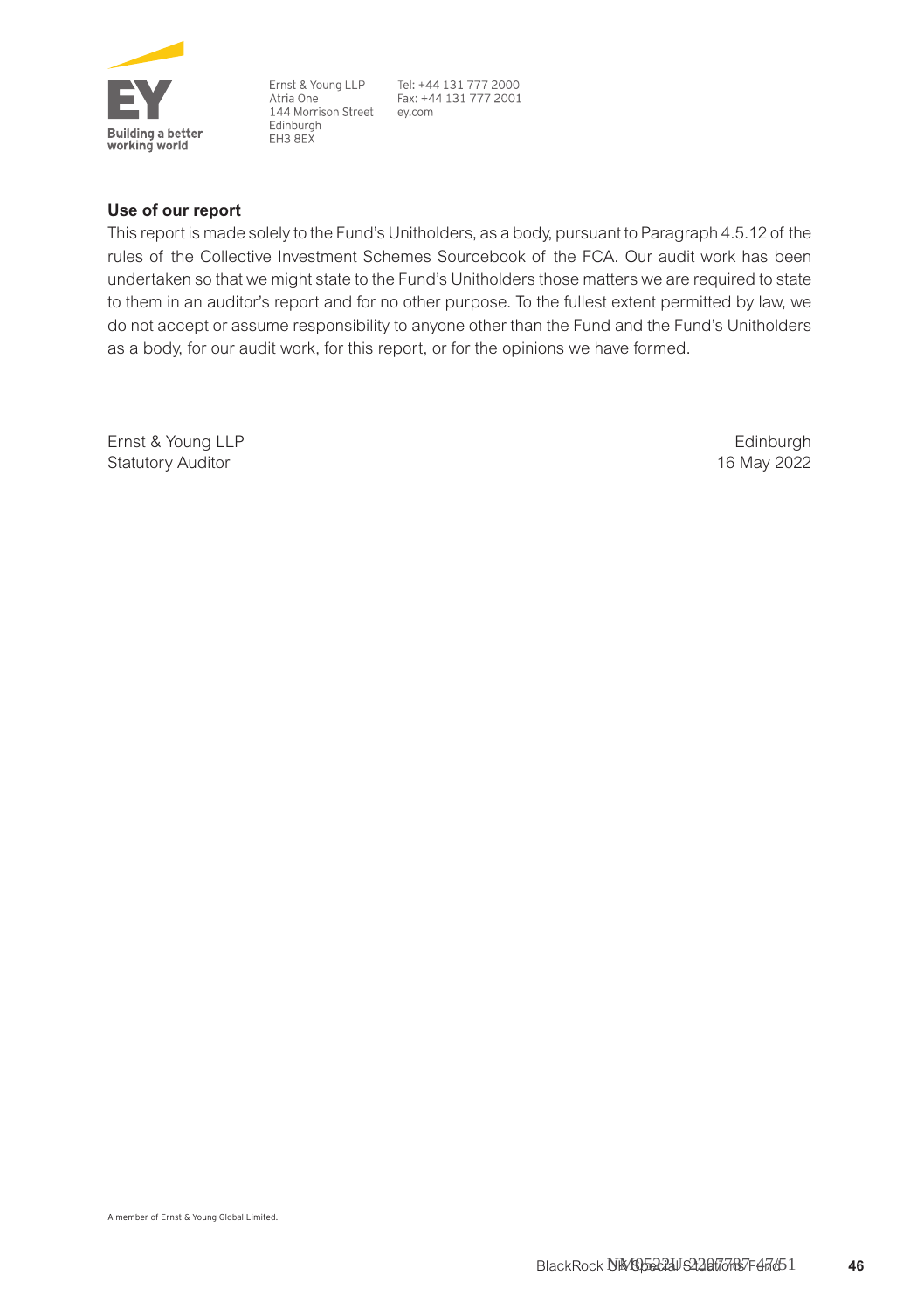### <span id="page-47-0"></span>**Supplementary Information**

### **Efficient Portfolio Management Techniques**

The Manager may, on behalf of the Fund and subject to the conditions and within the limits laid down by the FCA, the Prospectus, as amended from time to time, and the ESMA Guidelines (as adopted by the FCA), employ techniques and instruments relating to transferable securities. These include repurchases/reverse repurchase transactions ("repo transactions") and securities lending, provided that such techniques and instruments are used for efficient portfolio management purposes.

### **Securities Lending**

The total value of securities on loan as a proportion of the Fund's NAV and total lendable assets, as at the Balance Sheet date, is 2.94% and 3.11% respectively. Total lendable assets represents the aggregate value of assets forming part of the Fund's securities lending programme. This excludes any assets held by the Fund that are not considered lendable due to any market, regulatory, investment or other restriction.

The total income earned from securities lending transactions is split between the relevant Fund and the Stock Lending Agent. The Fund receives 62.5% while the Stock Lending Agent receives 37.5% of such income, with all operational costs borne out of the Stock Lending Agent's share. Income earned during the year by the Fund from securities lending transactions is disclosed in the notes to the financial statements.

The value of securities on loan and associated collateral analysed by counterparty, as at 28 February 2022, is disclosed in the notes to the financial statements.

All securities on loan have an open maturity tenor as they are recallable or terminable on a daily basis.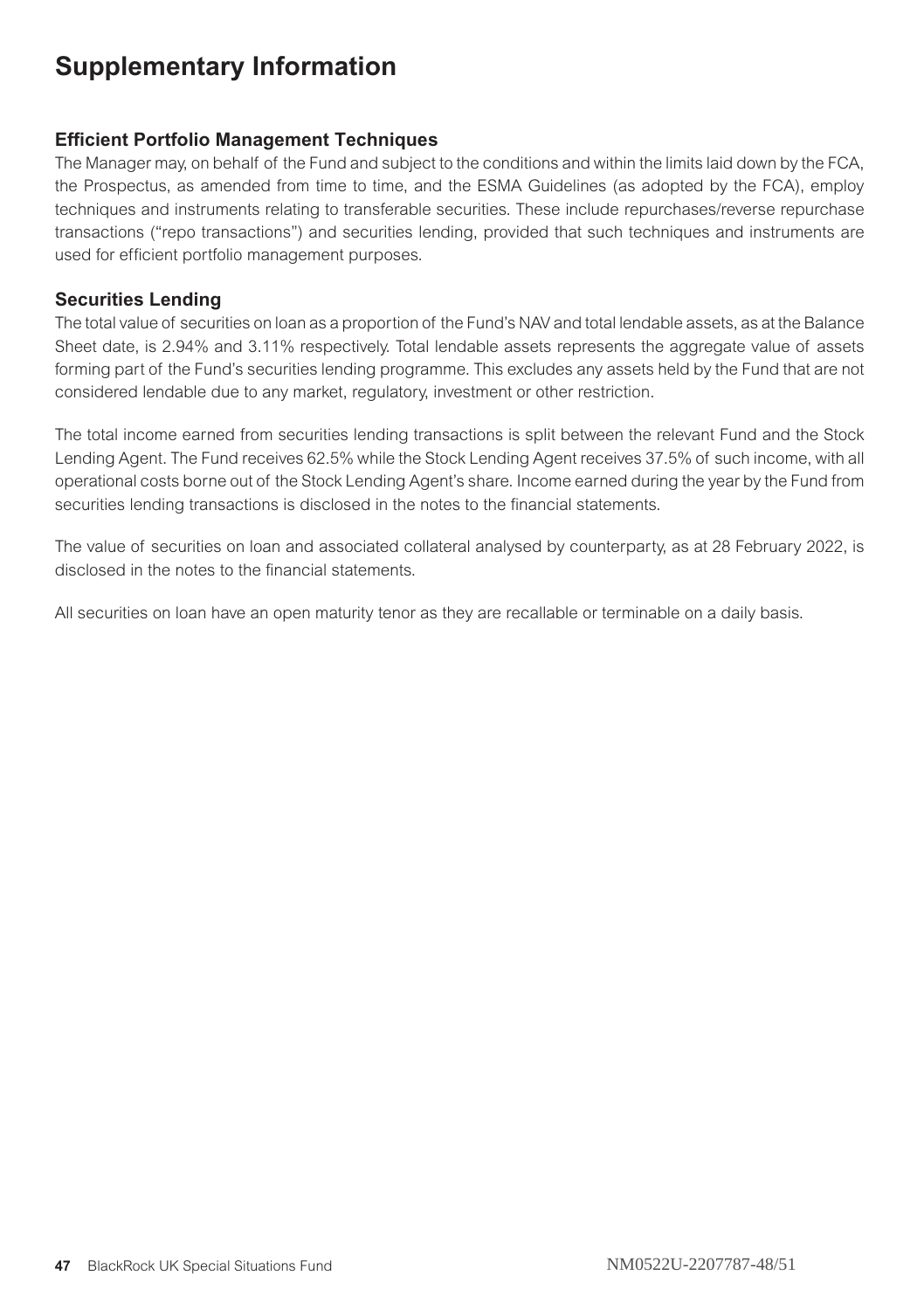### **Supplementary Information** continued

### **Collateral**

The Fund engages in activities which may require collateral to be provided to a counterparty ("collateral posted") or may hold collateral received ("collateral received") from a counterparty.

The following table provides an analysis by currency of the underlying cash and non-cash collateral received/posted by way of title transfer collateral arrangement by the Fund, in respect of securities lending transactions, as at 28 February 2022.

| <b>Currency</b>                        | Cash<br>collateral<br>received | Cash<br>collateral<br>posted | Non-cash<br>collateral<br>received | Non-cash<br>collateral<br>posted |
|----------------------------------------|--------------------------------|------------------------------|------------------------------------|----------------------------------|
|                                        | £000's                         | £000's                       | £000's                             | £000's                           |
| <b>Securities lending transactions</b> |                                |                              |                                    |                                  |
| <b>AUD</b>                             |                                |                              | 109                                |                                  |
| CAD                                    |                                |                              | 139                                |                                  |
| CHF                                    |                                |                              | 568                                |                                  |
| <b>CNY</b>                             |                                |                              | 543                                |                                  |
| <b>DKK</b>                             |                                |                              | 111                                |                                  |
| <b>EUR</b>                             |                                |                              | 1,516                              |                                  |
| GBP                                    |                                |                              | 794                                |                                  |
| <b>HKD</b>                             |                                |                              | 171                                |                                  |
| <b>JPY</b>                             |                                |                              | 1,844                              |                                  |
| <b>NOK</b>                             |                                |                              | 19                                 |                                  |
| PAB                                    |                                |                              | 1                                  |                                  |
| <b>SEK</b>                             |                                |                              | 44                                 |                                  |
| SGD                                    |                                |                              | 5                                  |                                  |
| THB                                    |                                |                              | 3                                  |                                  |
| <b>USD</b>                             |                                |                              | 7,037                              |                                  |
| Total                                  |                                |                              | 12,904                             |                                  |

Non-cash collateral received by way of title transfer collateral arrangement in relation to securities lending transactions cannot be sold, re-invested or pledged.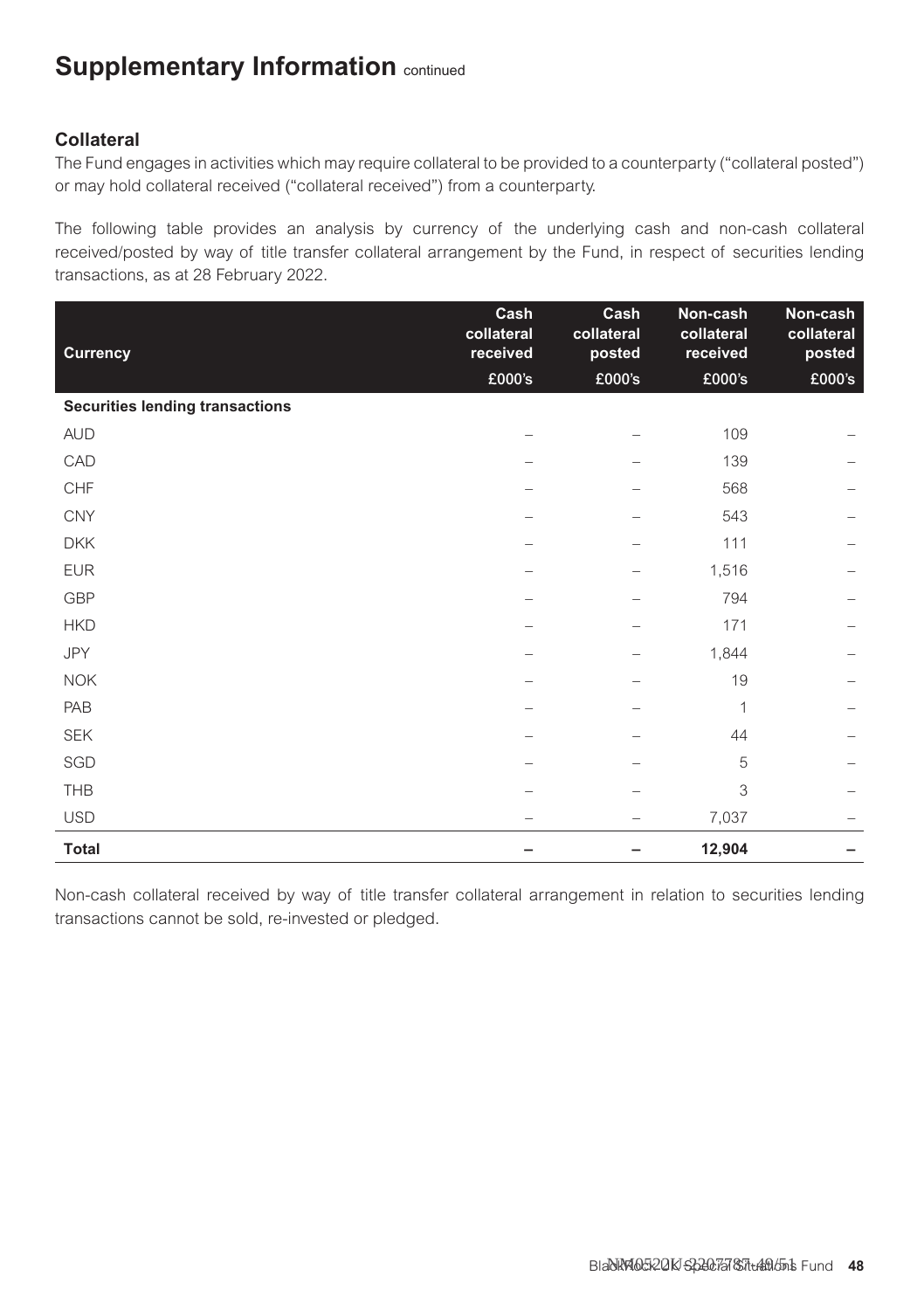### **Supplementary Information** continued

The following table provides an analysis of the type, quality and maturity tenor of non-cash collateral received/posted by the Fund by way of title transfer collateral arrangement in respect of securities lending transactions, as at 28 February 2022.

|                                             | <b>Maturity Tenor</b> |                  |                   |        |                    |                               |              |
|---------------------------------------------|-----------------------|------------------|-------------------|--------|--------------------|-------------------------------|--------------|
| Collateral type and quality                 | $1 - 7$<br>days       | $8 - 30$<br>days | $31 - 90$<br>days | days   | 91 - 365 More than | Open<br>365 days transactions | <b>Total</b> |
|                                             | £000's                | £000's           | £000's            | £000's | £000's             | £000's                        | £000's       |
| Collateral received -<br>securities lending |                       |                  |                   |        |                    |                               |              |
| <b>Equities</b>                             |                       |                  |                   |        |                    |                               |              |
| Recognised equity index                     |                       |                  |                   |        |                    | 12.348                        | 12,348       |
| <b>ETFs</b>                                 |                       |                  |                   |        |                    |                               |              |
| <b>UCITS</b>                                |                       |                  |                   |        |                    | $\overline{4}$                | 4            |
| Non-UCITS                                   |                       |                  |                   |        |                    | 552                           | 552          |
| <b>Total</b>                                |                       |                  |                   |        |                    | 12.904                        | 12.904       |

A recognised equity index contains at least 20 equities where no single equity represents more than 20% of the total index and no five equities combined represent more than 60% of the total index.

The maturity tenor analysis for fixed income securities received as collateral is based on the respective contractual maturity date, while for equity securities and ETFs received as collateral are presented as open transactions as they are not subject to a contractual maturity date.

As at 28 February 2022, all non-cash collateral received by the Fund in respect of securities lending transactions is held by the Fund's Trustee (or through its delegates).

The following table lists the top ten issuers (or all the issuers if less than ten) by value of non-cash collateral received by the Fund by way of the title transfer collateral arrangement across securities lending transactions as at 28 February 2022.

| <b>Issuer</b>                          | Value  | % of the Fund's NAV |
|----------------------------------------|--------|---------------------|
|                                        | £000's |                     |
| <b>UBS AG</b>                          | 4.545  | 0.81                |
| Société Générale SA                    | 2.936  | 0.53                |
| <b>BNP Paribas Arbitrage SNC</b>       | 2,835  | 0.51                |
| J.P. Morgan Securities Plc             | 1.594  | 0.28                |
| The Bank of Nova Scotia                | 649    | 0.12                |
| <b>HSBC Bank Plc</b>                   | 313    | 0.06                |
| Morgan Stanley & Co. International Plc | 32     | 0.00                |
| Total                                  | 12.904 | 2.31                |

No securities collateral received from a single issuer, in relation to efficient portfolio management and OTC FDIs, has exceeded 20% of the Fund's NAV at the year end date.

The Fund has not been fully collateralised in securities issued or guaranteed by an EU member state at the year end date.